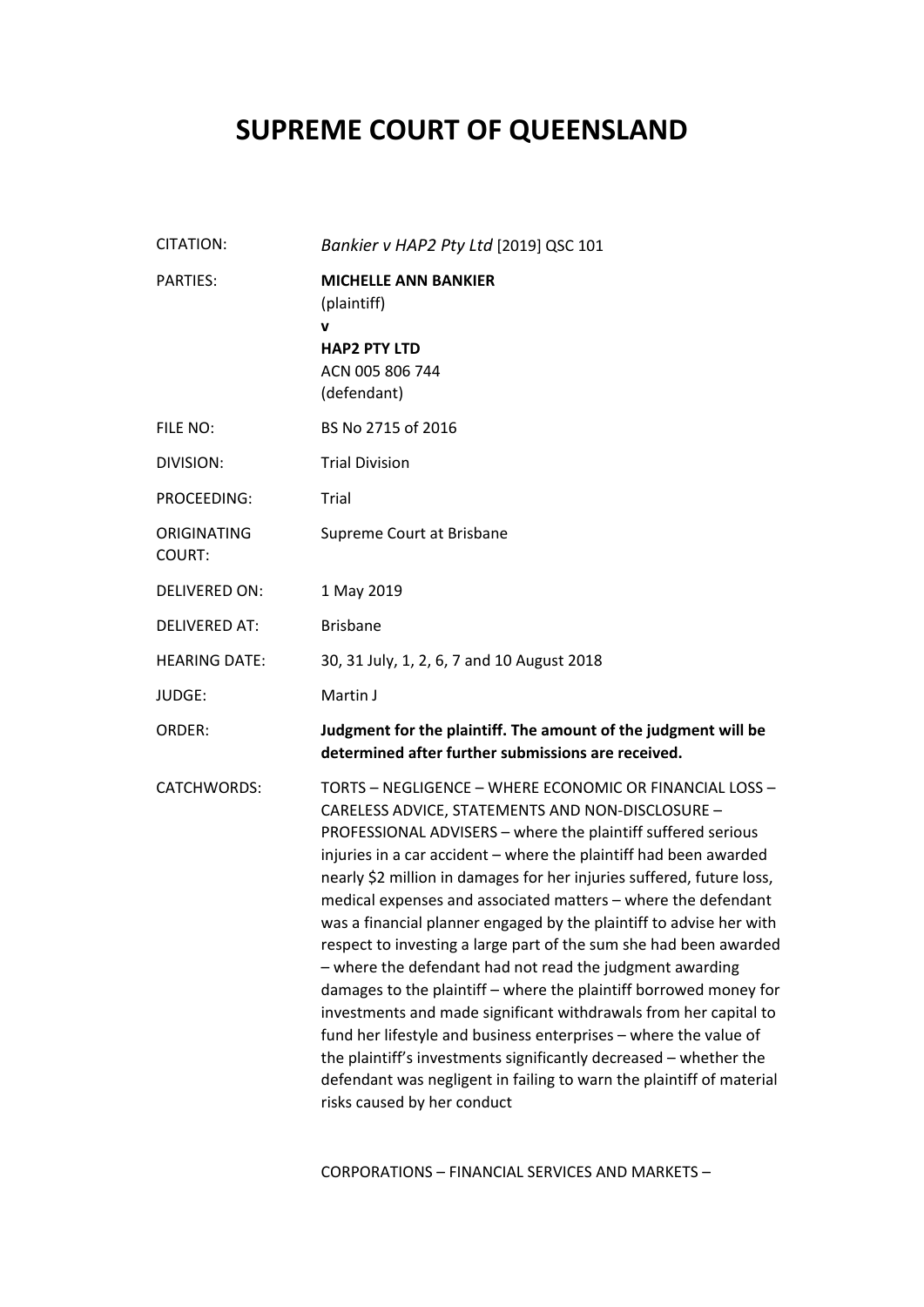FINANCIAL SERVICES PROVIDERS – where the plaintiff suffered serious injuries in a car accident – where the plaintiff had been awarded nearly \$2 million in damages for her injuries suffered, future loss, medical expenses and associated matters – where the defendant was a financial planner engaged by the plaintiff to advise her with respect to investing a large part of the sum she had been awarded – where the defendant had not read the judgment awarding damages to the plaintiff – where the plaintiff borrowed money for investments and made significant withdrawals from her capital to fund her lifestyle and business enterprises – where the value of the plaintiff's investments significantly decreased – whether the defendant warned the plaintiff that the advice he gave was based upon incomplete or inaccurate information

LIMITATION OF ACTIONS – where the defendant pleads that the plaintiff's actions commenced after the expiration of the statutory limitation period – whether the plaintiff's actions are time-barred by operation of the *Limitation of Actions Act* 1974 (Qld)

*Civil Liability Act* 2003 (Cth), s 11, s 22

*Corporations Act* 2001 (Cth), s 945A, s 945B

*Limitation of Actions Act* 1974 (Qld), s 10

*ABN AMRO Bank v Bathurst Regional Council* (2014) 224 FCR 1, cited

*Austrust Ltd v Astley* (1993) 60 SASR 354, cited

*Cigna Insurance Asia Pacific Ltd v Packer* (2000) 23 WAR 159, cited

*Commonwealth v Cornwell* (2007) 229 CLR 519, cited

*Darley Main Colliery Co v Mitchell* (1886) 11 App Cas 127, cited

*Esanda Finance Corp v Peat Marwick Hungerfords* (1997) 188 CLR 241, cited

*Jamieson v Westpac* (2014) 283 FLR 286, cited

*Mutual Life & Citizens' Assurance Co Ltd v Evatt* (1970) 122 CLR 628, cited

*Pullen v Gutteridge, Haskins & Davey Pty Ltd* [1993] 1 VR 27, cited

*Ratcliffe v VS & B Border Homes Ltd* (1987) 9 NSWLR 390, cited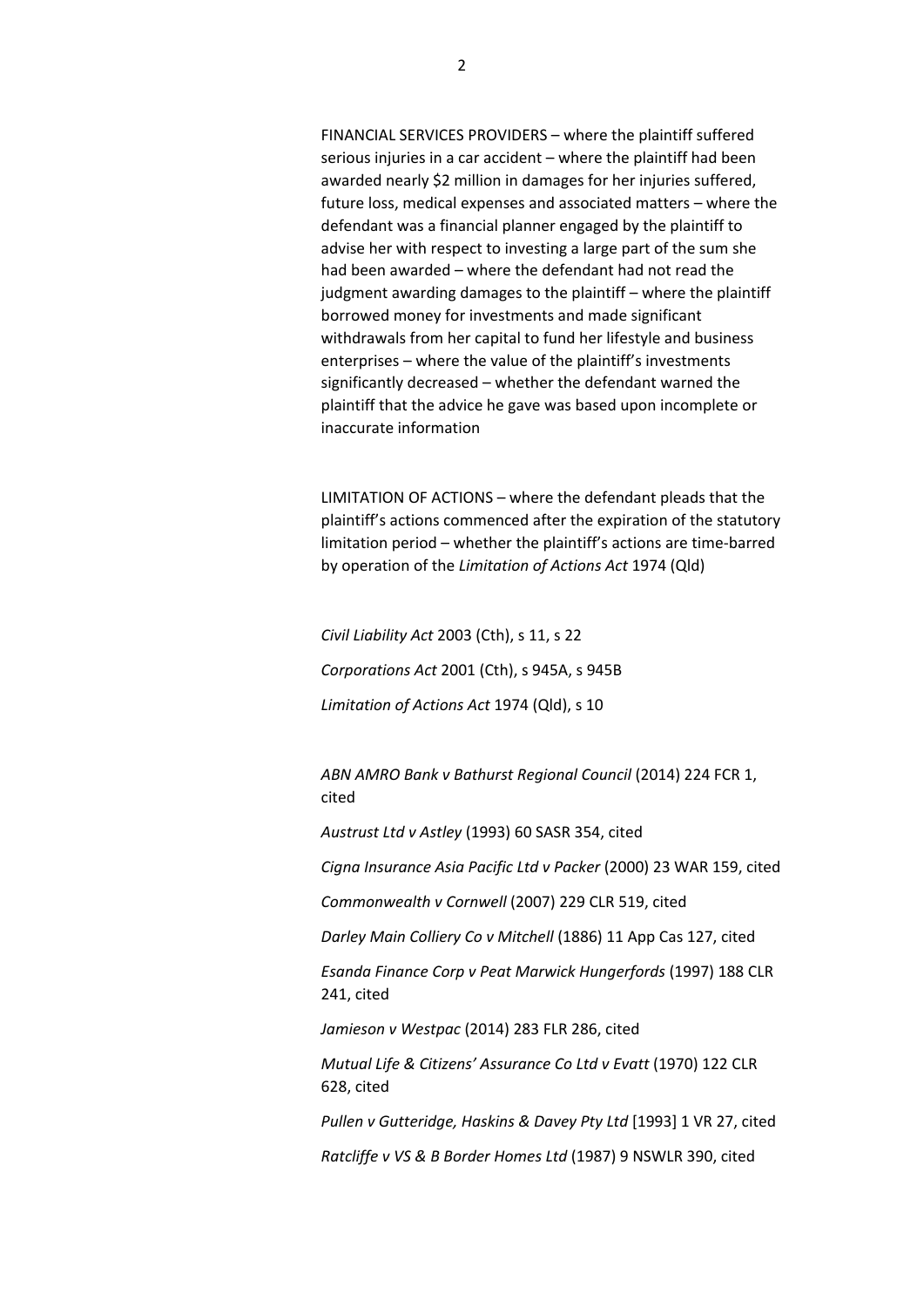|             | Tomasetti v Brailey (2012) 274 FLR 248, cited                                   |
|-------------|---------------------------------------------------------------------------------|
|             | Wardley Australia Ltd v Western Australia (1992) 175 CLR 514,<br>cited          |
| COUNSEL:    | D J Campbell QC and B Hall for the plaintiff<br>R S Ashton QC for the defendant |
| SOLICITORS: | Shine Lawyers for the plaintiff<br>Moray & Agnew Lawyers for the defendant      |

- [1] In 1997 Michelle Bankier was seriously injured in a motor vehicle accident. She was 16 years old at the time. Five years later she was awarded nearly \$2 million in damages for the injuries she suffered and for her future loss, medical expenses and associated matters.
- [2] In 2002 the plaintiff engaged Anthony Avery, a financial planner, to advise her with respect to investing a large part of the sum she had been awarded. Mr Avery was then the principal of Avery Financial Planning Pty Ltd (AFP). He sold that business in March 2010 and the company changed its name to HAP2 Pty Ltd.
- [3] The plaintiff says that AFP, through Mr Avery, breached its duty to her in the advice he gave or failed to give and, as a result, she has suffered a loss.

## **The claim**

- [4] The claims pleaded against the defendant are in negligence, breach of the contract of retainer, and statutory claims. They all involve the same set of facts.
- [5] The claim for breach of contract was not pressed. This action commenced on 23 October 2014. Thus, the limitation date is 23 October 2008. The plaintiff conceded that, as nearly all the breaches of contract were alleged to have occurred before that date, there was no point in pursuing any relief which might be available for a breach of contract after 23 October 2008.
- [6] The defendant pleaded that the causes of action accrued more than six years before the proceeding was commenced and were, therefore, time-barred by operation of s 10 of the *Limitation of Actions Act* 1974. The defendant gave only scant attention to this important issue. I deal with the limitation point, so far as I understand it to have been asserted, later in these reasons.

#### **The injuries suffered by Ms Bankier and their effect**

[7] Ms Bankier was a passenger in the vehicle involved in the accident. Her mother (Jennifer Bankier) was the driver; her father, another passenger in the car, was killed. The impact caused her to be thrown forward and bent double around her seatbelt. This caused a significant injury to her spine and internal injuries, most particularly to her bowel. She spent several months in hospital and, at the time, there was uncertainty about whether she would ever walk again and, if she could, the extent to which this would be possible. She suffers from "short bowel syndrome" because most of her bowel has been removed as a result of the accident. Her recovery was relatively slow. She completed her final year of high school over two years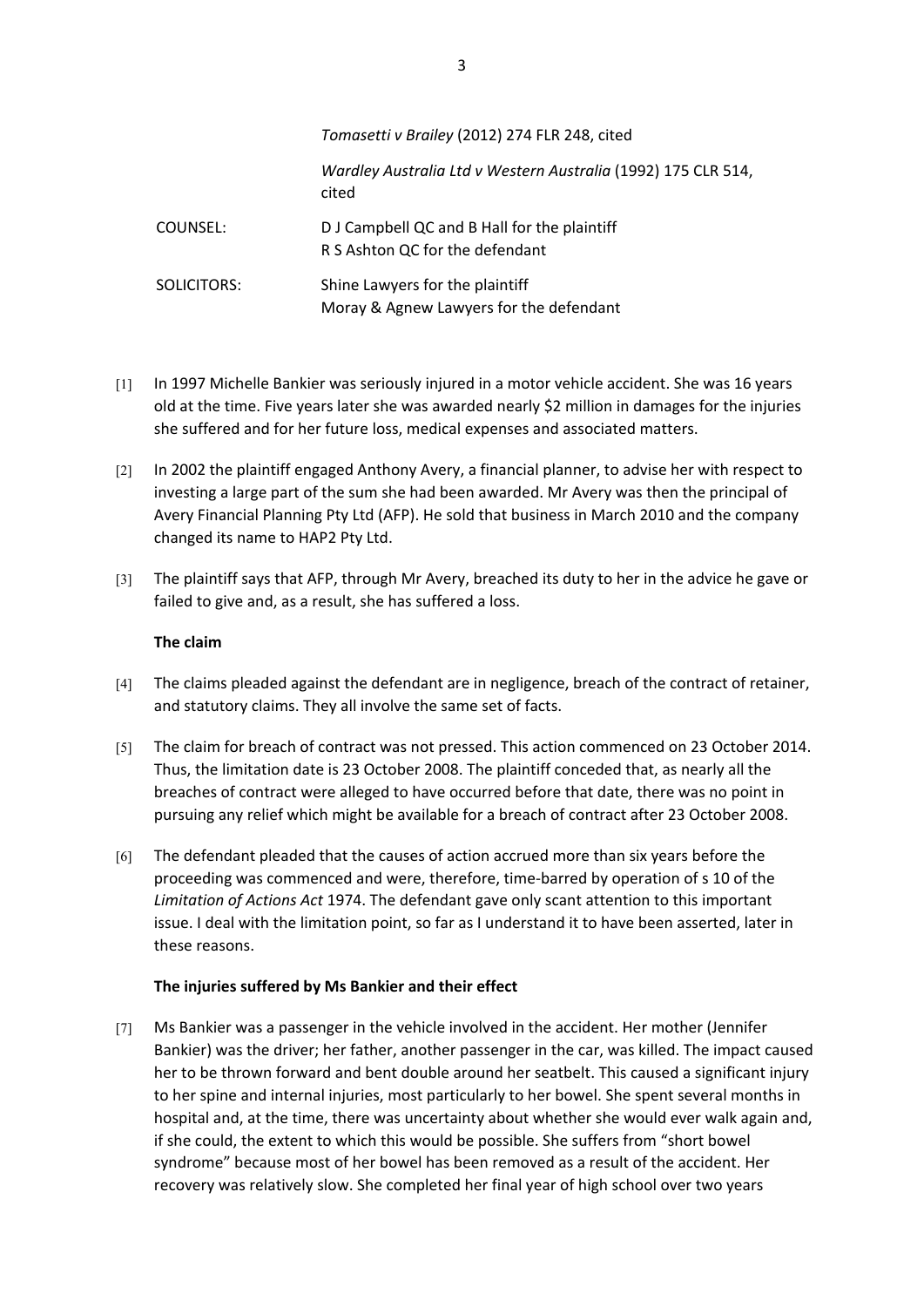because she was only able to attend school for short periods of time. The pain and other issues badly affected her concentration. She was unable to walk independently and, at first, used a wheelchair, but she progressed from this to a walker and then a walking stick and then was able to walk independently. She completed grade 12 and achieved an OP 4.

- [8] Ms Bankier applied for and was accepted into a marine biology course at Griffith University to commence in 2000. She was residing on the Gold Coast at that time.
- [9] The hearing of Ms Bankier's personal injuries claim took place before the District Court of New South Wales and judgment was delivered on 12 September 2002. In her reasons, Gamble ADCJ found that:
	- (a) due to the accident, the plaintiff had suffered injuries which would incapacitate her for the rest of her life and would disable her more as she aged,
	- (b) her injuries were severe and her health and mobility would deteriorate over time,
	- (c) due to the accident and the injuries she had sustained, her ability to lead a normal life had been significantly impaired and that the severity of her non-economic loss was 85% of a most extreme case,
	- (d) as a result of the accident Ms Bankier had a residual earning capacity of \$150 a week,
	- (e) but for the accident she would have completed her Bachelor's Degree in Marine Biology at the end of 2003 and would have retired at the age of 65,
	- (f) because of the injuries the plaintiff would now retire at 50 years of age in February 2031,
	- $(g)$  her capacity to perform both the practical and intellectual aspects of any work had been seriously prejudiced by the injuries she suffered in the accident.
- [10] Other matters which were the subject of Gamble ADCJ's reasons and which are relevant to these proceedings are the following findings:
	- (a) the plaintiff is unable to sit or stand for long periods of time,
	- (b) she is unable to walk great distances or to work consistently without rest periods,
	- (c) the deterioration of her spinal condition was a certainty,
	- (d) her mobility will deteriorate and her pain levels will increase,
	- (e) she is unable to undertake any heavy physical work,
	- (f) her disabilities for the 15 year period after she was aged 36 years old would include ambulatory difficulties requiring the use of walking aids and, after the age of 50, her disabilities would cause further reduced physical tolerance.
- [11] In her reasons the trial judge awarded specific sums for future expenses, including:
	- $(a)$  \$55,630 for medical and other attendances,
	- (b) \$43,521 for future medication,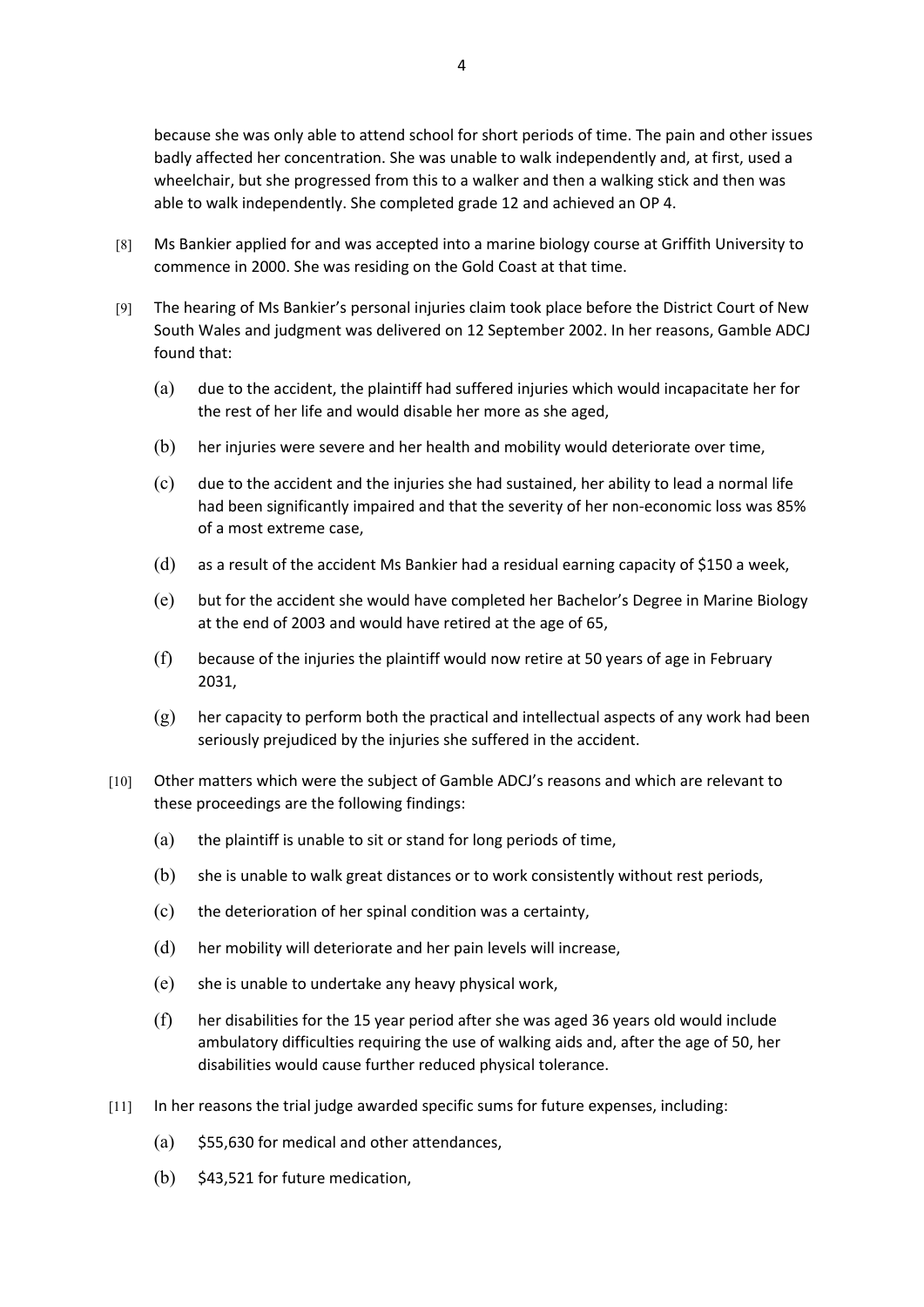- $(c)$  \$118,597 for pain management,
- (d) \$67,000 for equipment,
- (e) \$65,411 for travel including international air travel and a motor vehicle, and
- $(f)$  \$436,000 for future economic loss (including superannuation).
- [12] Additional sums were awarded for:
	- (a) dietary needs and supplements \$171,000,
	- (b) future surgery \$51,820, and
	- (c) home modifications of \$69,339.
- [13] Of the total judgment awarded, over \$1.1 million related to medical and associated expenses.
- [14] Since the trial of her damages action, Ms Bankier has shown considerable courage and determination. She has substantial difficulties with her diet which must be of a special kind due to her shortened bowel. But, she has done things which might not have been thought possible shortly after her injury – for the most part because of her own personal strength.

## **The damages award**

- [15] Ms Bankier was awarded \$1,958,758. After refunds and other expenses she received \$1,746,682. From that she paid the following amounts:
	- (a) \$392,000 to pay out the mortgage over the Burleigh Heads unit
	- (b) \$100,000 to her mother
	- (c) \$50,000 to her brother
	- (d) \$20,000 for renovations to her unit
- [16] The amount available to her for investment was \$1,184,600 and, of that sum, \$1,132,109 was invested on Mr Avery's advice.

## **The pleadings**

- [17] The Fourth Amended Statement of Claim (FASOC) is a lengthy document which descends to great detail about the duties owed by, and the failures of, the defendant. In some respects it resembles the kind of list which is seen in claims for special damages in personal injuries actions. For example, it is alleged that the defendant:
	- "62(f) failed to obtain the plaintiff's relevant personal circumstances or alternatively failed to make reasonable inquires [sic] in relation to the plaintiff's personal circumstances regarding:

(xxii) the need for and associated cost of gym membership"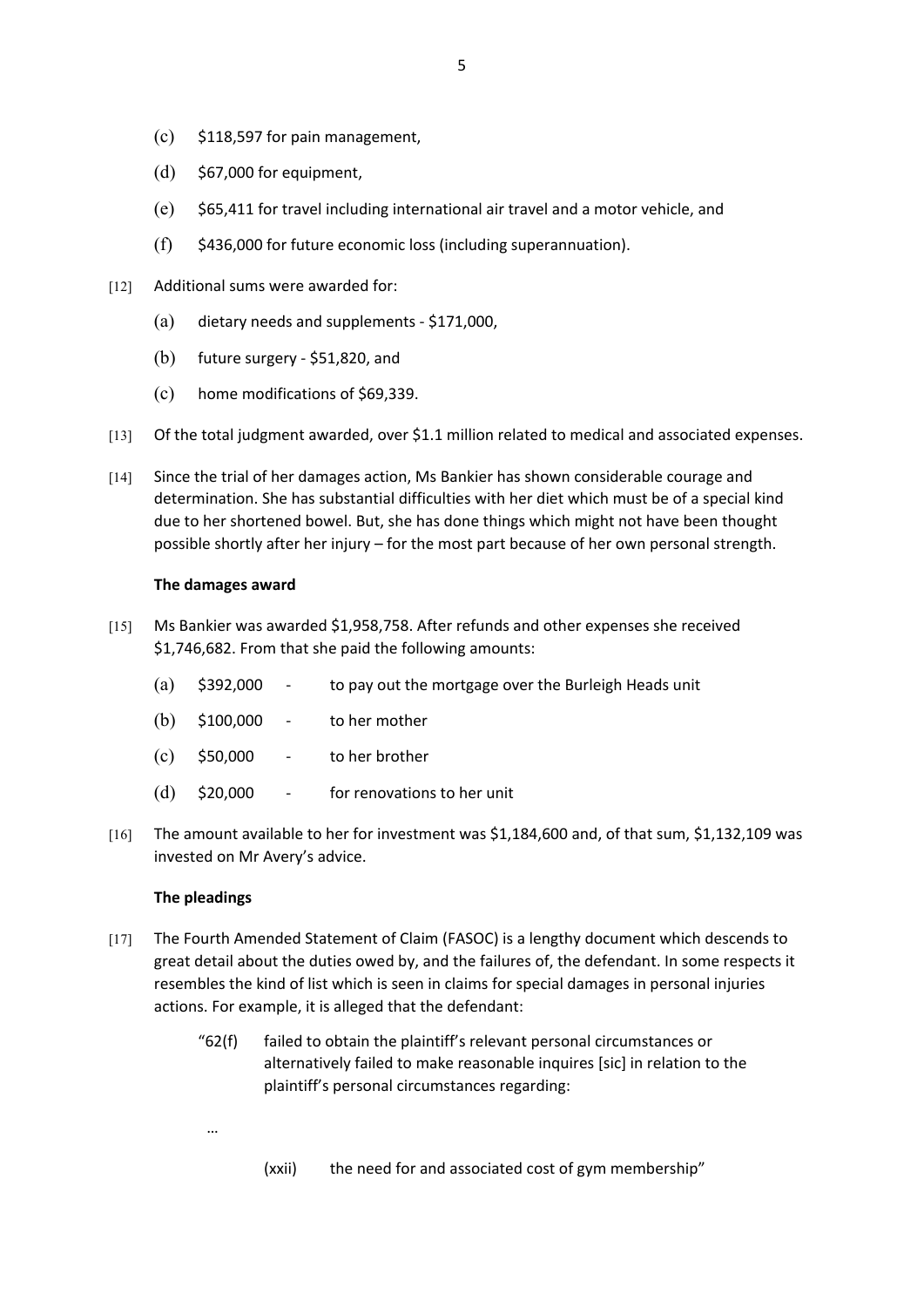- [18] The FASOC has many long lists of failures of the defendant. But, of all of the many breaches of duty alleged against the defendant no loss is identified as having been caused by any one of them. Rather, it is pleaded in this way:
	- "75. Due to the matters pleaded at paragraphs 62 to 69 above [i.e., the breaches of duty], the plaintiff did not implement the Alternative Investment Strategy."
- [19] The Alternative Investment Strategy is defined in paragraph 1A of the pleading to mean the strategy pleaded at paragraph 68(i). That strategy takes up nearly two pages of the pleading and includes both actions that should and should not have been taken. It is necessary to set it out in order to understand the plaintiff's pleaded case:
	- "68. … in providing the Financial Advice, the defendant failed to provide the Financial Advice in a way that was appropriate for the plaintiff's relevant personal circumstances by:
	- …
- (i) failing to advise as to an Alternative Investment Strategy that was appropriate for the plaintiff's relevant personal circumstances, that:
	- (i) had the primary goal of reducing the risk of loss to the damages as a capital sum in order to:
		- (A) secure the plaintiff's living standards for the remainder of her life; and
		- (B) produce a cash flow plan based upon future investment earnings, future entitlement to income from Centrelink, and possible future use of the damages as a capital sum to support the plaintiff's living needs for the remainder of her life;
		- (C) secured [sic] the payment of her future medical and other expenses identified in the judgement;
	- (ii) established the plaintiff's needs, goals and budgets and managed the damages to give effect to them;
	- (iii) identified the damages as a sum that represented the plaintiff's expected future income and living expenses;
	- (iv) identified that both the damages as a capital sum and income earned from the investment of the damages were both necessary to fund the plaintiffs future living expenses;
	- (v) identified that a goal of \$55,000 for living expenses after tax per year could be achieved for the plaintiff concurrent with retaining the value of the damages as a capital sum having regard to the plaintiff's:
		- (A) investment asset position;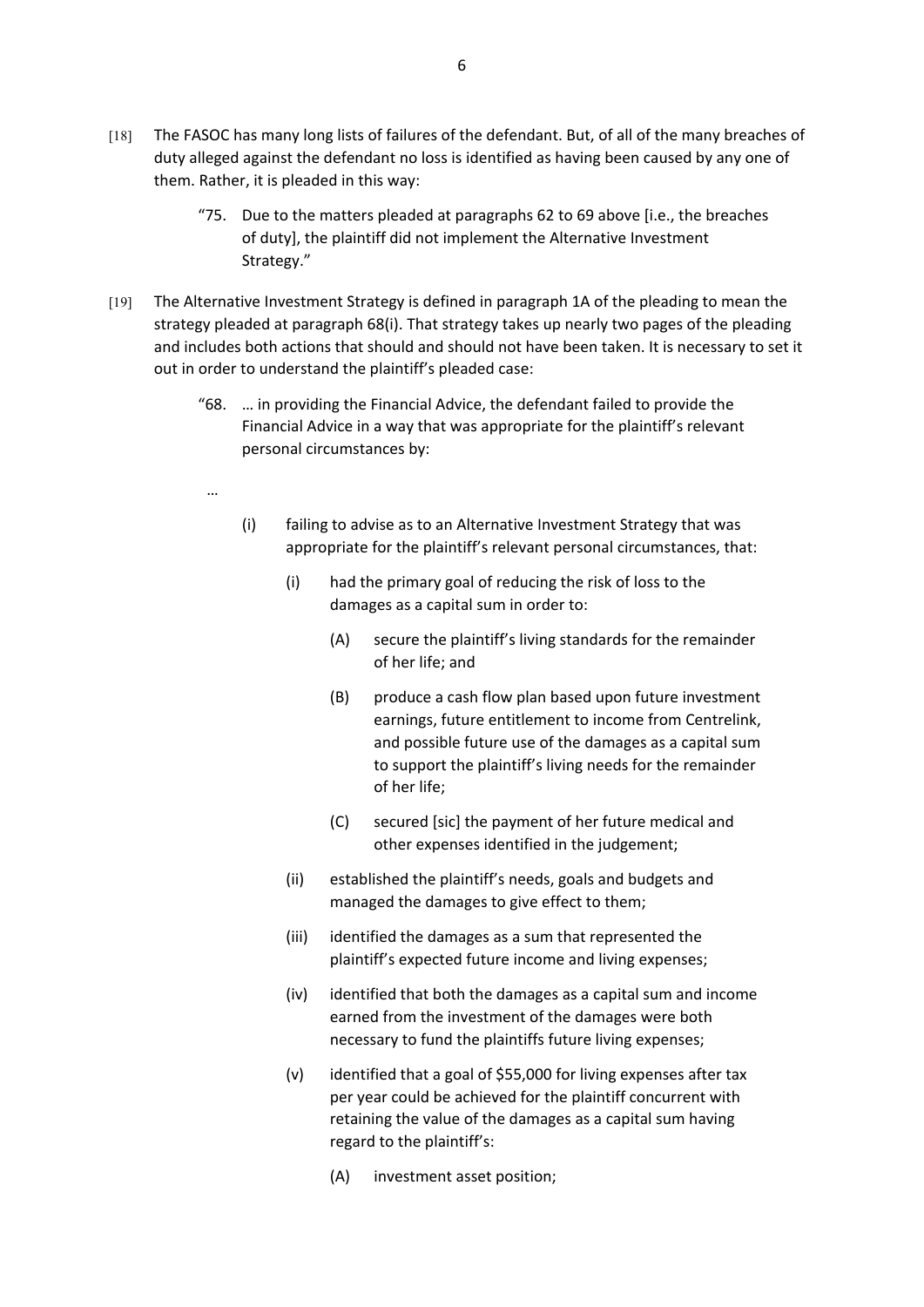- (B) Investor Risk Profile;
- (C) future entitlement to income from Centrelink;
- (vi) advised the plaintiff that increases in expenditure beyond \$55,000 after tax per year would directly impact on the ability of the damages to support the plaintiff's living needs for the remainder of her life;
- (vii) advised the plaintiff that alternative strategies included investment:
	- (A) in risk-free assets with a low return, with income and capital used to fund living needs with a minimal capital remaining towards the end of the plaintiff's life, and making use of future entitlement to income from Centrelink; or
	- (B) of some funds into a cash account and the remainder in a "conservative" to "balanced" portfolio, and using superannuation, with the plaintiff able to use the income and capital to fund living needs and making use of future entitlement to income from Centrelink;
- (viii) advise[d] the plaintiff to retain her Home;
- (ix) did not recommend the funding [of] investments through borrowing money;
- (x) identified the plaintiff's limited capacity to work due to the Injuries;
- (xi) did not recommend or involve investing in the Agribusiness Investments"
- [20] It became apparent during the trial that assessment of the Strategy involved the adoption of a hypothetical investment in a balanced portfolio based on a Morningstar index and allowing for withdrawals from the portfolio limited to \$54,000 a year (indexed to inflation). Morningstar Inc is a financial services firm which analyses shares and other financial products and publishes indices based upon that analysis.

## **What was the content of the duty owed by the defendant to Ms Bankier?**

- [21] In order to determine the plaintiff's claim it is necessary to assess what occurred in light of the duty owed to her by the defendant. Both parties agree that a duty was owed, but differ slightly as to its content.
- [22] The defendant, in its Amended Defence, describes the duty as being one "to take reasonable care and skill only in the performance of its services which it provided."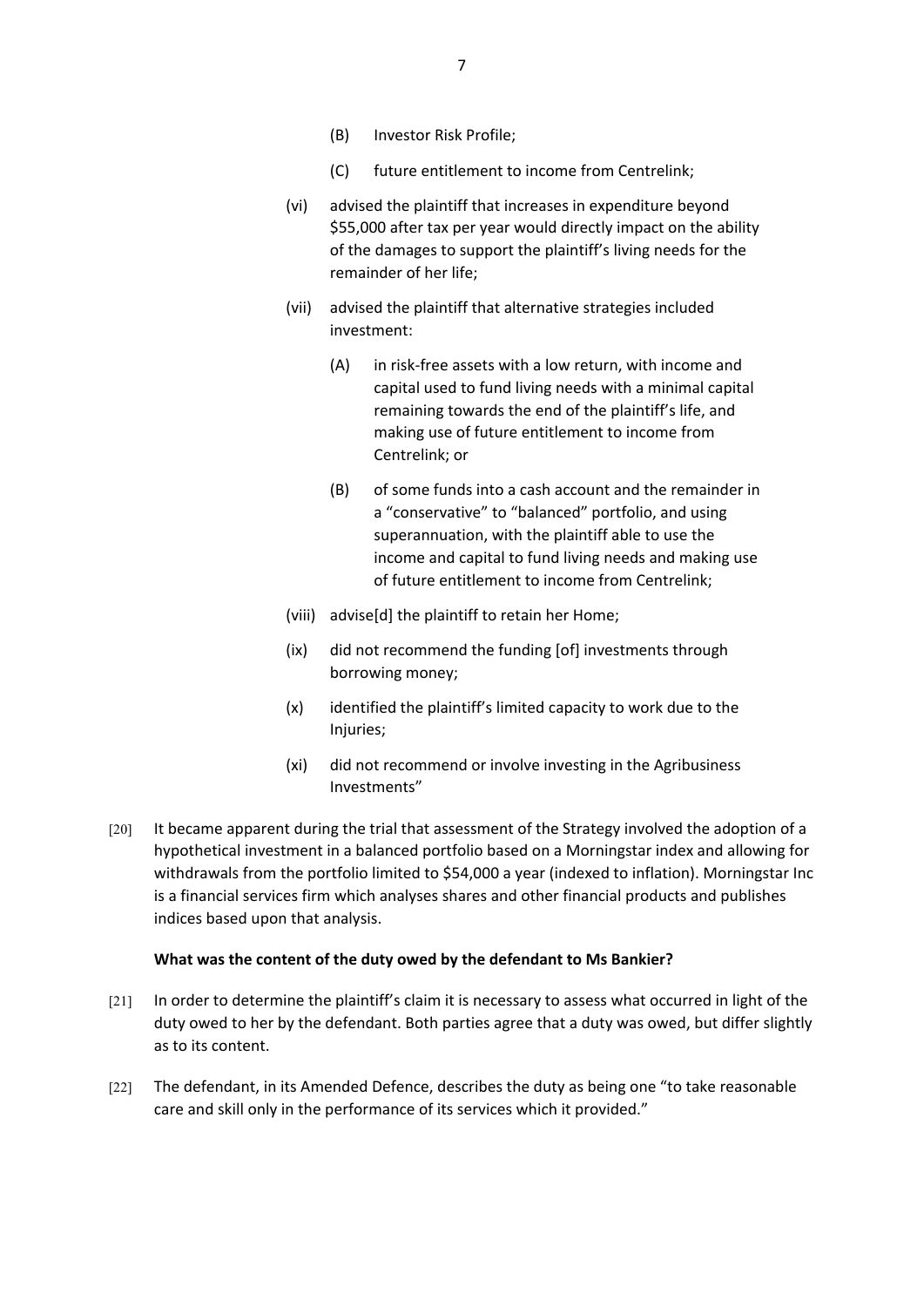- [23] The plaintiff contends for a wider duty. She argues that the defendant had a duty to warn her of material risks. That appears to have been conceded in the defendant's written submissions. The general principles which emerge from the authorities are:
	- (a) the primary duty is to exercise that standard of reasonable care which is expected of a reasonably competent person professing the skills of a financial planner or adviser, $1$
	- (b) the duty arises when the adviser knew or ought reasonably to have known that the client would rely upon the advice,<sup>2</sup> and
	- (c) the duty extends to the provision of a warning about material risk.<sup>3</sup>
- [24] The requirement that a warning be given was considered in *ABN AMRO Bank v Bathurst Regional Council* where the Full Court of the Federal Court considered the advice which had been given to some local councils. The Court accepted that the following principles<sup>4</sup> were applicable:
	- (a) The core obligation of a financial adviser is to warn the investor of the "material risks" of a potential investment. A "material risk" is a risk to which the investor would attach significance.
	- (b) An investor is entitled to be warned of the fact that projected rates of return and growth might not be achieved and that there is an element of commercial risk-taking involved for which the investor must be prepared to take responsibility.
	- (c) Where an investor has suffered a loss because the investment was "unsuitable" for them, such that no financial adviser would have made an unqualified recommendation in the circumstances, the adviser will be liable to put the investor back in the position they would have been in had they not invested.
- [25] In considering these matters it is appropriate to take into account the experience and expertise of the plaintiff.<sup>5</sup> Ms Bankier had neither relevant experience nor expertise. Ms Bankier accepted that she did know the difference between capital and income and that her income would be created by the investments which were to be made for her. She also accepted that she knew she had to preserve the capital to produce the income. These acknowledgements, and others, were obtained in cross-examination and, while they demonstrated that she had absorbed some of the general financial information provided by Mr Avery, they did not constitute either experience or expertise.

<sup>&</sup>lt;sup>1</sup> Mutual Life & Citizens' Assurance Co Ltd v Evatt (1970) 122 CLR 628

<sup>2</sup> *Esanda Finance Corp v Peat Marwick Hungerfords* (1997) 188 CLR 241, 252 (Dawson J)

<sup>&</sup>lt;sup>3</sup> ABN AMRO Bank v Bathurst Regional Council (2014) 224 FCR 1; [2014] FCAFC 65

<sup>4</sup> At [1106]

<sup>5</sup> *Austrust Ltd v Astley* (1993) 60 SASR 354, affirmed (1996) 67 SASR 207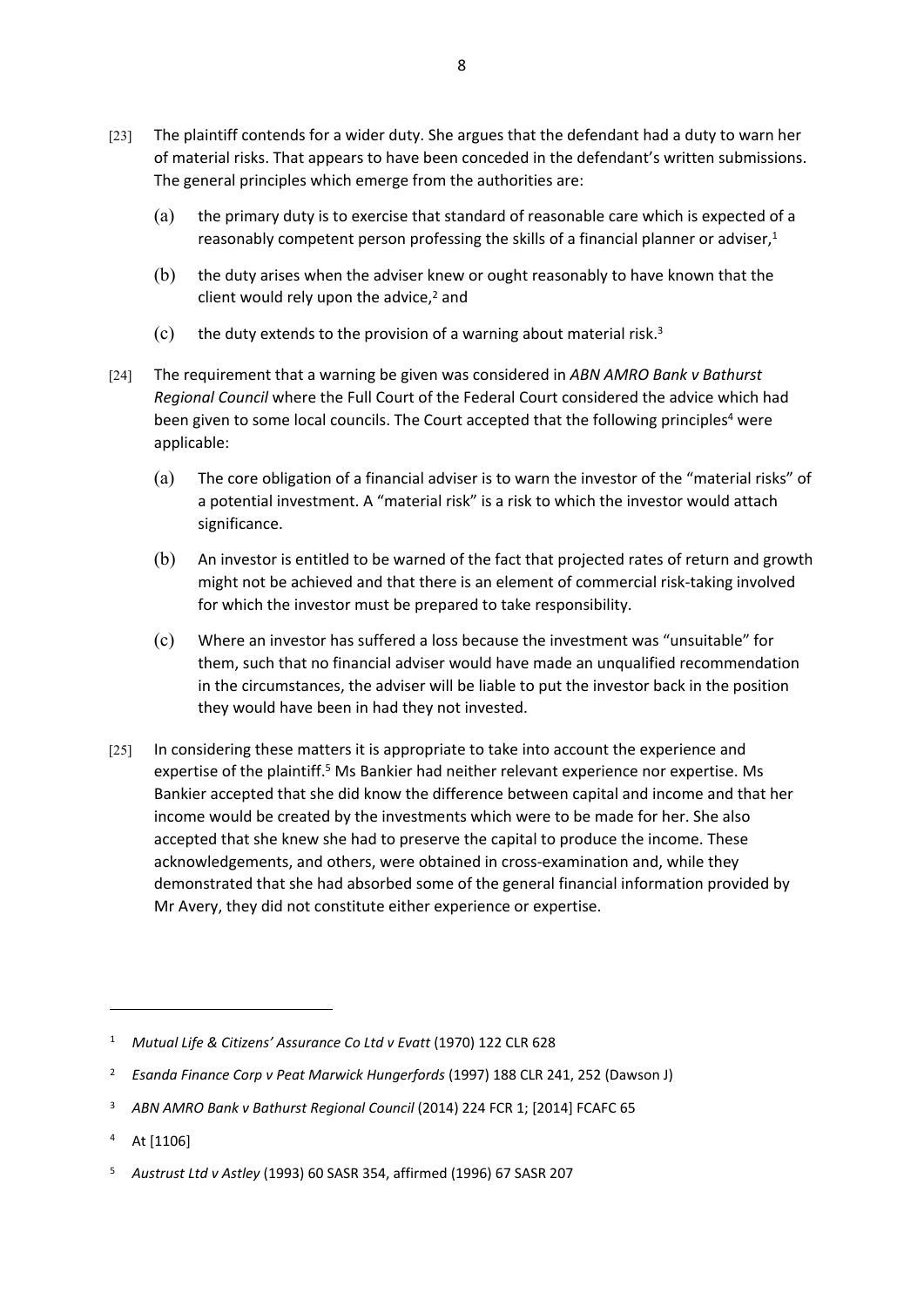[26] Whether something is a "material risk" or an "unsuitable" investment will depend upon a number of matters including the particular circumstances of the investor. This leads to the first of the issues which the parties agreed needed to be resolved.

**What enquiries and investigations should Mr Avery have made to determine Ms Bankier's personal circumstances; and does this extend to understanding the award made by Gamble ADCJ?**

- [27] Mr Avery was criticised for not seeking or obtaining a copy of the reasons supporting the award of damages. Mr Ashton QC accepted that it would be idle to contend that it would not have been a good idea to do so. It was argued for the plaintiff that, had Mr Avery read the judge's decision he would have had a better idea of her vulnerability and, therefore, would have provided advice more attuned to her situation.
- [28] The plaintiff argued that there were two reasons which require a financial adviser to be familiar with a client's personal circumstances before advice is given.
- [29] First, there is the "know your client" rule which is contained in the Financial Planning Association of Australia's Rules of Conduct, Rule 108. Secondly, s 945A of the *Corporations Act*  (as it then stood) required an adviser to determine "the relevant personal circumstances in relation to giving the advice" and to make "reasonable enquiries in relation to those personal circumstances."
- [30] Each party called an expert witness to give evidence about various aspects of the advice which was given and the consequences of that advice. Mr Richards (who was called by the defendant) said that, in circumstances such as these, the adviser would need to know what was in the judgment but would not need to understand the "science behind the numbers." Mr Green (who was called by the plaintiff) said that planners "must inform themselves of all the information necessary to advise the client. That may be completed by simply contacting the lawyer, who may give them a very detailed piece of advice as to the state of play of the client."
- [31] Mr Ashton QC submitted that it was open to the court to find that Mr Avery had acted reasonably in accepting the "apparently informed instructions" of the plaintiff and her mother. I do not accept that. This is a case in which a financial adviser should have taken steps to obtain a comprehensive understanding of the constraints upon the client's capacity to invest and the expenses which were to be incurred apart from the expenses of investing. Mr Avery did not know about, and thus made no specific allowance for, matters such as: the cost of future surgery, the cost of equipment in the future to assist her in her day to day life, and the cost of future domestic assistance. He was quite vague when questioned about these matters – he "didn't exactly know" the cost of future surgery, he "thought" that costs for pain management had been allowed for in the budget, and with respect to making an allowance for the cost of equipment which would be needed he said: "the allowance that was made for future equipment, I would imagine, would have come out of growth that there should've been in the portfolio."
- [32] Mr Avery said that he was satisfied that the information given to him by the plaintiff's mother was sufficient to satisfy the "know your client" rule. There will always be circumstances in which a financial adviser can rely upon what he or she was told by a client as being sufficient to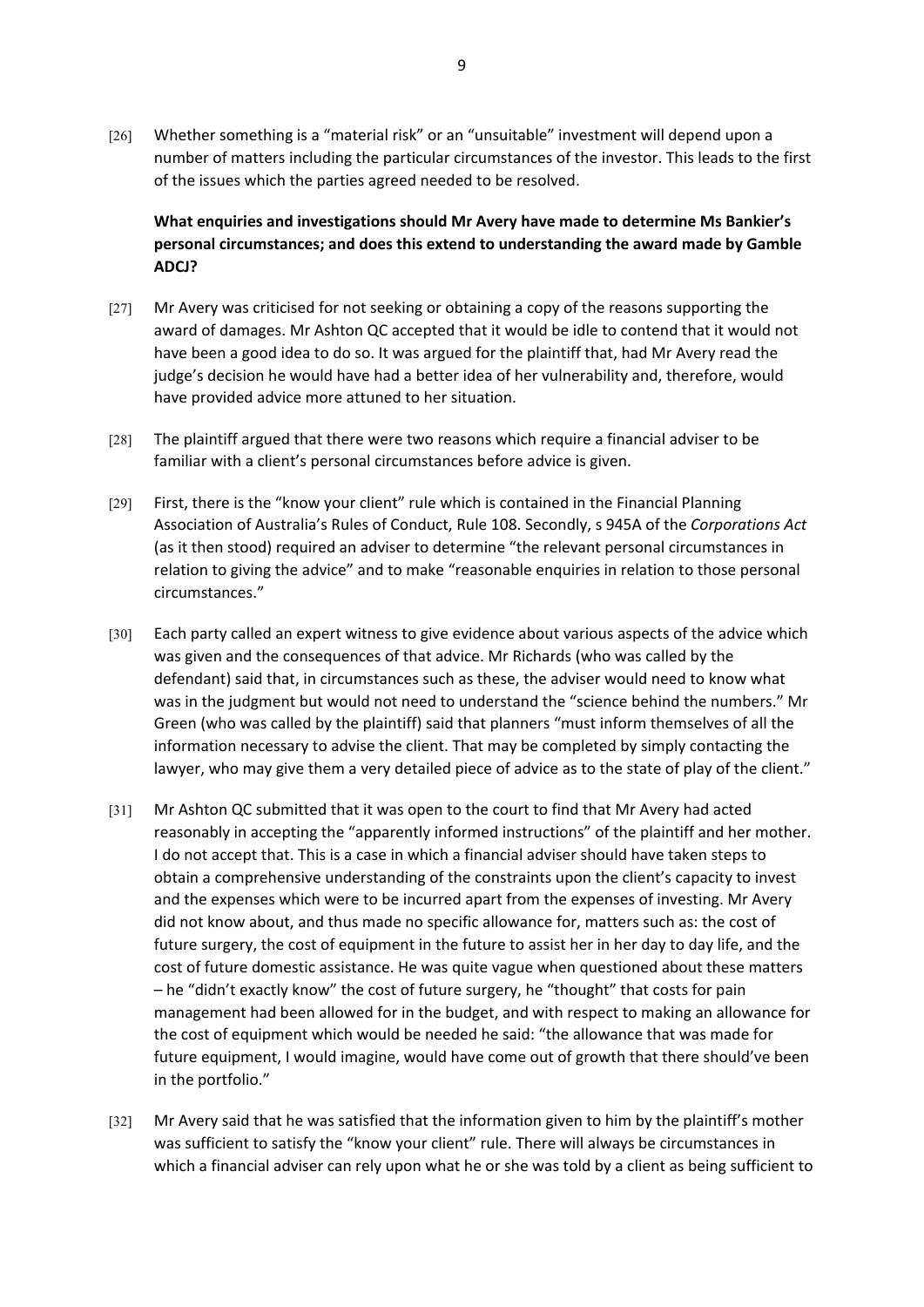satisfy the need to understand the "relevant personal circumstances." This was not such a circumstance. Mr Avery was advising a client who he knew had suffered serious injuries and had been incapacitated for some time and had an obviously limited capacity to earn. Mr Avery should have made further enquiries, he should have read the reasons of the trial judge and, if he was uncertain about their meaning, he should have sought some advice.

- [33] While Mr Avery knew, in a general sense, about his client's physical and medical condition he had not properly investigated her personal circumstances and so he was not aware of the extent of future expenses that she would have to bear – for example, it was likely that Ms Bankier would have to incur significant costs (perhaps exceeding \$1,000,000) associated with medical care. Similarly, he was not aware of the extent of the future domestic assistance that his client would require or the extent to which she would need to modify her residence to suit her disability. Further, he was not fully aware, and did not take into account, the fact that she suffered from conditions that would cause her physical condition to continue to deteriorate and thus require increasing levels of treatment.
- [34] Had Mr Avery undertaken an appropriate level of enquiry into the circumstances of the plaintiff, he would have become aware, in addition to the matters referred to above, of the following:
	- (a) the extent to which she could not engage in full-time employment,
	- (b) that her capacity to earn any income had been found to be in the order of \$150 a week until the age of 50,
	- (c) that, in the future, she would require significant assistance with household and domestic tasks, and
	- (d) she would need to modify any accommodation to suit her disabilities.

#### **What risk of harm would the plaintiff face if the judgment sum was dissipated?**

[35] The risk was obvious. Unless she maintained a sufficient sum, she would not be able to afford the treatment and other costs associated with her condition. This was known to Mr Avery. In a file note of 8 October 2002, he recorded:

> "She is restricted in her diet and ability to work and exsert [sic] much effort therefore she has been paid out \$1,966 million and she may not be able to work. … She has significant medical expenses and **this money has to last her the rest of her life**." (emphasis added)

- [36] The extent of the risk and the dire consequences of the plaintiff not being able to afford the necessary care for the remainder of her life were not in issue. While Mr Avery was not aware of all the matters taken into account by the judge when assessing damages (because he had not read the judgment) he knew enough to understand that any substantial reduction in the amount available to the plaintiff would have a greater effect than a similar reduction would have to an otherwise able-bodied person. Those effects included that she might not be able to afford:
	- (a) future medical and associated expenses,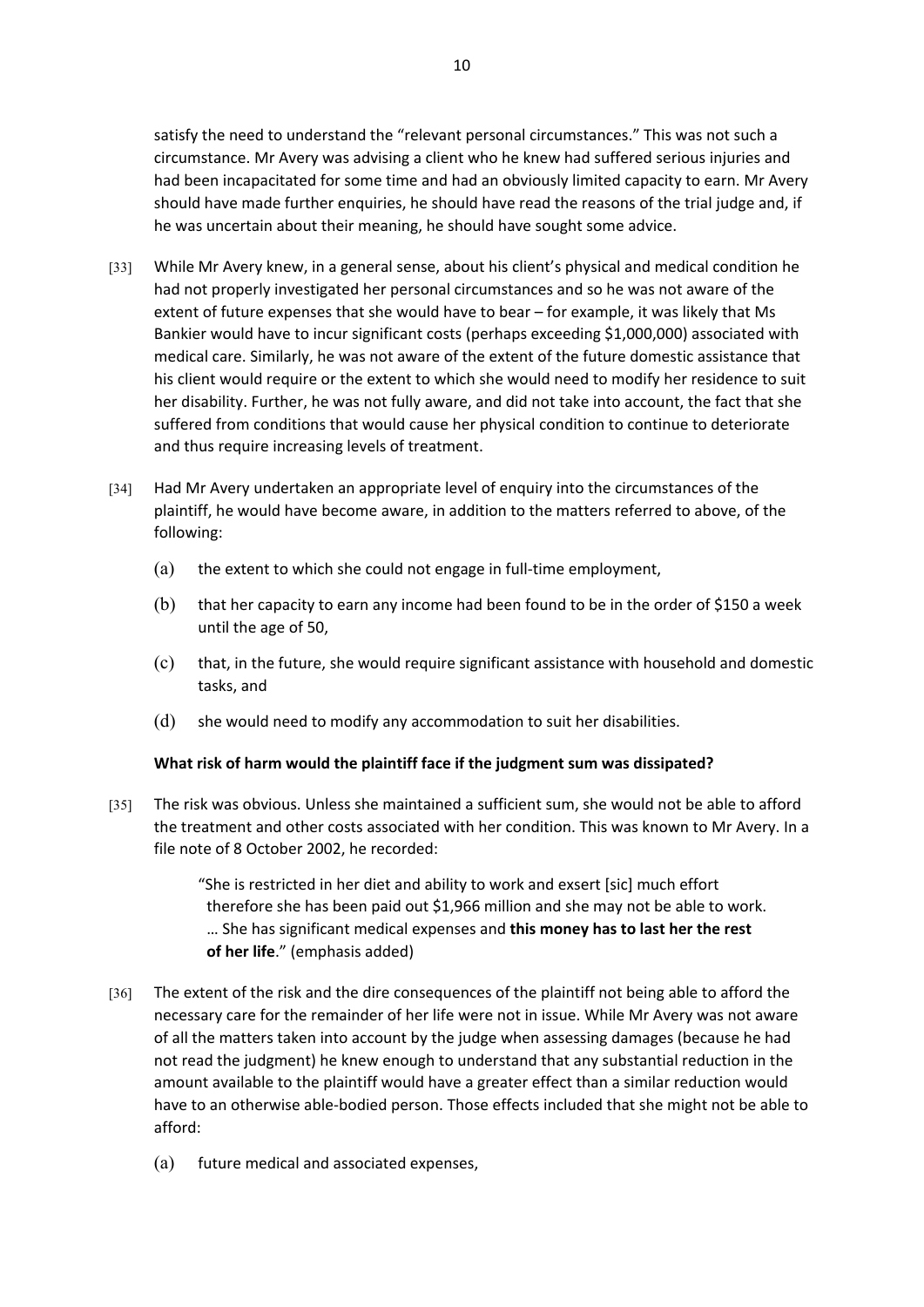- (b) domestic and other assistance, and
- (c) appropriate modifications to her accommodation.

## **The parties' powers of recollection**

- [37] Generally speaking, neither Ms Bankier nor her mother had particularly clear recollections of the details of events or conversations. This is not surprising. Ms Bankier had many other things to occupy her attention, in particular, her physical recovery and how she might lead her life following her catastrophic injuries. Her mother was also, no doubt, consumed by concern for her daughter.
- [38] Mr Avery said that the file notes he made recorded the important or key issues discussed in meetings, as it was important to have a record of those issues. He relied, to a very large extent, on the file notes made during or soon after his meetings and conversations with Ms Bankier. Where there is a difference in recollection between the parties I prefer to rely on the evidence which is consistent with the notes which were made at the time.
- [39] Many of the events the subject of this trial occurred more than ten years ago and it is not surprising that memories fade. Ms Bankier was not Mr Avery's only client and the regular written advices given to her are, in many respects, obviously of general application and applicable to a broad range of clients. Mr Avery sometimes purported to recall important details of conversations which were not recorded in his file notes. In cross-examination he said that he did have conversations with her in which he warned her against, for example, excessive travel costs. Such a statement would have been a very important part of the advice he was giving her. But there are no records of that having taken place at the time the travel money was sought. Where he gave evidence of a discussion or other statement which is not the subject of a file note then I do not accept that his recollection is, in general, reliable.

## **Ms Bankier meets Mr Avery**

[40] Mr Avery had been involved in the financial services industry since 1977 and had worked as a financial planner from about 1992. He had met the plaintiff's parents in 1996 and advised them about some financial issues. He met Ms Bankier a few times when he was advising Jennifer, her mother, but did not provide any advice to her. Notwithstanding what Ms Bankier has said in her affidavit I find that any conversations about investment which he had with her before 2002 were at a very general level and could not be considered as advice.

## **Ms Bankier purchases a unit at Burleigh Heads**

[41] The first time Ms Bankier received assistance from Mr Avery with respect to a financial matter concerned the purchase by her of a unit at Burleigh Heads. In early 2002 Ms Bankier became aware that there was a unit for sale near where she was then living. She also knew that the trial in relation to her personal injuries claim was to occur in the middle of 2002. She sought advice from Mr Avery about the wisdom of purchasing that unit. She was in the unfortunate position of having no income and no assets and so standard bank finance was not available to her. She says that Mr Avery told her that he thought it would be a sensible move to purchase the unit. He denies that but says that he thought that if the purchase could be financed in the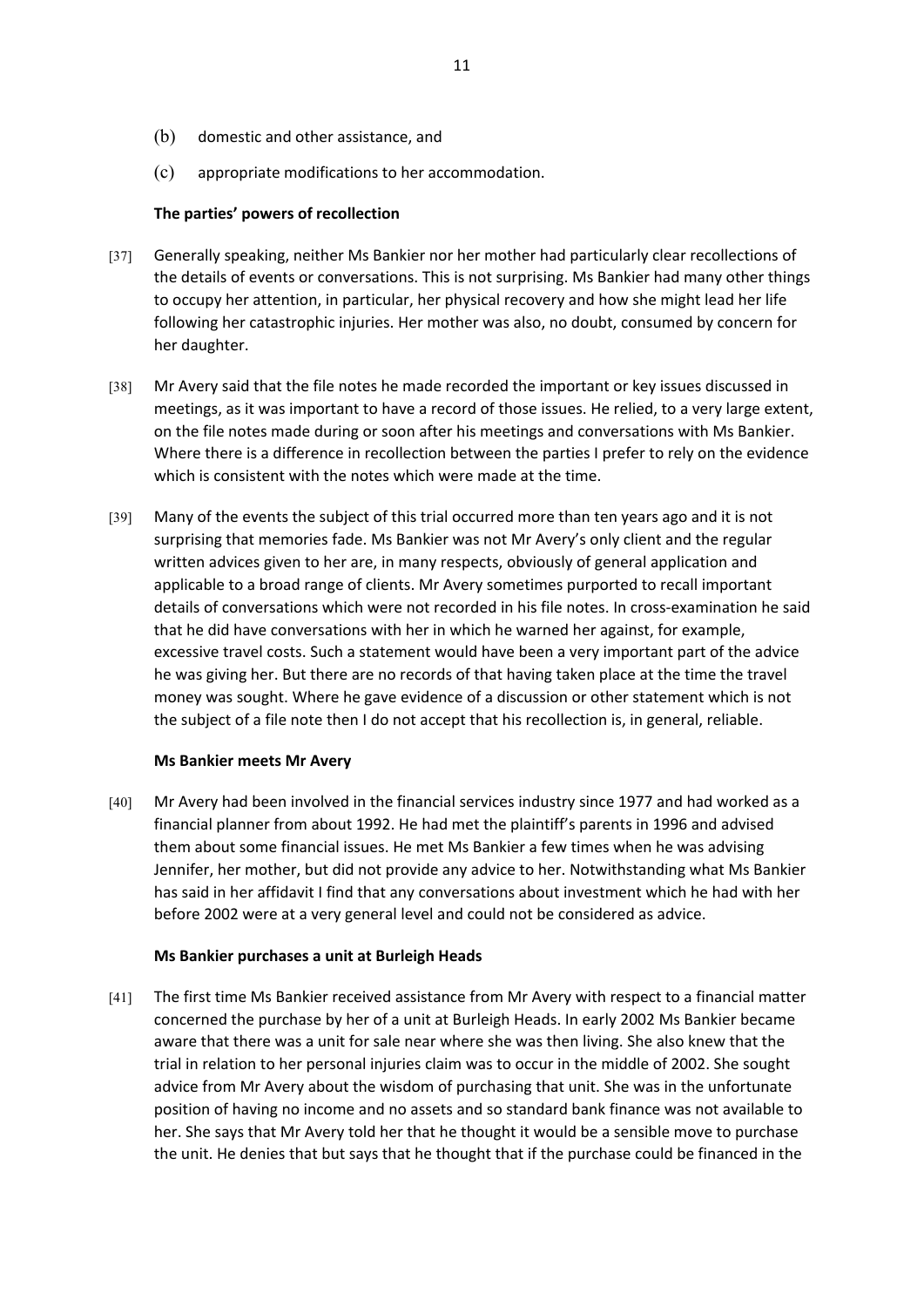short term it would be a good idea. I consider it to be more likely than not that he would have passed that view on to Ms Bankier.

- [42] Mr Avery arranged an introduction for Ms Bankier with a lending institution which was prepared to finance the purchase by way of a loan with capitalised interest to be paid out when she received her compensation. That is what happened. There is nothing to suggest that Mr Avery had any more to do with the transaction than to provide some initial advice and then put the parties in touch with each other.
- [43] Ms Bankier purchased the property for about \$355,000, paid the usual stamp duty and other fees and, when the loan was concluded, paid approximately \$35,000 in interest.

## **The payments to family members and others**

- [44] In her affidavit, the plaintiff says that Mr Avery had never suggested to her that there was any problem with her repaying the money that she owed her mother or making the payment to her brother. It was not suggested that she sought his advice on those payments. Rather, the complaint is that he did not warn her not to make the payments or advise her of the effect that the payments might make on her capital.
- [45] So far as the payment to her mother was concerned, the plaintiff said that she had "repaid her for the amount that she had supported me over the last couple of years after I moved out of home." She was asked:

"Was it something, though, that you had to do, or was it something that you decided that you wanted to do? – – – I wanted to do that."

[46] Mr Avery says (in his affidavit) that at their first meeting Ms Bankier told him that "she intended to make a number of payments from her compensation prior to investing the balance." They included some matters for which she was strictly liable (mortgage, furniture etc) and some for which she was not, such as those to her mother and brother. The latter payments were made because, on my appreciation of all her evidence and the history of her injury, she felt morally obliged to make them. I do not accept that she would have acted differently even had she been told of the effect the payments would have on her capital.

## **The first formal meeting – 1 October 2002**

- [47] Mr Avery recorded, in a file note, what occurred at what I will describe as the first, formal meeting at which his advice was sought.
- [48] The record Mr Avery kept of the meeting which occurred on 1 October 2002 is instructive. He records it taking place at Mrs Bankier's house. Ms Bankier says it occurred at the AFP offices at Bowen Hills. She is mistaken.
- [49] Mr Avery records the following about Ms Bankier's physical condition:
	- (a) "She was in a family car accident some 5 years ago."
	- (b) "She had major internal injuries, back and leg."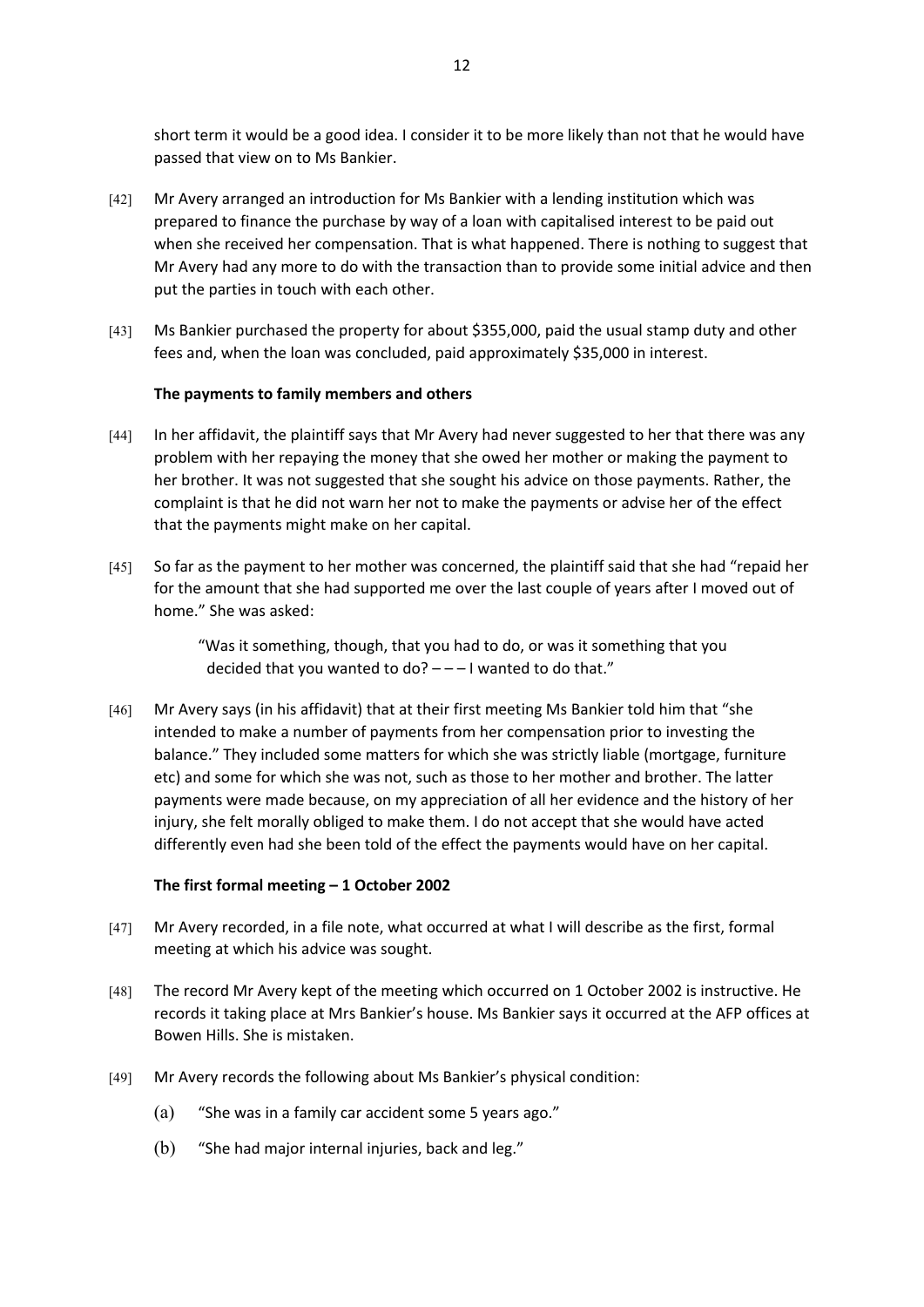- $(c)$  "Shelli['s]<sup>6</sup> accident caused her to loose [sic] half of her intestine and has problems with her leg and back. She is restricted in her diet and ability to work and exsert [sic] much effort therefore she has been paid out \$1,966 million and she may not be able to work. What she would like to do is finish her marine biology course and then do a photography course and be a self employed photographer. But of course she can only work casually."
- (d) "She has significant medical expenses and this money has to last her the rest of her life. She wants to achieve both growth and income from the balance of this money. She would like to invest \$1 million into a portfolio that is going to produce that income. The income that she is going to require we worked out to be \$54,000 net of tax pa. We are going to have to come up with a portfolio that is going to produce this. We want to make sure we have some growth in the portfolio. The balance of \$283,000 she would like to invest into direct property such as units possibly using neutral [sic] gearing strategies."
- (e) "The budget is included. Her risk profile is 'Moderately Conservative' although we are going to make her a 'Balanced' investor."
- [50] Ms Bankier does not have a good recollection of what occurred at the meeting. In her affidavit she says that she "believed" that she completed a financial planning questionnaire and risk profile with the help of her mother and Mr Avery. She said that she did not "specifically remember completing these documents". She also believes that she signed a client agreement.
- [51] The financial planning questionnaire includes a short budget. This document was completed by Mr Avery but, he says, the information in it was based on instructions from Ms Bankier and her mother. I prefer Mr Avery's account of what occurred on this point. It is consistent with his practice (on which he was not challenged) and it is a rational step to take at that time. Mr Avery says that he explained the purpose of the budget and told the two of them that it would be used to determine what Ms Bankier would need to live on. He said he explained that the compensation monies could be invested and that those investments could earn an income which, after tax, would have to cover the living expenses budget. He says he explained the importance of sticking to the budget for this purpose and to ensure that Ms Bankier did not have to "eat into capital" by selling any of her investments. In her affidavit, Ms Bankier did not deny working on a budget but said that she did not remember doing it nor did she remember Mr Avery telling her that she needed to "stick to a budget of \$54,000 per year." But, in crossexamination, she agreed that she recalled generating the living expenses document which totals \$54,000 and that there was information in the budget that Mr Avery could only have obtained from her.
- [52] In her affidavit, Ms Bankier says that Mr Avery told her that if she paid out the mortgage on the unit and made the payments to her family members then he would be able to invest the balance of the monies to generate an income for her. She deposed to the following in her affidavit:

"… He said to me that if we did this he would easily be able to generate about \$80,000 per annum in income, and that he would be able to grow my

<sup>&</sup>lt;sup>6</sup> Mr Avery referred to Ms Bankier as Shelli – a contraction of Michelle.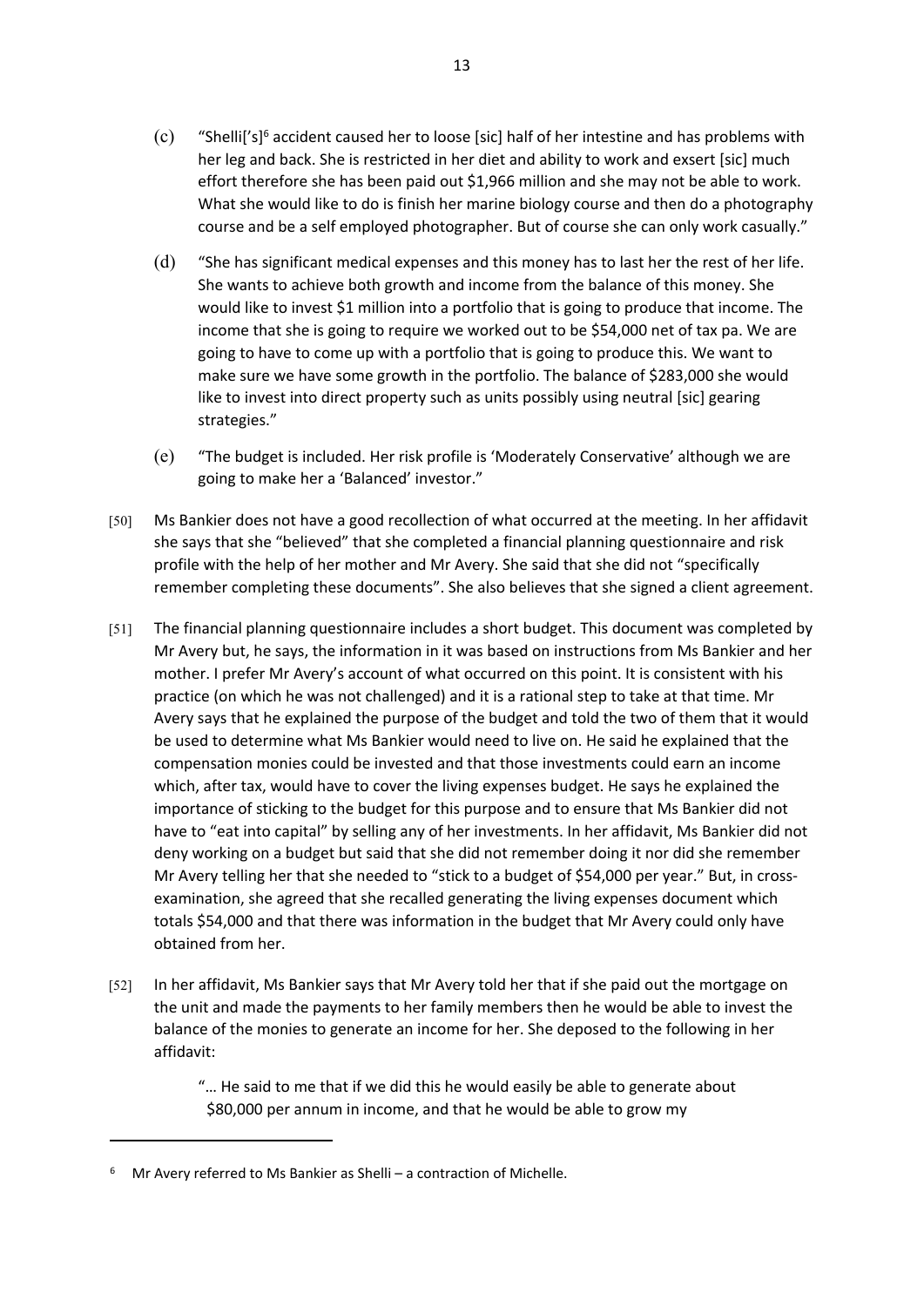compensation monies at the same time so that they would increase and increase over the years. As noted above, I don't recollect there being any discussion of my living expenses being \$54,000 at the meeting. Rather, all the talk was about the \$80,000 that would be available to me like a wage each year. I remember thinking that I had friends with good jobs who earned about \$80,000 per year and that this was a lot of money and a very good wage, particularly if I didn't have a mortgage or rent to pay. It made me feel quite wealthy because it seemed like a lot of money. Also, because Mr Avery kept saying he would be able to steadily grow the compensation sum itself, I felt like I would receive more than \$80,000 in future years as the primary sum got larger. … These things that Mr Avery said to me made me feel quite rich and I remember thinking to myself something to the effect like 'well, I've got over a million dollars, I'm a millionaire.' … Mr Avery said that 'wealth creation' was the purpose of investing and this would give me security such as I would never need to worry about money, which was a big relief to me."

[53] The assertion that Mr Avery had assured the plaintiff that she would receive \$80,000 a year is important in a number of respects. It is relevant to her memory of what she was originally told and her attitude over the following years to the expenditure of money on travel and on establishing a business. In cross-examination, she was asked if she could give Mr Avery's exact words on the matter of the \$80,000. She said:

> " … I would receive 80,000 a year from the amount of 1.3 million that would be invested, it wasn't a problem, no worries, I'd be looked after for the rest of my life, I could focus on rebuilding my life and my rehab and didn't have to worry about money."

- [54] Ms Bankier was not able to identify any reference in the many documents in this case to any record of Mr Avery saying that she would receive income of \$80,000 a year.
- [55] Mrs Jennifer Bankier had a particularly poor memory of what occurred in discussions involving her daughter and Mr Avery. Except when it involved the sum of \$80,000. In her affidavit, Mrs Bankier said that Mr Avery had told them "that he would produce an income of about \$80,000 or more per year for her to live from." She did not recall him saying anything about Ms Bankier needing to have a budget or having living expenses of \$54,000, or any other amount, per year. In her examination in chief the following exchange took place:

"Now, you mentioned there was discussion about investments. Do you remember what was specifically discussed?  $---$  That he hoped to achieve an income of about 80,000 for her from those investments for her living, and I was really pleased to hear that because that meant she'd be right. That was one of my main concerns, was that – that she'd be okay."

[56] In cross-examination, Mrs Bankier's memory deteriorated further. In effect, she could only remember the figure of \$80,000 being mentioned and no others. Her inability to recall may have been caused by her desire not to play a role in making financial decisions for her daughter. In her affidavit, she said: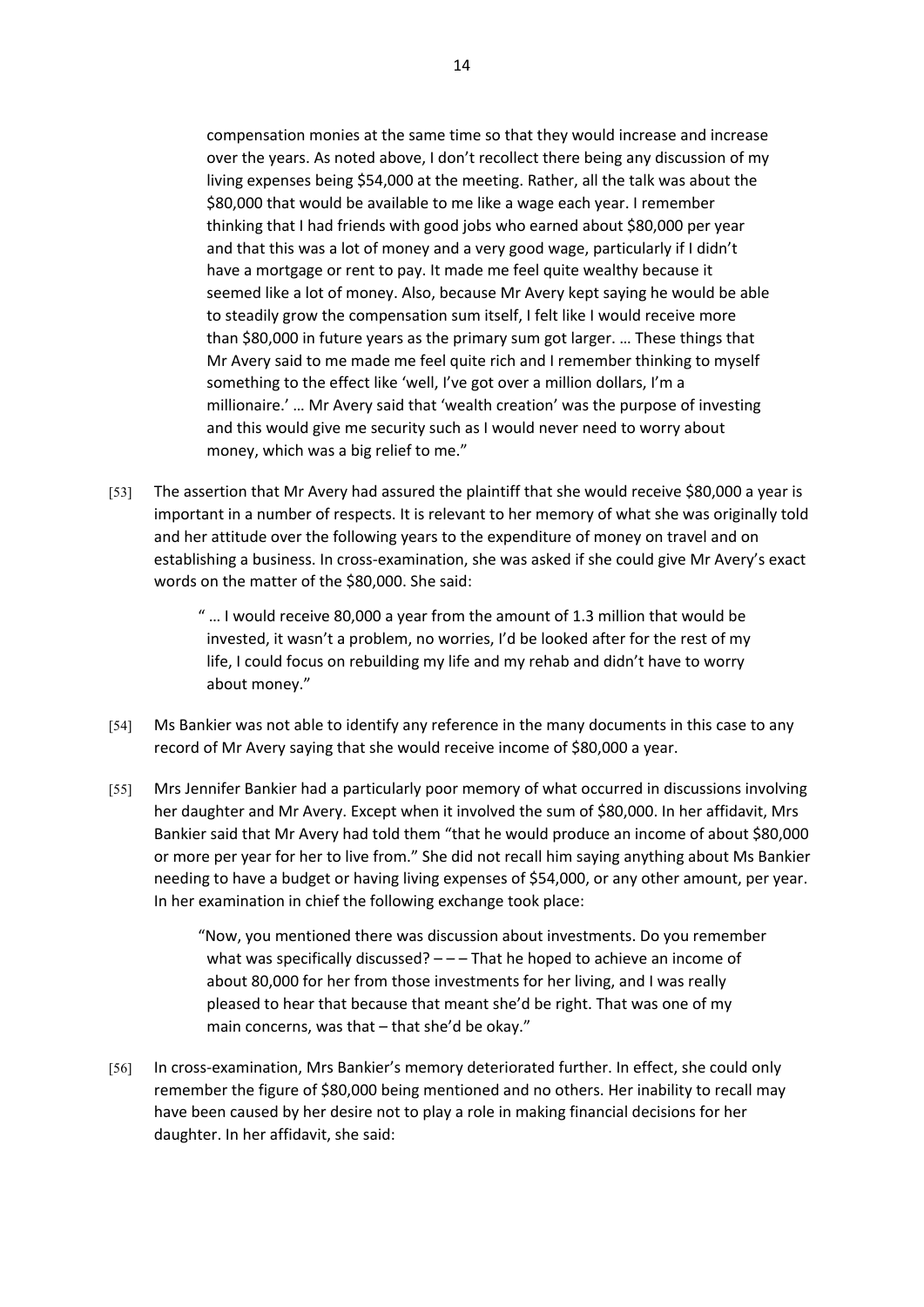"I took her to the meetings, and I participated a little bit in the meetings, but all decisions were up to Michelle."

## **An income of \$80,000 a year?**

- [57] A representation, if made, that Ms Bankier would receive an annual income of \$80,000 is very important. It would be a vital part of any financial planning for Ms Bankier's future. It was clear from many of her answers that this belief formed part of the plaintiff's understanding of her own financial position and fortified many of her decisions on spending money. But it was not pleaded.
- [58] It is reasonable to expect that a statement to the effect that the plaintiff would receive an annual income of \$80,000 would, if it had been made, be referred to somewhere in all the documents generated in this case. It is not. It is also reasonable to expect that, had such a statement been made, it would have been relied upon in the pleading as another example of negligence on the part of the defendant. It is not. There is no record of Ms Bankier or her mother confronting Mr Avery at any point and asking him why the plaintiff was not receiving \$80,000 income a year.
- [59] I can accept that Ms Bankier believes that she was told that she would receive that amount in income every year. But she was not told that. Both she and her mother are mistaken and either misheard or misconstrued what was said at that first meeting.

## **The second meeting – 22 October 2002 – and following**

- [60] On 22 October, Ms Bankier and her mother attended their second meeting with Mr Avery at his office. Before the meeting he had prepared a Statement of Financial Advice (SOA) which was to be the first of many he gave to the plaintiff. It set out the investments he recommended she adopt – based on the information that she had given him at the first meeting.
- [61] In that SOA the following notes appear:

"Your current annual budgeted expenditure is \$54,000. These expenses are higher than usual for a single person because of your special dietary requirements and ongoing medical and rehabilitation expenses."

"With the balance of your funds (about \$1m) you wish to implement a long-term investment strategy to provide adequate tax effective income to meet current and projected living expenses. You estimate that you will require about \$54,000 pa, indexed to inflation."

- [62] Elsewhere in the SOA there is a table entitled "Current Annual Expenditure" which sets out estimated expenses of the plaintiff. While there is an estimate for "Food necessity for medial [sic] needs" of \$12,000, there is no entry for medical or rehabilitation expenses.
- [63] Mr Avery proposed, and the plaintiff accepted, that she should establish a cash management account from which she could draw money for her daily living expenses. In accordance with his advice, Ms Bankier also established an "asset choice account" into which dividends were to be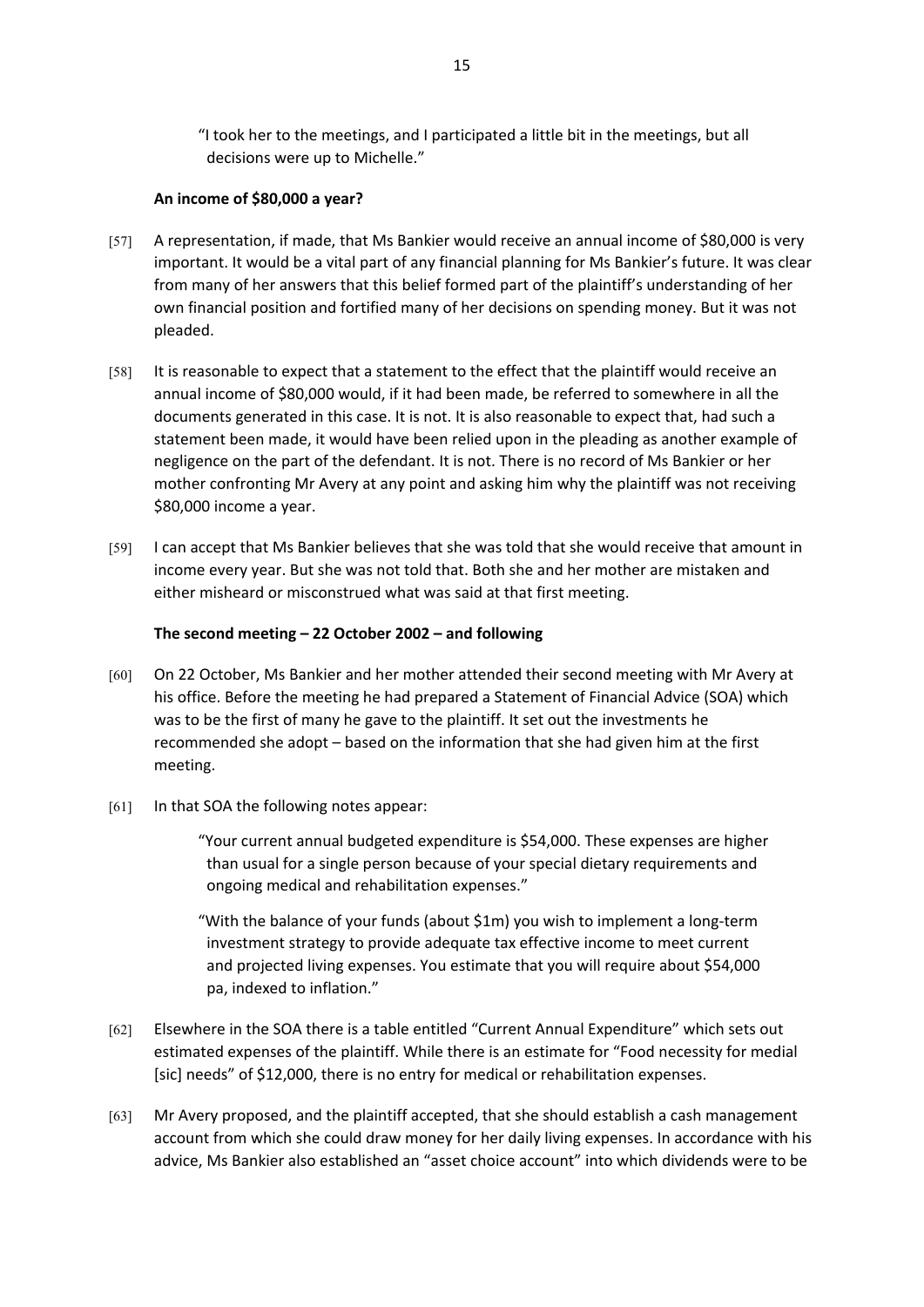paid and from which investments would generally be made. Ms Bankier did not have access to this account and required Mr Avery to release funds from time to time.

- [64] Mr Avery continued to provide SOAs on a regular basis to Ms Bankier. They were similar in composition to the first SOA. In them, Mr Avery made recommendations about investments and asked for the return of signed authorities, application forms and so on. He also organised meetings approximately every six months in which he provided portfolio valuations to Ms Bankier. As time went on, the reports became more complicated and additional advice was given.
- [65] From time to time, Mr Avery would ask the plaintiff to complete a Budget Form to assist in the understanding of her expenditure and what was required for her living expenses. She was not assiduous in supplying these documents.

## **The plaintiff's efforts to engage in remunerative work and her spending habits**

- [66] The plaintiff's courage and commitment after her injury led to her concluding her high school studies and then to commence studying for an arts degree majoring in marine biology at the Griffith University campus on the Gold Coast. She was in her second year of those studies when the trial relating to her injuries was heard. At that time she was able to live independently in rented accommodation. The effects of her injuries meant that she could not manage a full-time course and so the degree was going to take her some six or seven years to complete. For various reasons unrelated to this case, but which were influenced by her injuries, she did not complete that degree.
- [67] Ms Bankier then looked for something which would provide her with an income. She decided upon a career in surf photography and started a business called BlueSphere Photography. This might seem bizarre, given her injuries, but she felt able to engage in that work because she hoped it could be done without the need for her to move quickly or frequently. Initially, she had some success in this venture and she sold some photographs to surf magazines. Eventually, her physical limitations meant that she could not compete with other people who were taking photographs of that kind. She did, though, travel overseas to photograph surfing competitions and expended substantial amounts of her capital in doing so.
- [68] On 8 March 2004 the plaintiff spoke to Mr Avery by telephone and told him that she wanted money to pay for some trips to San Diego, South Africa, and Hawaii for the purposes of engaging in surf photography. She accepted that in that conversation he told her that those expenses would need to be funded by selling some of her portfolio. That advice was followed up in an SOA of 25 March 2004 in which the following appears:

"This scope of advice is specifically in relation to additional investments and the redemption of \$25,000 required for travelling expenses and does not include advice on other areas such as estate planning, taxation, insurance, retirement planning etc."

[69] It was not suggested that any specific warning was given about the effect that such a sell off of part of her portfolio might have.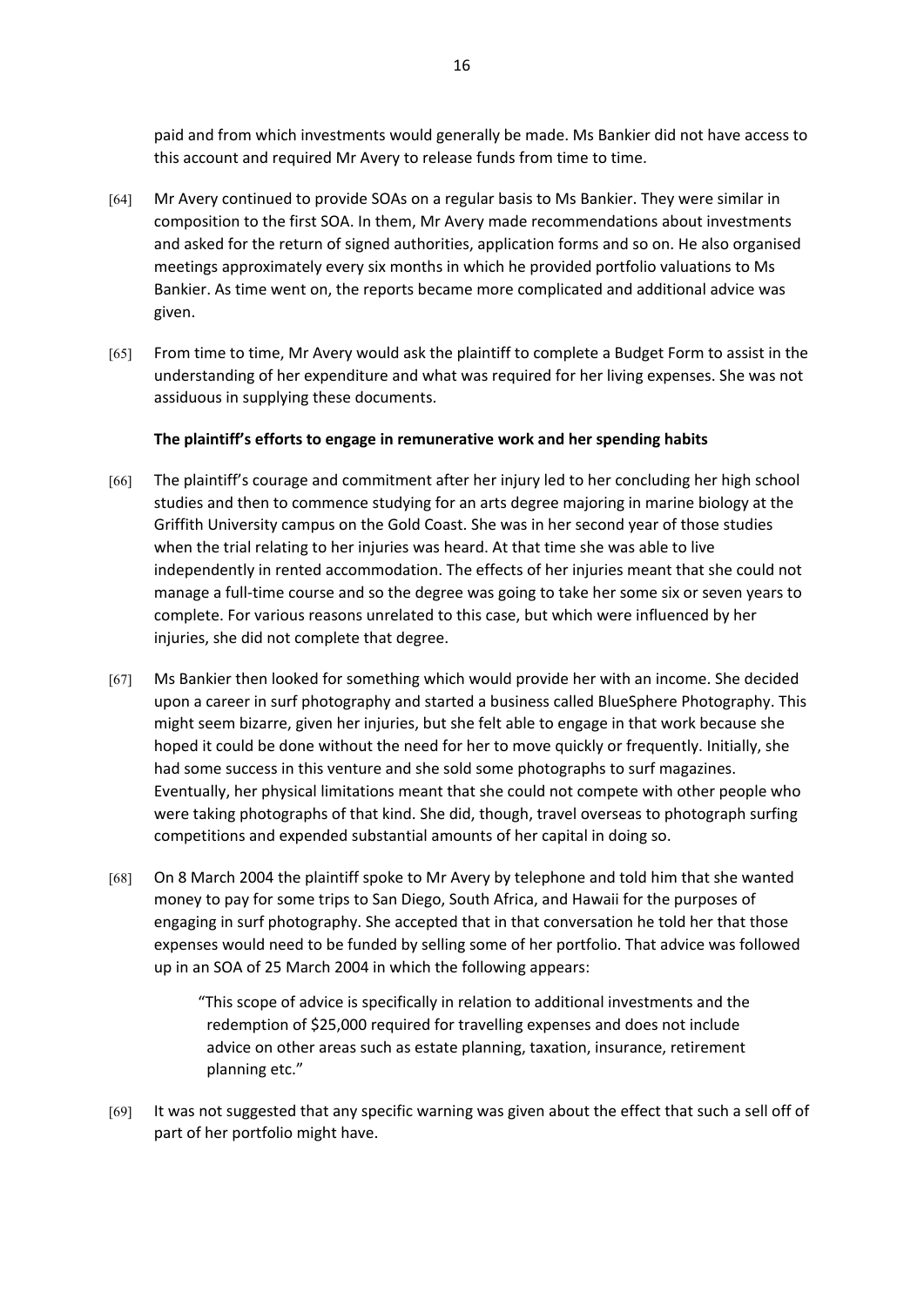- [70] Ms Bankier also sought transfers to her working account from time to time. For example, on 27 May 2004 she asked for \$12,000 to be transferred to her working account. And on the 21 July 2004 she sought a transfer of \$8000 to that account. On 29 July 2004 she asked for \$10,000 to be transferred to that account. A further request was made on 3 October 2004 for \$10,000 to be paid to cover her credit card and other expenses.
- [71] On 11 November 2004 Mr Avery spoke to the plaintiff by telephone. He records in his affidavit, but not in a file note, that he told her that AFP had been trying to see her since July of that year for her review and that he wanted to speak to her about her portfolio and budget given her recent spending. During that conversation the plaintiff asked for a further \$10,000 to be transferred into her working account. In the absence of a file note to that effect I am not prepared to accept that he spoke to her about spending.
- [72] Six days after that conversation Ms Bankier rang Mr Avery asking for a further \$10,000 to be transferred and she told him she was leaving for Hawaii on 9 December. Mr Avery records in his affidavit, but not in a file note, that he told her that her budget and portfolio needed to be reviewed given her spending levels. Again, in the absence of a file note to that effect I am not prepared to accept that he spoke to her about spending.
- [73] On 15 December 2004 the plaintiff's mother came to the offices of AFP to sign documents consistent with advice given in an SOA of 25 November 2004. A note of that meeting records that: "We need to get Shelli and her mum in to go over a budget and look at portfolio income and growth to make sure this can sustain itself and fund Shelli's expenses for her photography business." There was no evidence that that was said to Ms Bankier and, in any event, it does not record that any warning was given about the consequences of excessive spending.
- [74] On 31 January 2005 the plaintiff and her mother met with Mr Avery. A note of the meeting records:

"We did not get a chance to discuss Shellies [sic] budget as they were in a hurry but said after Shellies [sic] Photo Ehibition [sic] is over they will do it and come back to me to determine if portfolio income is covering expenditure."

[75] In April 2005, the plaintiff sent an email to Mr Avery in which she told him that she had identified a house at Palm Beach as a possible investment. She had previously mentioned to Mr Avery her interest in direct property investment.<sup>7</sup> In her email she made the following statements:

> "I have done my budget with my household/living expenses coming [i]n at about 3000 a month at most (30 000 to 35000 a year.)

The BlueSphere/business expenses would be on top of this … Mum could give you exact figures since she is my admin expert and has done the expenses and tax. I could further cut down the monthly expenses.

…

<sup>7</sup> Recorded in the SOA of 21 October 2002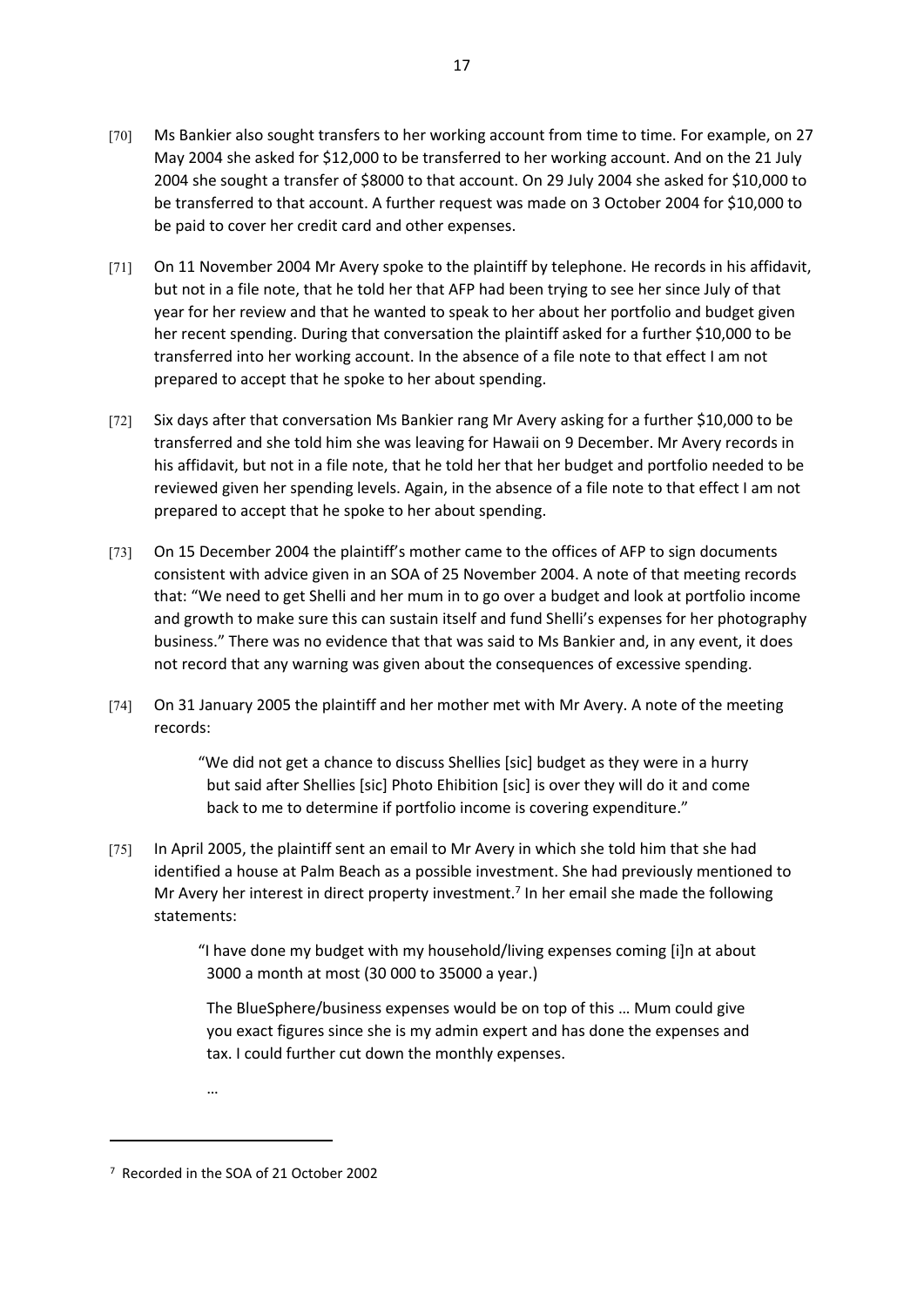At our last meeting you mentioned briefly that the investments were bringing in about \$60,000 a year. Is this correct? Mum says the last tax year shows an income of 44,000, but is this because it is showing the figures for last fiancial [sic] year?

What do you think? I am keen on making this sort of investment …

Would you be able to work out the figures and see if it would be viable? for the business costs call Mum and she can fill you in. … anyway just thinking it would be [a] good idea otherwise soon houses here will be out of my reach completely.

Please let me know what you think! …"

- [76] The defendant says that the email is an important document for two reasons:
	- (a) it demonstrates that the plaintiff was aware of the importance of her living expenses, and
	- (b) there is no mention of an annual income of  $$80,000$  only to  $$60,000$  or  $$44,000$ .
- [77] In a telephone call which followed that email, Mr Avery says he told the plaintiff and her mother that if she "spends any money on BlueSphere travelling etc she will have to draw down on capital." Ms Bankier was uncertain about this, perhaps reluctant to agree that it had occurred, but I accept that this statement was made.
- [78] In 2005 Ms Bankier came to the realisation that her physical restrictions meant that she could not continue taking and selling photographs of people engaged in surfing competitions. She decided to use her skills as a photographer to engage in landscape photography. In order to sell her work she would run a stall in one of the many markets which operate on the Gold Coast. This also required a significant physical effort in setting up the stall, standing at the stall, and then packing it up at the end of the day. In 2006 she decided that she could cope more easily with the demands of selling her work by taking a lease on a shop. She reasoned that it would be less physically demanding for her if she did not have to set up and take down a stall every week. The plaintiff identified premises at Burleigh Heads and sought some assistance from the defendant.
- [79] She had a discussion with Mr Avery and he told her a number of things. One was that she should prepare a business plan – which she did. In that document – under the heading "Reason for a gallery" – she said:

"I have spent a lot of my money and work on my business every day from home so wish to take that a step further and have a real presence for BlueSphere, in order to have a good turnover. I will then not have to use my capital to continue to fund my business."

- [80] This statement demonstrates her recognition that her business activity had been funded, to that point, out of capital.
- [81] The planning for the shop was haphazard. In a draft list of outgoings written by Mr Avery the amount for rent was less than half what was eventually paid (\$27,000 v \$60,000) because the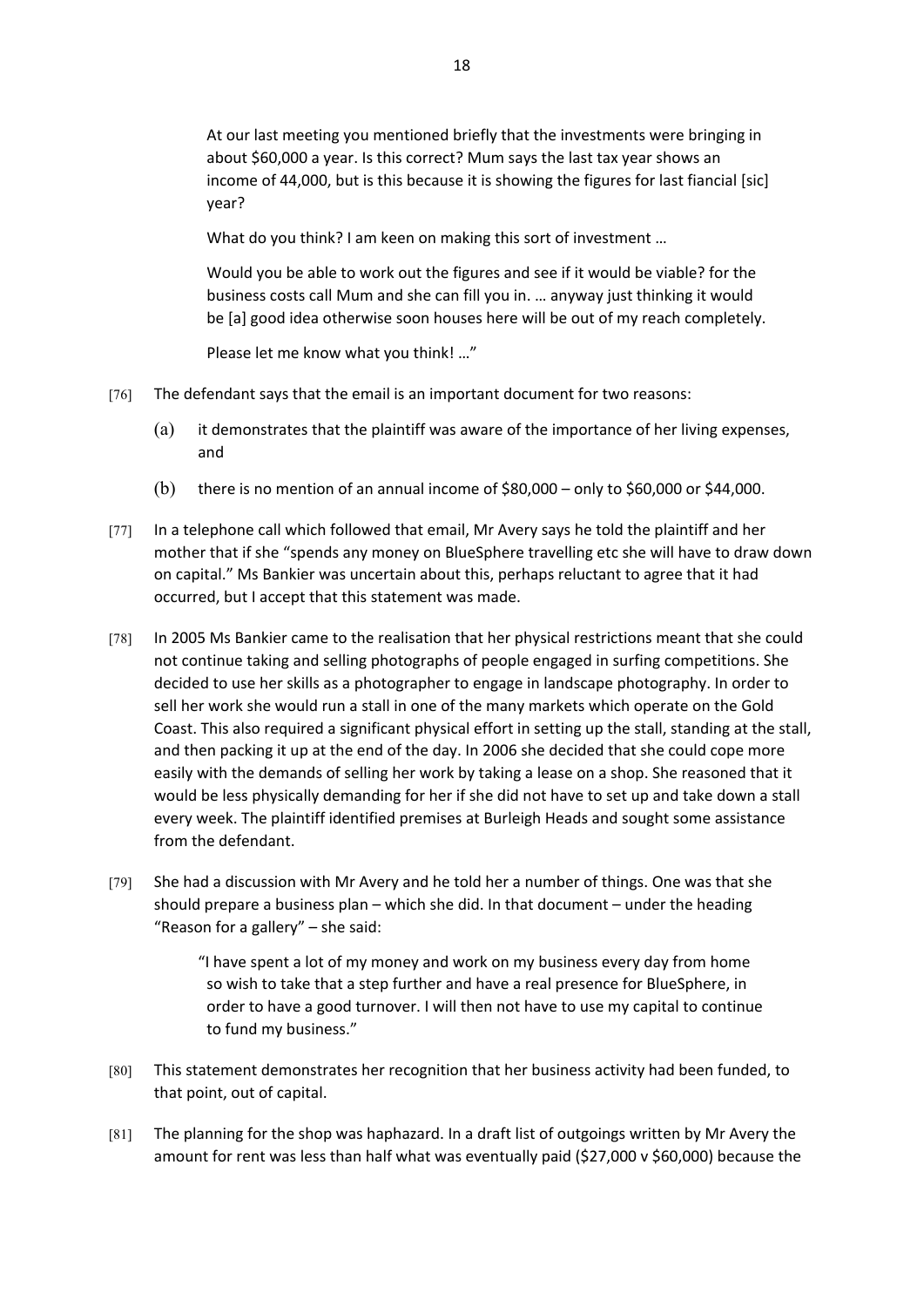smaller space which was originally sought became unavailable. And there was no allowance for wages because the plaintiff thought she could run the shop by herself.

- [82] The business was a disaster. It commenced in April 2007 and never turned a profit. Apart from the usual strains associated with a new business, the health of the plaintiff prevented her from engaging in some of the tasks necessary for such a venture. It is probably the case, though, that even if she did not have the restrictions imposed by her injuries she would not have succeeded.
- [83] In June 2006 Mr Avery had valued her portfolio at \$1,565,200. At the end of 2008, Mr Avery visited the plaintiff at the shop. He told her that her share investments had dropped to about \$700,000. In December 2008 she received a Portfolio Valuation Report from AFP in which she was advised about the downturn in markets around the world. The business was slowly wound down and closed in late 2009.
- [84] Mr Avery's appointment as the plaintiff's financial adviser ended on about 30 June 2010.

# **What precautions would a reasonable person in the position of Mr Avery have taken to deal with the risk?**

- [85] The plaintiff argues that the defendant should have been warned about three matters:
	- (a) spending money in excess of her estimated living expenses,
	- (b) borrowing money for investments, and
	- (c) starting her business in 2007.
- [86] It is argued for the plaintiff that she believed it was safe for her to do each of those things because she was not warned about them. She says that had she been so warned, she would not have spent money in excess of her estimated living expenses, borrowed money for investments, or started her business in 2007.
- [87] The plaintiff contends that the risk could have been prevented by the defendant warning her that her actions could have an adverse consequence upon her ability to afford her future expenses. In particular, she identifies the following as matters about which she should have been warned:
	- (a) making payments to her mother and brother,
	- (b) travelling in 2004 and 2005,
	- (c) borrowing money to invest in agri-businesses, and
	- (d) borrowing money to purchase an investment property.
- [88] The warnings, the plaintiff argues, ought to have been: specific, blunt, clear, in plain and simple English, in writing, and given in such a way that the plaintiff had a clear choice between doing an action (and incurring the effect of that action) and some other step which would not have the harmful consequences of which she complains.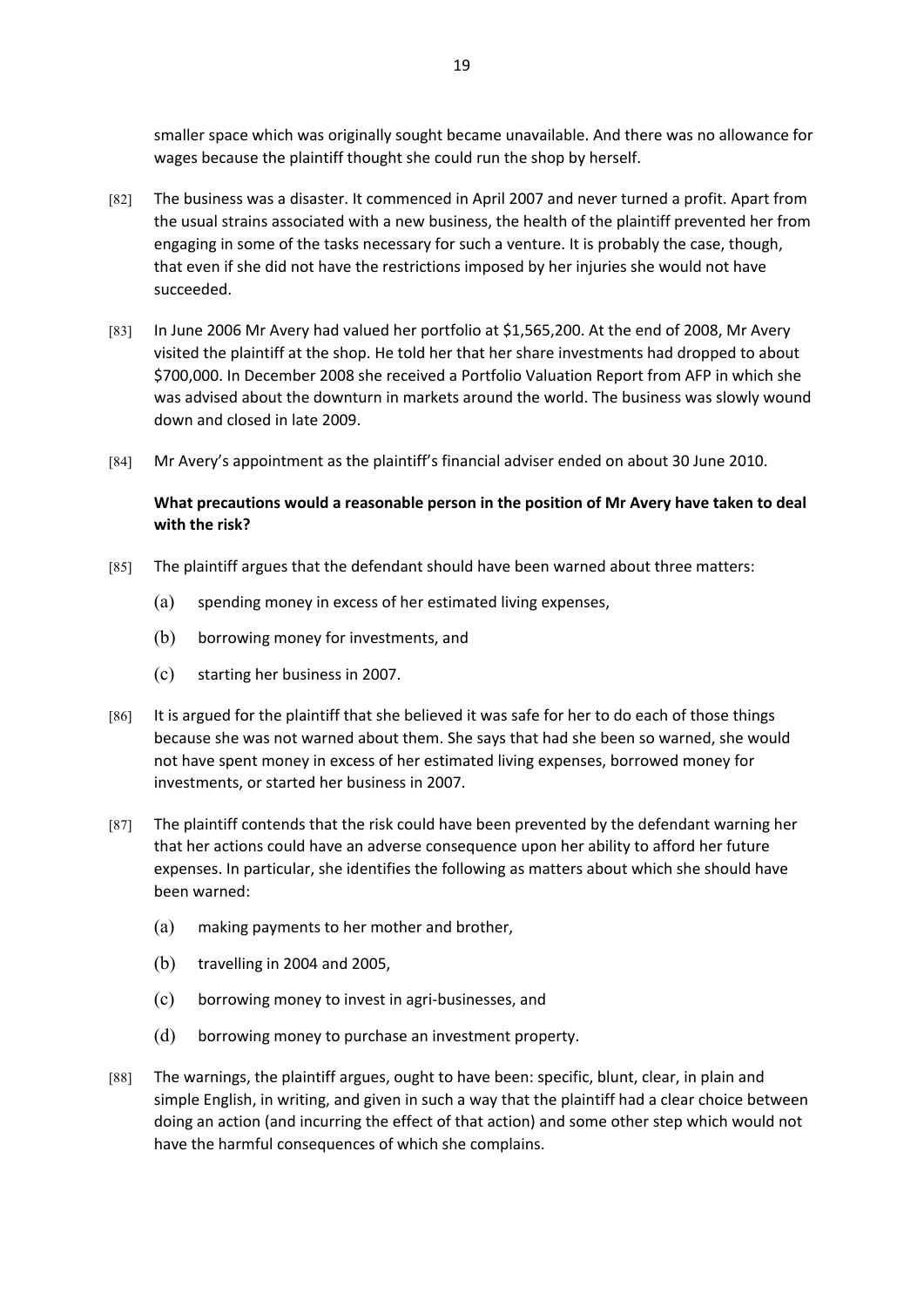- [89] At the same time, the plaintiff argues that the risks were not obvious risks that would have been apparent to a reasonable person in her position.
- [90] On that argument, it is necessary to consider what the plaintiff had been told by Mr Avery. Ms Bankier was cross-examined about her meetings with Mr Avery and the SOAs which she had received. In bald terms she knew or was aware of the following before she engaged in spending on travel or on establishing her BlueSphere business:
	- (a) That her capital was made up of her investments (shareholding) and her income came only from those investments.
	- (b) That her capital had to be preserved in order to produce her income.
	- (c) Her "future medical expenses and [her] other needs were all to be sustained from the fund constituted by [her] share portfolio."
	- (d) The income she received was taxable.
- [91] On the other hand, Mr Avery knew or must have known:
	- (a) About her background and family circumstances.
	- (b) That the award was the largest sum of money that Ms Bankier had ever had to deal with.
	- (c) That she had no or limited exposure to financial dealings involving the investment of money.
	- (d) That the award had to be dealt with so that it would satisfy her financial needs for the rest of her life.
	- (e) That she was exposed to large medical expenses for the rest of her life.
	- (f) That she would not earn enough from her own endeavours to support herself.
- [92] In those circumstances, an adviser should ensure that the client knew the full consequences of any relevant action and the effect that would have on the capacity of the client to continue to meet her expenses.

#### **What was the plaintiff's state of mind?**

- [93] In order to determine whether any warnings that could have been given would have been effective it is necessary to take into account the assumed state of knowledge of the plaintiff and her state of mind. In other words, no matter what the situation actually was, what did she think it was?
- [94] In making this assessment, one must bear in mind the provisions of s 11 of the *Civil Liability Act* 2003, in particular, sub-section (3):
	- $''(1)$  A decision that a breach of duty caused particular harm comprises the following elements—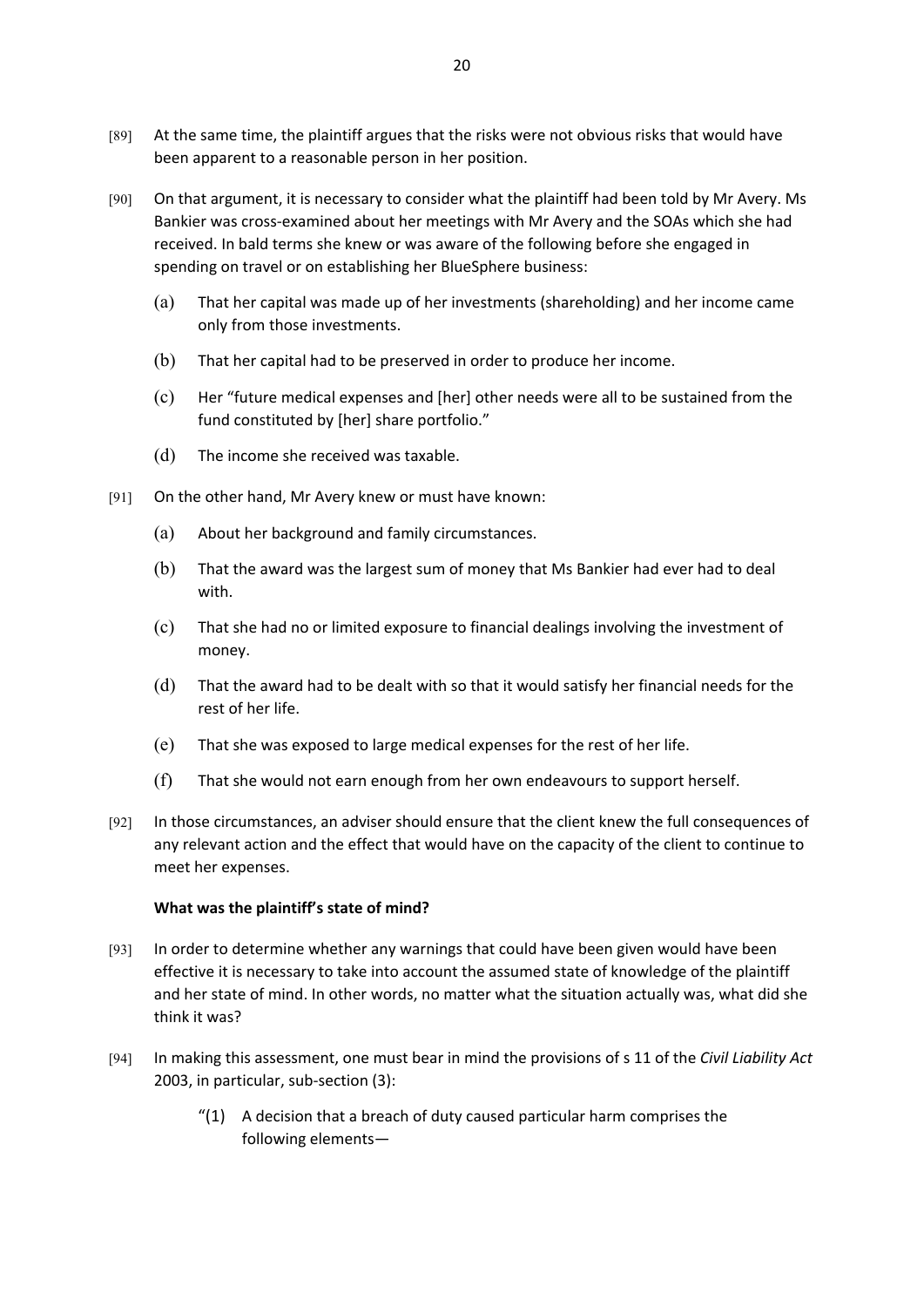- (a) the breach of duty was a necessary condition of the occurrence of the harm (*factual causation*);
- (b) it is appropriate for the scope of the liability of the person in breach to extend to the harm so caused (*scope of liability*).
- (2) In deciding in an exceptional case, in accordance with established principles, whether a breach of duty—being a breach of duty that is established but which can not be established as satisfying subsection (1) (a)—should be accepted as satisfying subsection (1) (a), the court is to consider (among other relevant things) whether or not and why responsibility for the harm should be imposed on the party in breach.
- (3) If it is relevant to deciding factual causation to decide what the person who suffered harm would have done if the person who was in breach of the duty had not been so in breach—
	- (a) the matter is to be decided subjectively in the light of all relevant circumstances, subject to paragraph (b); and
	- (b) any statement made by the person after suffering the harm about what he or she would have done is inadmissible except to the extent (if any) that the statement is against his or her interest.
- (4) For the purpose of deciding the scope of liability, the court is to consider (among other relevant things) whether or not and why responsibility for the harm should be imposed on the party who was in breach of the duty."
- [95] Notwithstanding the declaration of inadmissibility in s 11(3), several questions were asked of Ms Bankier about that very issue and, except where she made statements against interest, I have ignored her answers.
- [96] As I have set out above, Ms Bankier held the (unfounded) view that she could expect to receive \$80,000 a year in income derived from investments. She also said (in her affidavit) that Mr Avery repeatedly told her that, in addition to generating \$80,000 a year for her, he would be able to grow the compensation monies over time and increase them. On that basis, Ms Bankier believed that "if [she] ever occasionally spent a little more than \$80,000 per year then this money would grow back over time. … [she] could basically live on \$80,000 per year and this was [her] mindset at this time."
- [97] I have found that Ms Bankier was not told that she would receive \$80,000 a year on which she could live. She was told in, for example, the SOA of 21 October 2002, that she was liable to income tax of about \$10,566 on an income of \$58,049. Ms Bankier acknowledged that she looked at the pages in which it was shown that, after taking into account tax and a capital growth drawdown, she would receive \$62,496 and that would result in no surplus. She was asked:

"And the estimate is net income; net's after tax. Do you accept that?  $- -$  Yes; yeah.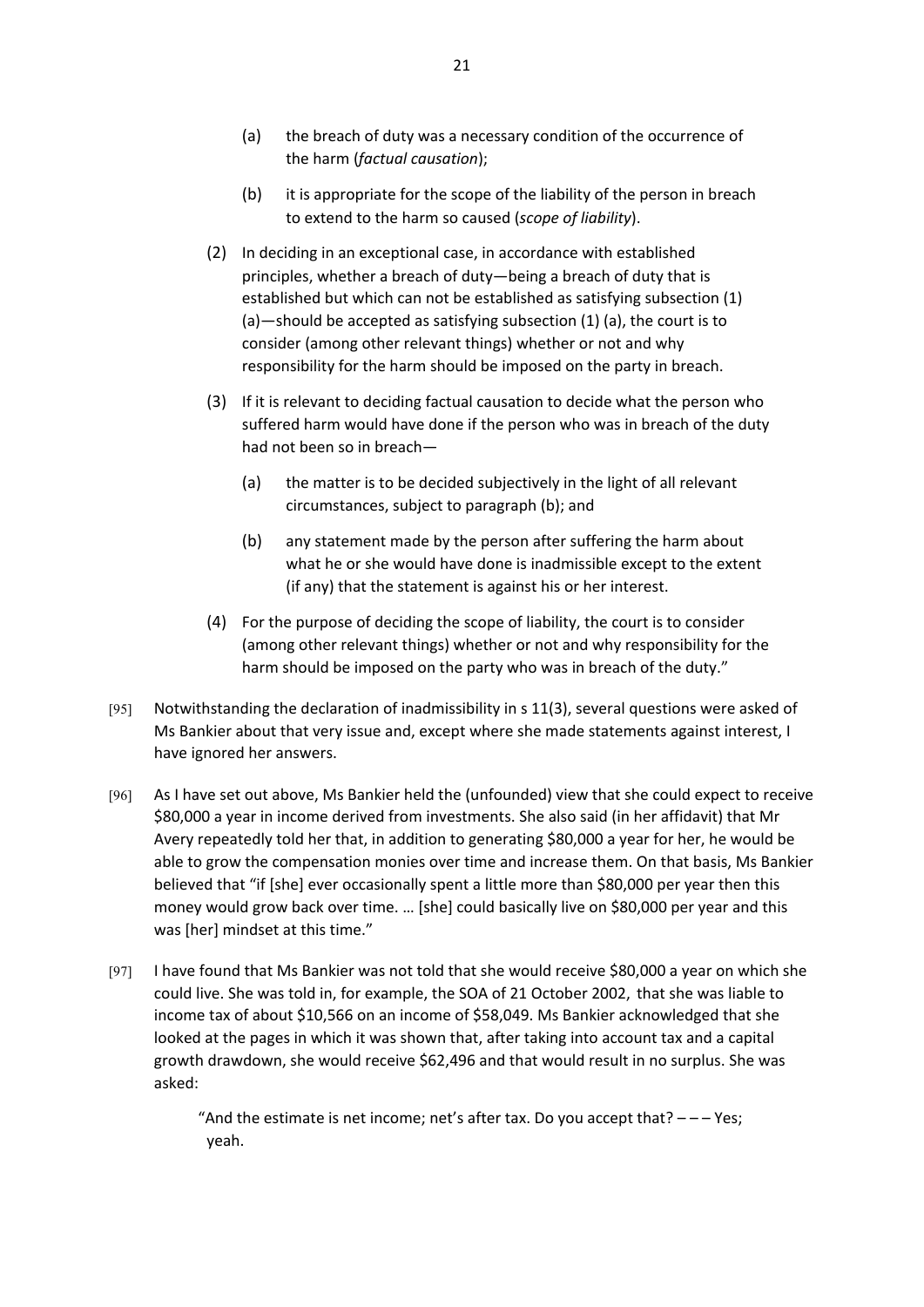Less total income – less total expenses; that's not just living expenses. Annual surplus – zero. Remember reading all that? – – – I don't remember that specifically.

But you accept that you would've read it?  $- - 1$  would've read it with Mr Avery explaining; yes."

[98] The misunderstanding that she would receive \$80,000 a year after tax permeated the plaintiff's thinking. For example:

> "I also felt that the income stream of \$80,000 per year that Mr Avery anticipated meant that I could follow surf photography without worrying about having a steady wage."

> "Because he kept saying to me that he could easily earn me an income stream of \$80,000 per year, I believed that I would have at least \$80,000 a year to live on, if not more."

"I did not prepare a budget and I do not recollect Mr Avery telling me to do so. I was not concerned at the time, however, as I felt like the \$80,000 each year was a lot of money and that I would be able to live within that. I also thought that Mr Avery would tell me if I was drawing too much money because, for the reasons explained above, I thought he had only planned to give me \$80,000 per year and would say something if I was drawing more than that."

[99] Her general understanding about her financial position was that she was "rich." When she was asked in cross-examination about whether Mr Avery had expressed concern about the level of her drawings she said:

> "And can I put to you that he told you that your spending was significantly more than you had estimated, and if it continued, it would affect the performance of your portfolio? Did he tell you that? – – – No.

And is that again do you say you can't recall it or he didn't – he didn't say it?  $-$ – Not that it was so negative that it sticks out as something that I remember. He was always very positive, reassuring. You know, from him, I had the impression that I had loads of money, but I was rich, but I was set up.

Well  $---$ ?  $---$  And that nothing was really  $---$  nothing was a problem.

He, of course, didn't say  $---$ ?  $---$  So not to worry.

I'm sorry. He didn't say that, did he, that you've got loads of money, you're rich, and nothing's a problem. He didn't say that to you?  $---$  The impression that I got from the start, yes, that I was rich and wealthy."

[100] Shortly after that exchange, she was asked whether Mr Avery had ever used these words – "You're rich. You've got plenty of money. You've got nothing to worry about." Ms Bankier said that that was the impression she had. She didn't agree that he used those words but said he used words to that effect. Later, she said: "I thought I had a lot of money …"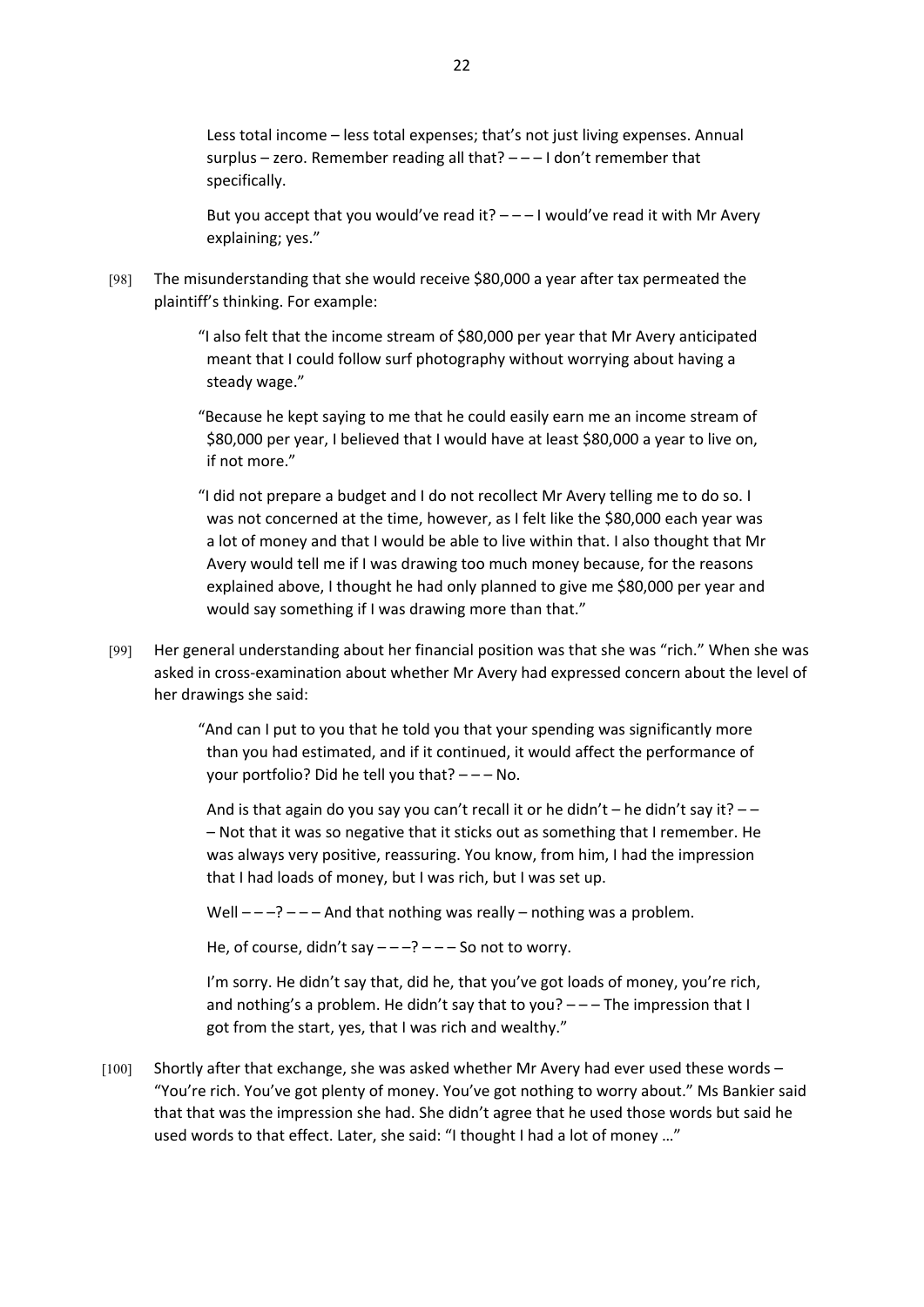[101] When Ms Bankier was contemplating entering into a lease for her proposed shop she felt comforted by the idea that she could get by on a capital amount of \$1,000,000. In her affidavit, Ms Bankier said, after referring to having received an annual portfolio review in June 2007:

> "… At this stage, the document demonstrated the investments were worth \$1,307,681.71. Again, my thinking at the time was that the investments were growing quite significantly when compared to the previous updates. I was pleased with this, but it does not surprise me because it was consistent with what Mr. Avery had always said to me would occur. It also gave me comfort because at that stage the business was in its early days in the retail shop and I understood that there would be expenses associated with this that were out of the ordinary expenses that I would need to bear before the business started to turn a profit. Because the compensation sum kept growing this did not give me great concern because I felt that if I spent up to \$300,000 on the business, I would still have a million dollars or more invested by Mr. Avery and that would continue to grow over time and I could rebuild from there."

[102] When questioned about her thinking which led to entering into a lease for her shop she said:

"Yes, the expenses were high for the – the business expenses and the information that was supplied to me, which is all that I relied on from Mr Avery, the reviews, which were consistently unclear and I didn't understand, where that – was that in '06, I had \$1.56 million. So my mind, going into the gallery, I could have those expenses going into the gallery if it was \$300,000, if it worked and we went into profit, that was awesome; if it didn't work, I'd be still well over a million dollars and  $---$ 

I think you say that  $-1'm$  sorry?  $-$  And from that I could rebuild. So I based my decision based on the information given to me by the person I trusted with my money, and I was reliant on the information that was given to me.

Well the information you're referring to is a portfolio valuation at 1.3 million. Is that right?  $---$  One point two.

One point three?  $---$  One point three? In  $-$  I believe in June '06 it's stated at the front of the review that it is 1.565, to the best of my memory."

[103] Ms Bankier was uncertain in her evidence about the basis of her belief that she could spend \$300,000 without any great problem. When asked what she told Mr Avery about the use of \$300,000 her responses consisted of statements such as:

> "I don't remember exact words, but that was a predominant thing in my mind going into the setting up of the gallery."

"I feel that I did say that because it was a strong thing for me going into setting up the gallery. … I can't remember exact words."

#### [104] She was then asked:

"So you told him where you – that you had this \$300,000 figure in mind and you explained to him where it came from? – – – Yes.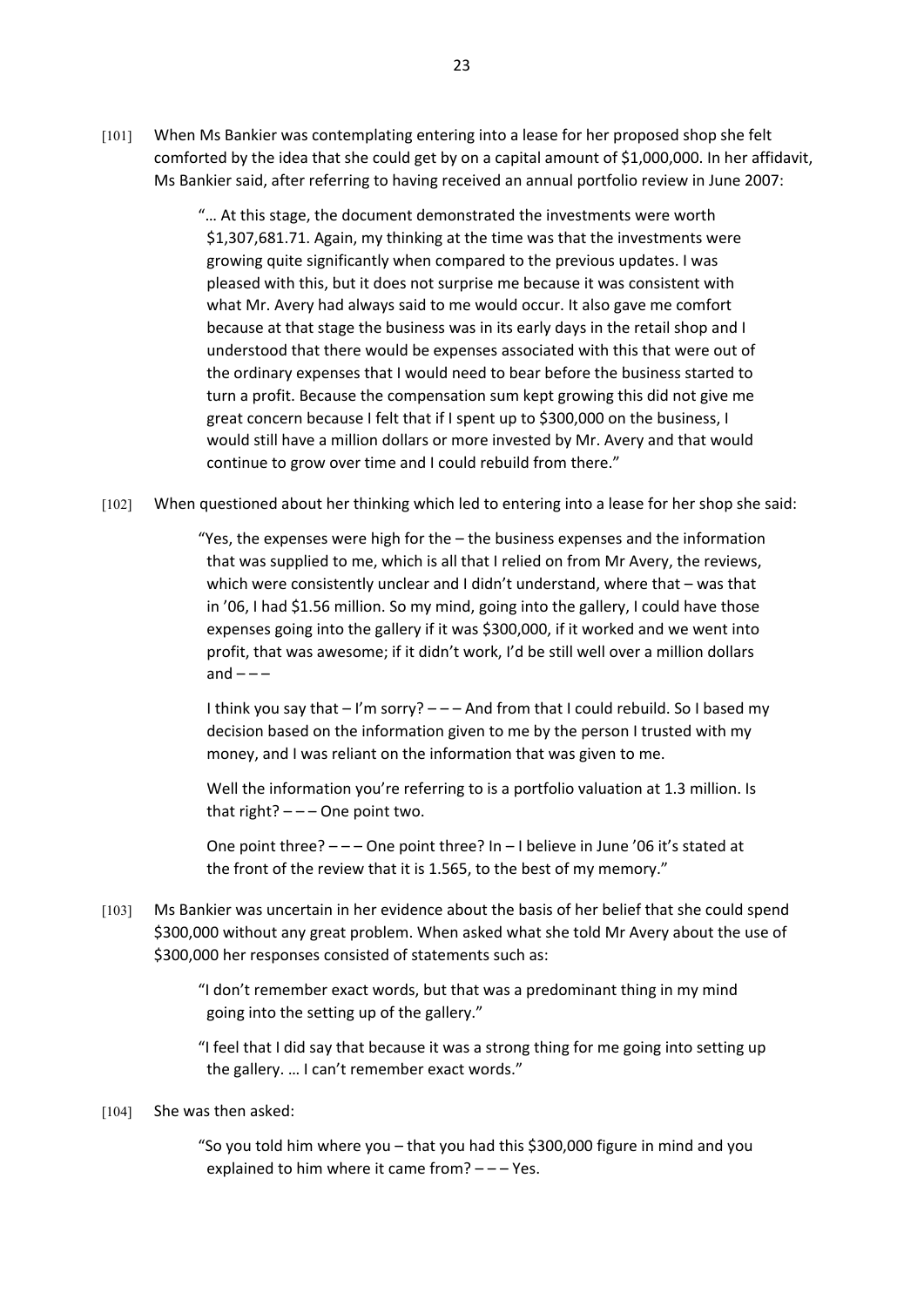Into your mind. I see. And what did he say to that?  $---$  I can't remember exact words. He was very supportive and helpful in going into the setting up of the gallery.

And what did he say about the analysis that you'd done that you could afford to spend \$300,000 on it?  $---1-1$  don't remember."

- [105] I do not accept that Ms Bankier's state of mind with respect to being able to spend the \$300,000 on establishing the shop was based on anything specific said by Mr Avery. It was a view which she formed without any particular contribution by him. Similarly, there is nothing to support the "impression" she formed that she was "rich and wealthy." There is nothing in any of the SOAs which would cultivate such an idea. I do accept that Mr Avery expressed considerable confidence, at the beginning, in his ability to create a suitable return on her investment. And Ms Bankier remembered that and took him at his word. It, in the absence of appropriate warnings, contributed substantially to her view of her world.
- [106] Ms Bankier's family history is relevant for this consideration. The Bankiers were not a wealthy family. It was put this way in the plaintiff's written submissions:

"Ms Bankier was born in South Africa but had immigrated to Australia via the United States in 1990. She and her family had travelled by yacht for two and a half years from South Africa to the United States, where they left the yacht, and relocated to Australia at the beginning of 1990. Initially, they lived in a tent at Redcliffe, Queensland before settling in a house at Bellbowrie.

Ms Bankier's family were not wealthy. They did not trade in shares, and they had little in the way of investments. As for Ms Bankier herself, her only source of income came from a part time job that she had as a sales assistant in a retail store in Indooroopilly shopping town."

- [107] The notion that she was rich is more likely to have arisen from the fact that she was a young person who had received more money than she might previously have ever contemplated being hers.
- [108] While I find that she had an inaccurate understanding of her financial position and that part of that (the income of \$80,000 a year) was not due to anything said by Mr Avery, her overall position was conditioned by the advice she received. That advice was not tempered by any specific warning about the effect her spending would have on her capacity to fund her medical expenses. Rather, it was generally limited to statements to the effect that her spending required the sale of part of her portfolio. I turn to consider those "warnings."

#### **Were warnings given? If so, what were they?**

- [109] The extent of the warnings alleged by the plaintiff to have been necessary are contained in paragraph 61 of the FASOC. So far as is relevant it asserts:
	- "61. … a reasonable and prudent financial adviser would:
		- (g) when providing written recommendations to the client also provide an explanation of the nature of the investment risks involved with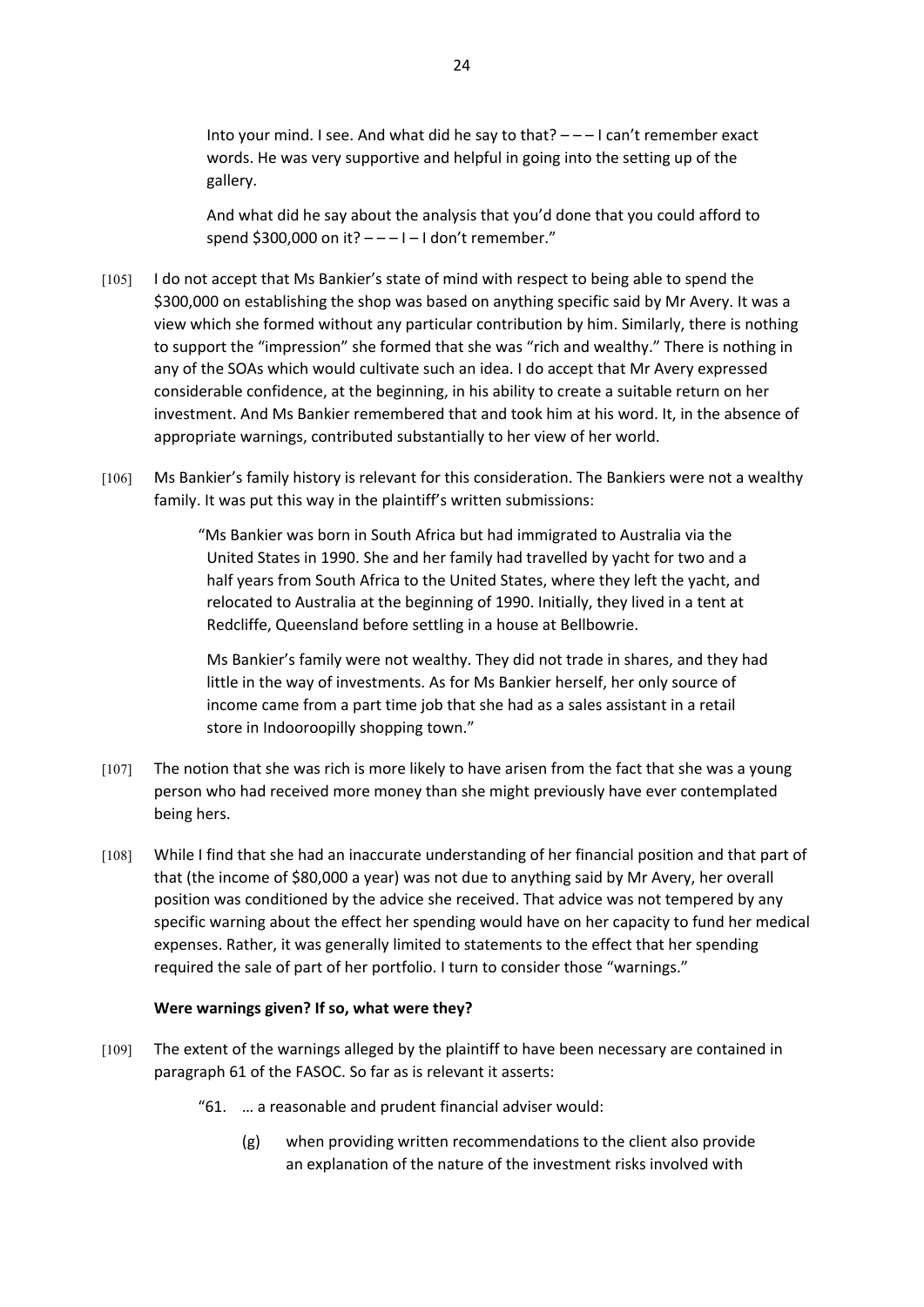such investments and the strategy associated with the investments in terms that the client is likely to understand;

- …
- (i) advise or warn the client on the impact of the client's own actions on the ability to implement the financial plan or to achieve the desired lifestyle and financial goals if the client does not follow any budgetary parameters or restrictions upon which the advice is based;
- (j) advise or warn the client on the impact of any investment decision which falls outside the advice provided in the financial plan;
- (k) if all necessary personal and financial information has not been obtained, warn the client that the advice given may be incomplete or inaccurate;"
- [110] The defendant identifies two categories of what it says were warnings conveyed to the plaintiff: those contained in documents it provided to her and those conveyed orally by Mr Avery.

## **The "documentary warnings"**

[111] Mr Avery says that, with respect to written warnings, they have been "traced" in paragraphs 29-44 of his submissions. Those paragraphs refer to some SOAs and other documents, but no "warning" is identified. At most, they contain some explanations of investment principles and some very general advice about the state of the investment markets. They do not go beyond saying that expenses over the budgeted amount of \$54,000 would have to be satisfied by liquidating parts of the portfolio. In circumstances where Ms Bankier had been told that Mr Avery's strategy would result in her portfolio increasing, they do not constitute a warning of the kind referred to above.

## **The "oral warnings"**

- [112] Mr Avery relies upon what he told Ms Bankier at their meetings when finances were discussed and, in particular, what he says were "oral warnings" at various times. In his submissions these were described by reference to his affidavit. I now turn to the contents of those identified paragraphs.
- [113] On 8 March 2004 he had a telephone conversation with Ms Bankier. She told him that she needed \$25,000 for travel associated with her work as a freelance photographer. He told her that those expenses would need to be funded by selling off some of her portfolio as she had only budgeted for \$5000 per year for travel. Her response was that she was comfortable spending this amount of money as it would help her business in the long run and she would make it work. Mr Avery says: "This was subsequently a recurring theme in my discussions with her where I would raise concerns about her expenditure and she would justify it as being for her business."
- [114] On the 11 November 2004 Mr Avery and Ms Bankier had another telephone conversation in which she asked for a further \$10,000 to be transferred into her account. He told her that he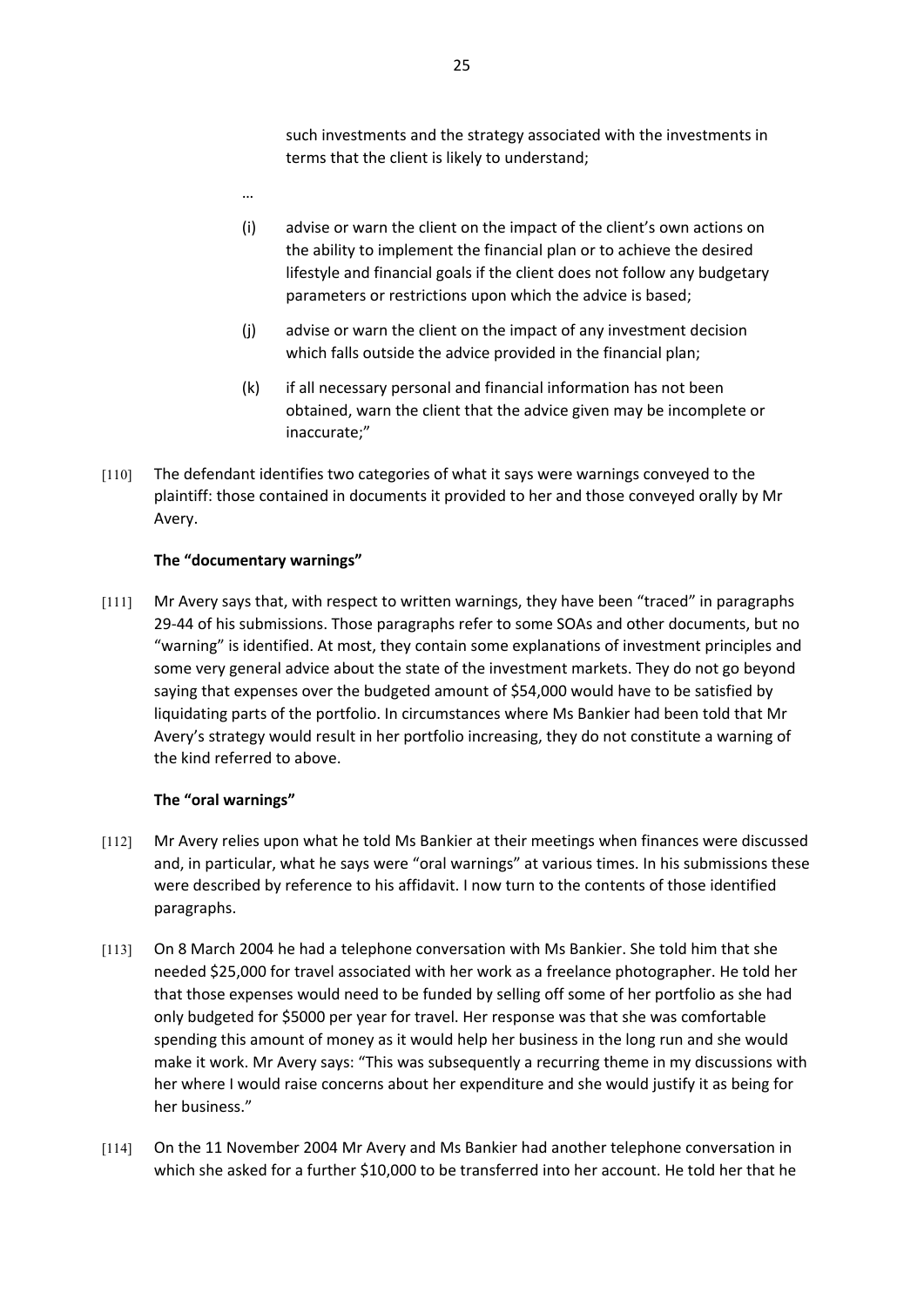had been trying to see her since July for her review and that he wanted to speak with her about her portfolio and budget given her spending. For the reasons given earlier, I do not accept that there was a conversation about spending.

- [115] On 15 December 2004 she attended the offices of AFP to sign various documents related to some new investments. There is a file note (Mr Avery was not present) but no indication of what, if anything, Ms Bankier was told on that occasion.
- [116] In April 2005 they met and Mr Avery told Ms Bankier that she would need to reduce her living expenses to avoid eating into her capital. She said that she would and that she would "stick to a drawings budget of around \$35,000 per year." Mr Avery told her that any money spent on her business would be drawn against capital.
- [117] In a telephone conversation of 16 May 2005, Ms Bankier told Mr Avery that she wanted to buy a new car. He told her that he was concerned about her expenses and the long-term impact on her portfolio. This is not reflected in his file note of that conversation and I do not rely on it.
- [118] On 1 June 2005 AFP provided Ms Bankier with a written Statement of Additional Advice. It concerned her recent proposed expenditure and the cost of her new car. Some of the capital had to be sold to fund these expenses. The Advice noted that there were expenses of some \$41,000 and went on to say: "We have recommended that you redeem \$15,000 of the funds from the Challenger Howard Mortgage Trust. This fund is fairly liquid and has been intended to use towards cash flow shortfalls over time."
- [119] The advice given on 1 June 2005 was typical of most of the advice ordinarily given. There was a notation of the expense involved and a statement that some investments would need to be sold in order to fund that expense. No warning was given of the consequences to the plaintiff of that particular action.
- [120] A more cogent piece of advice was given at a meeting on 29 June 2005. Mr Avery says that he explained to Ms Bankier that he had concerns about her spending and its impact on the portfolio. He told her that her spending had significantly exceeded the income generated by the portfolio which meant that she was eating into capital. He told her that this was not sustainable in the long term. She replied that she understood and that she saw her spending on her business as an investment in her future and that that she would make it work.
- [121] The conversations which Mr Avery had with Ms Bankier are dealt with later in these reasons.
- [122] Mr Avery and Ms Bankier had a meeting at the offices of AFP on 4 May 2006. At that meeting Mr Avery records in a file note that they went through her portfolio, discussed its performance, and that she was very comfortable with it. The file note records that Mr Avery made a recommendation that she invest \$40,000 into the Great Southern Olive Project and to do that by means of a 10 year loan with interest prepaid for one year. He notes that "the reason for that is that she is going to set up her business next year and hopefully turn over enough money to be able to claim her tax losses. This is the year where she needs more of a tax deduction and we want to also then produce further income going forward from the Olives from five years on."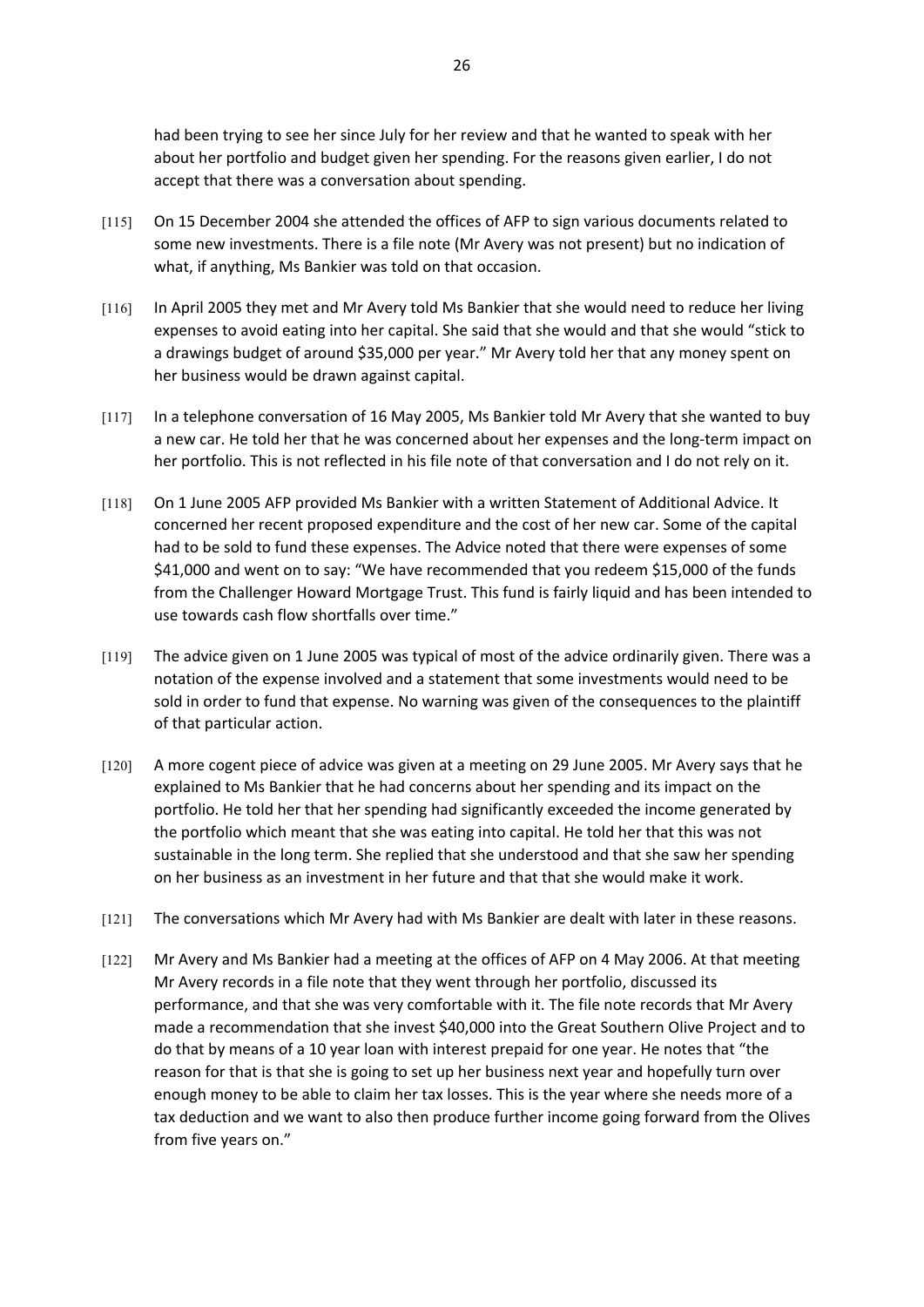- [123] They then discussed the business plan which she had prepared with respect to her proposed shop and Mr Avery notes: " … she's done a very thorough job of preparing a business plan for her photographic gallery and that probably won't really start for at least another 6 months yet."
- [124] Mr Avery did not explain why Ms Bankier would need to generate tax deductions for a business which he had told her would not be viable. In his affidavit, he says that the business plan showed that the business would run at a loss and that he again told her the business was not viable. This inconsistency was not explained by him.
- [125] In the written submissions provided for the defendant there are references to other parts of his affidavit and some are described as constituting "oral warnings." That is a very generous description for some of them. For example, one oral warning is described in paragraph 249 of his affidavit in this way: "During this meeting I again raised my concerns about Michelle's level of drawings. I told them she should look for ways to reduce her expenditure, particularly on the business." A similarly bland piece of advice is recorded at paragraph 260 of the affidavit.
- [126] Another warning is said to be demonstrated in paragraph 300, which is evidenced by a file note. That concerns a meeting on 5 June 2008 in which it is recorded that Ms Bankier was turning over in excess of \$25,000 a year but that she had losses carried forward of \$190,000 and thus would have at least a loss of \$100,000 on the shop. Mr Avery says that he specifically told both Ms Bankier and her mother that she could not keep up the level of drawings she was making from her portfolio to supplement the business and that Ms Bankier said that the business would improve.
- [127] There is no warning recorded in the file note for that meeting.
- [128] The final "warning" relied upon by Mr Avery occurred at a meeting with Ms Bankier and her mother at the Burleigh Heads shop on 10 October 2008. The file note records him saying words to the effect:

"Shelli's current net value of her investment portfolio is \$800,000.

I advised Shelli that she needs to review the situation Christmas 2008 to review whether the business is consistently the same even during the busy Christmas period.

I advised her that depending upon the results; she may need to consider selling the business (if that was possible, and I asked her), or shutting up the shop, and trying to get the shop re-leased, and just pay the rent, that way she would be able to save on the other costs apart from rent. (Michelle is currently spending \$15,000 a quarter, which is about the same as the rent).

So the business is effectively going broke. I was very blunt about this fact. I had talked to her about this the last time I sat down with her.

I said to her (very seriously) that she cannot continue to be funding this business and her lifestyle to this extent or she will be using up all her capital that she was given when she had the car accident, which was supposed to look after her for the rest of her life."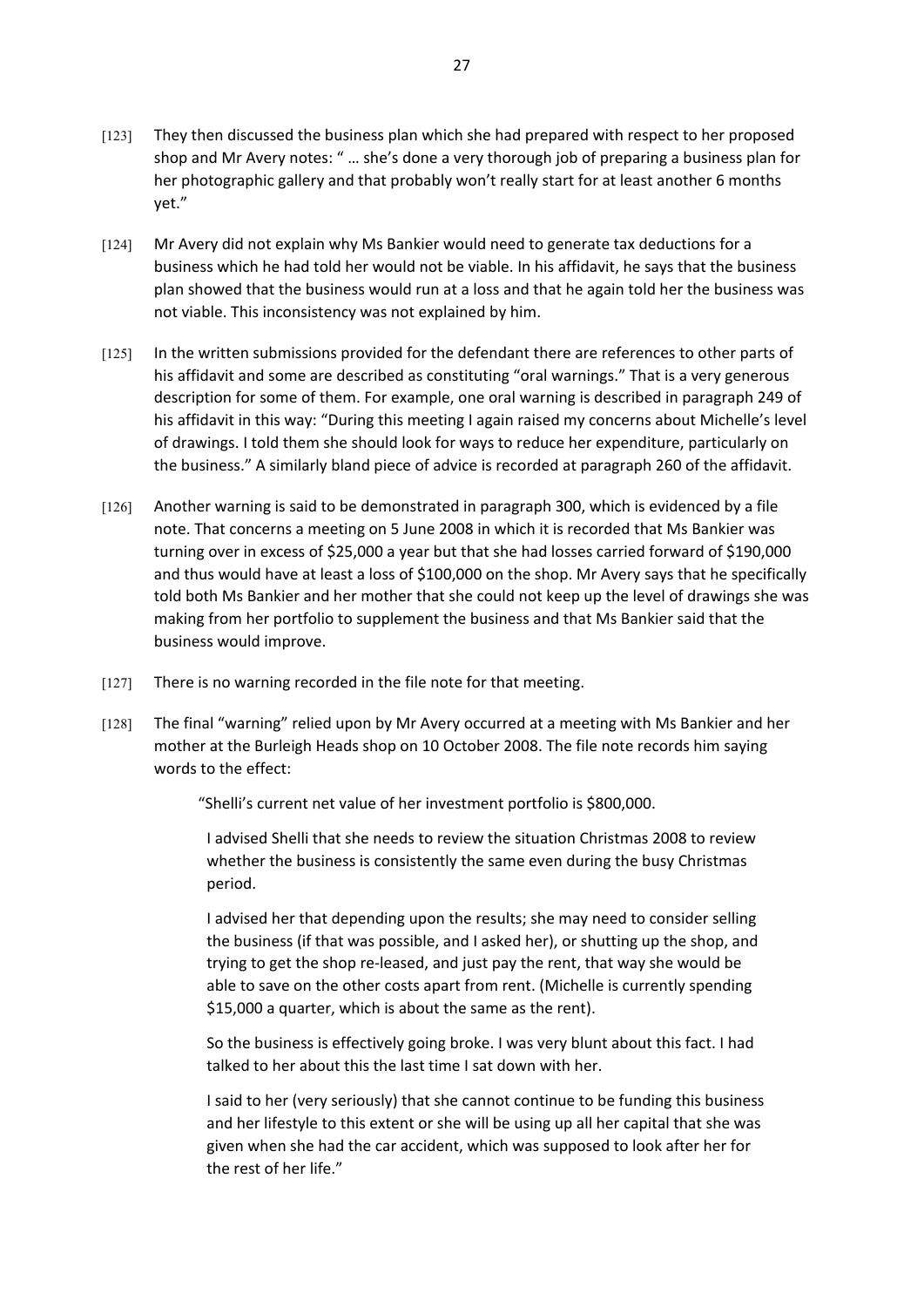- [129] Ms Bankier has a different recollection of that meeting. She said that Mr Avery appeared very grim and upset and repeatedly said that he was sorry. She says that they did not talk about her business to any great extent because the real focus was on the falling share market.
- [130] I accept that Mr Avery's file note of the meeting is more reliable. It evidences that that was the first time Mr Avery ever explicitly warned Ms Bankier that her spending on the business could lead to the loss of the capital sum upon which she had to rely for the rest of her life. Until then the only direct "warning" was the expression of opinion that the business would not be viable. Anything said to her before then about spending was fairly low-key. It was generally along the lines that part of her portfolio would have to be sold to pay for travel and so on. There had been no connection made between spending, the dissipation of her essential capital resource and the effect that would have on her future.

## **What would Ms Bankier have done had warnings been given?**

- [131] Ms Bankier said that she had always followed Mr Avery's advice. Mr Avery denied that, saying that she made her own decisions. He did not identify any times where she rejected his advice.
- [132] The most common type of advice he gave her is to be found in the SOAs. In those SOAs he would propose the disposal or purchase of shares or other securities and there is no instance of that type of recommendation being rejected. Ms Bankier left the investment strategies to Mr Avery.
- [133] I do not doubt that, had Mr Avery warned Ms Bankier about the real consequences of her spending, of her investment in agri-business, of her borrowing money for a Palm Beach property and of her entry into the Burleigh Heads business, she would not have gone ahead with those ventures.

#### **Investing in agri-business**

- [134] In early 2005 the investments made on Ms Bankier's behalf were returning an income and Mr Avery started looking for ways in which she could minimise her tax. He advised her that she should invest in Great Southern Vineyards and Great Southern Plantation Woodlots. Each of them attracted substantial taxation benefits. In each case, she borrowed the full amount of the investment from the scheme promoter but also carried the risk, should the business fail, that she would be liable to repay the loans. As it happened, the businesses did fail, but the amount invested (and lost) was not great – \$9,500 for Great Southern Vineyards and \$3,000 in Great Southern Plantations.
- [135] It was contended that these investments were financed by a margin loan. That is not correct. The loan was an ordinary facility advanced by the scheme promoter which was repayable in accordance with its terms – it was not conditional upon the investment retaining a certain value.
- [136] The businesses failed and Ms Bankier remained liable to repay the loans. This, it was argued, was an unwise investment and inconsistent with a balanced portfolio. I am persuaded by the effect of the evidence of Mr Richards (the financial expert called by the defendant) that, while it was a marginal investment, it was not necessarily negligent to recommend it. He was asked: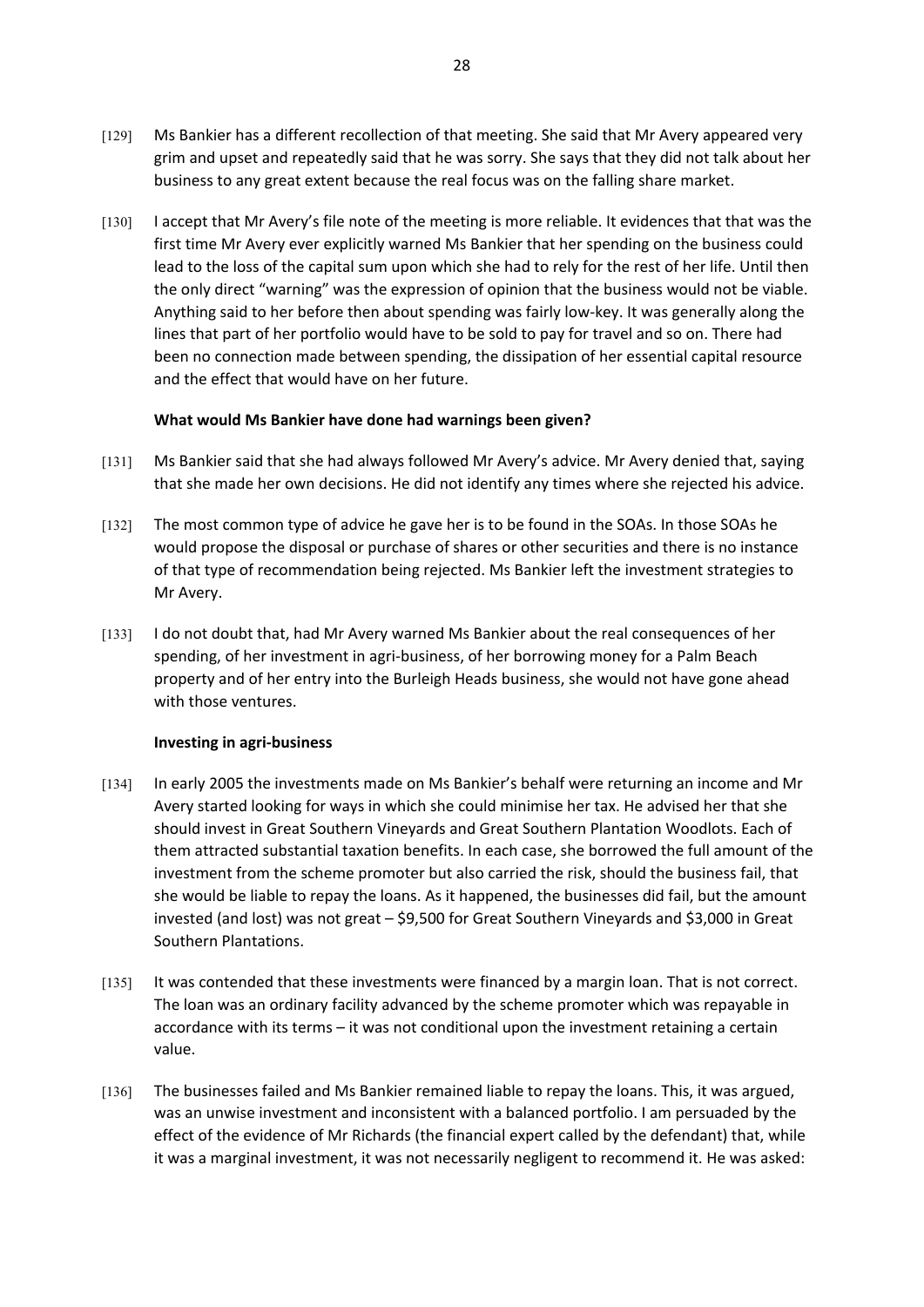" … Would you agree that such an investment, which includes borrowing money to fund the investment, was inappropriate for someone in the position of Ms Bankier?

Mr Richards: Your Honour, if the only thing she did was invest in agribusiness, it's inappropriate, but it – when you're looking at whether or not an isolated investment is appropriate, it can only be looked at in the context of her entire portfolio. For example, if she invested half a million dollars into agri, I would find that inappropriate. It would be too big a weighting in the context of her overall portfolio. So in order to answer the question, I can only answer it when I'm looking at exactly how much she invested, which I understand was about eight per cent of her portfolio at the time.

It's probably borderline, your Honour, but – and it also – I must say, it also depends on what other investments she had in her portfolio at that point. It's certainly not a safe option. In terms of diversification, there's benefits. In terms of what was known about agribusiness at the time of the advice, based on the research at the time, it probably just got a tick. Certainly, in hindsight you wouldn't touch it, but hindsight's a wonderful thing. What we've got to base our decision on is what was known about agribusiness investments at the time. And I'd say it just gets a tick, your Honour, but I've got to be honest, it just gets a tick."

## **The Palm Beach property**

- [137] In the first part of 2005 Ms Bankier became aware of a property for sale at Palm Beach. She thought it would be a good investment on the basis of her understanding of the local property market. On 6 April 2005, she sent Mr Avery an email which demonstrated that she had given considerable attention to the prospect of purchasing the property. For example, she referred to: the purchase price, her living expenses, the BlueSphere expenses (which she said could be lowered), and that he had told her that her investments were bringing in \$60,000 a year. She asked him to "work out the figures and see if it would be viable."
- [138] The complaint made by the plaintiff about this investment is that Mr Avery advised her to (and she did) borrow the whole amount of the money needed for the purchase  $-$  \$395,000. Ms Bankier says that the appropriate advice would have been for her to use her own capital to purchase the property.
- [139] Mr Avery denies giving advice on how the property should have been financed and, indeed, says that his advice was not sought on that point. He did prepare calculations of the potential cost of the purchase and gave that information to Ms Bankier and her mother. Mr Avery says that he told Ms Bankier that the purchase would result, assuming a rental income of \$280 a week, in an annual loss of about \$22,685. In evidence he said that he did not support the purchase and told Ms Bankier that it was not viable. That is not reflected in any file note he made.
- [140] There is no written evidence that there was any advice that the property should be paid for out of capital. In his affidavit, Mr Avery said that Ms Bankier and her mother told him that they would prefer to maintain the investments in the portfolio and "to fund the purchase via a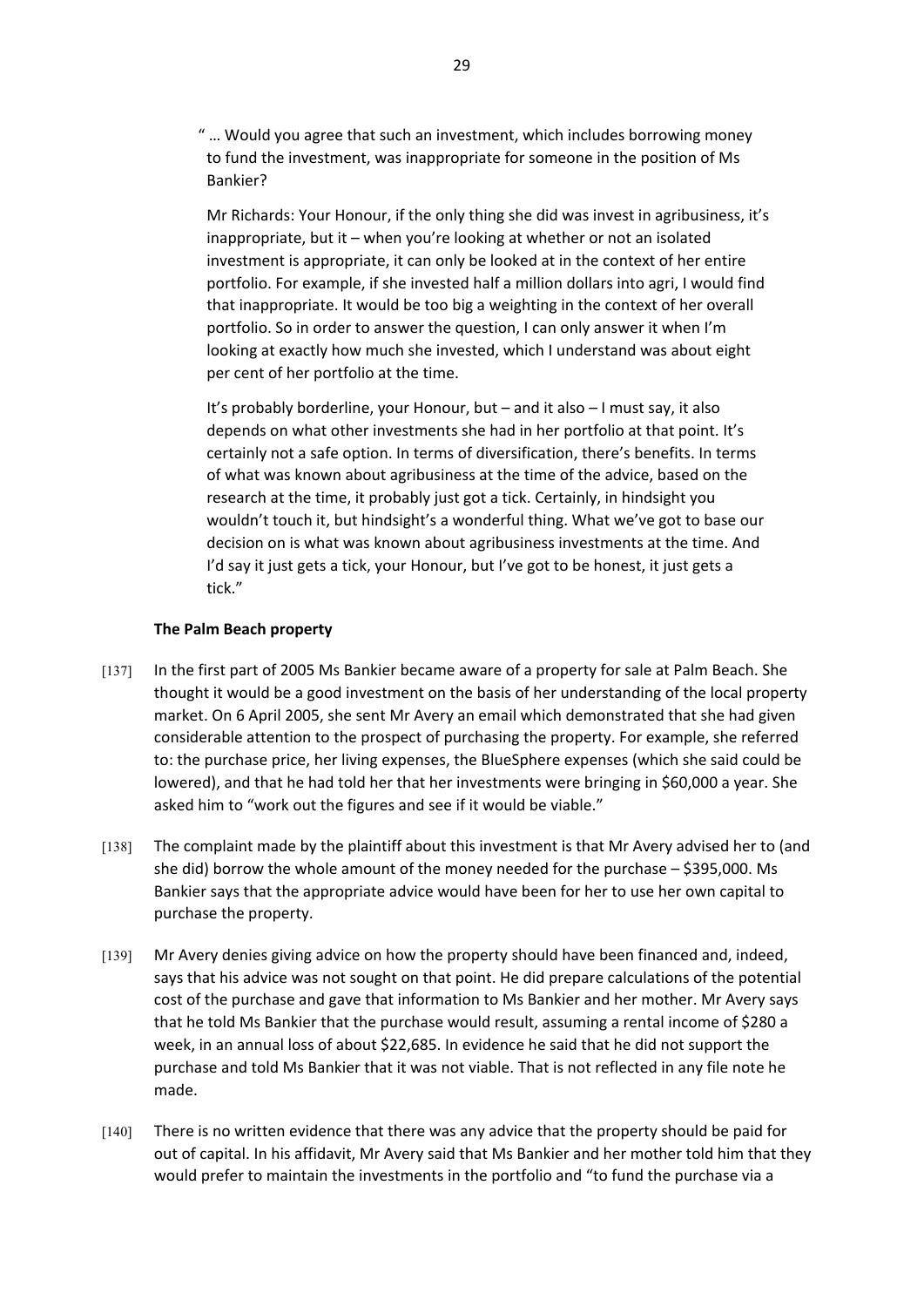loan." No note is made of such an important expression. A handwritten note of 7 April 2005 by Mr Avery records: "discussed purchase of Palm Beach house with Shelley and Jenny and agreed … Shellie to be \$340k and we will arrange finance for the lot." AFP did arrange the finance. In all the circumstances, I regard it as more likely than not that the financing of the purchase was done on Mr Avery's advice. It was something well outside Ms Bankier's experience and competence.

- [141] The issue which arises out of this transaction is the unnecessary expenditure on interest and the acquisition of an asset which, unlike other investments in her portfolio, could not be partially liquidated by Ms Bankier.
- [142] Ms Bankier is now a joint tenant with her partner of the Palm Beach property and it is valued at \$875,000.

#### **The business plan and the shop lease in Burleigh Heads**

[143] On 18 October 2005 Mr Avery received a telephone call from Ms Bankier. The conversation concerned her intention to lease a shop so that she could sell her photographs. He took a file note in which he records that:

> "Shelli is considering leaseing [sic] a shop for exhibiting her photos. I told her to work out all expenses and potential income and get details of the lease and do [a] business plan before rushing into it. I advised that I thought it was not a viable option but she says she can make it work."

[144] Ms Bankier was cross-examined on this and was a little vague in her answers. It was put to her that Mr Avery told her that her proposal was not a viable option and she agreed. Later she said that she could not remember the exact words which were used. I accept that the file note made by Mr Avery is an accurate summary of the conversation and that she was told that he thought that leasing a shop was not a viable option. Very early in her cross-examination Ms Bankier was asked:

> " … So this was within your contemplation, this matter of expenditure on living expenses and the like, eating into capital, if you weren't sticking to the budget? – – – Yes. I was told by Mr Avery very early on, at the start, when I had the 1.3 million amount, after paying out those first costs and expenses, that I would get 80,000 a year, no worries.

…

Now – but if you'd been told it was 54, you'd have stuck to  $54?$  – – – Yes.

And if you'd been told the business wasn't viable, you wouldn't have gone into it; that is the gallery?  $- - 1$  wouldn't have done it; yes."

[145] Later in her cross-examination, the following exchange took place with respect to Ms Bankier opening the gallery at Burleigh Heads:

> "Yes. Now, can I put it to you that he told you that that was not a viable option, your proposal [indistinct]? – – – Yes.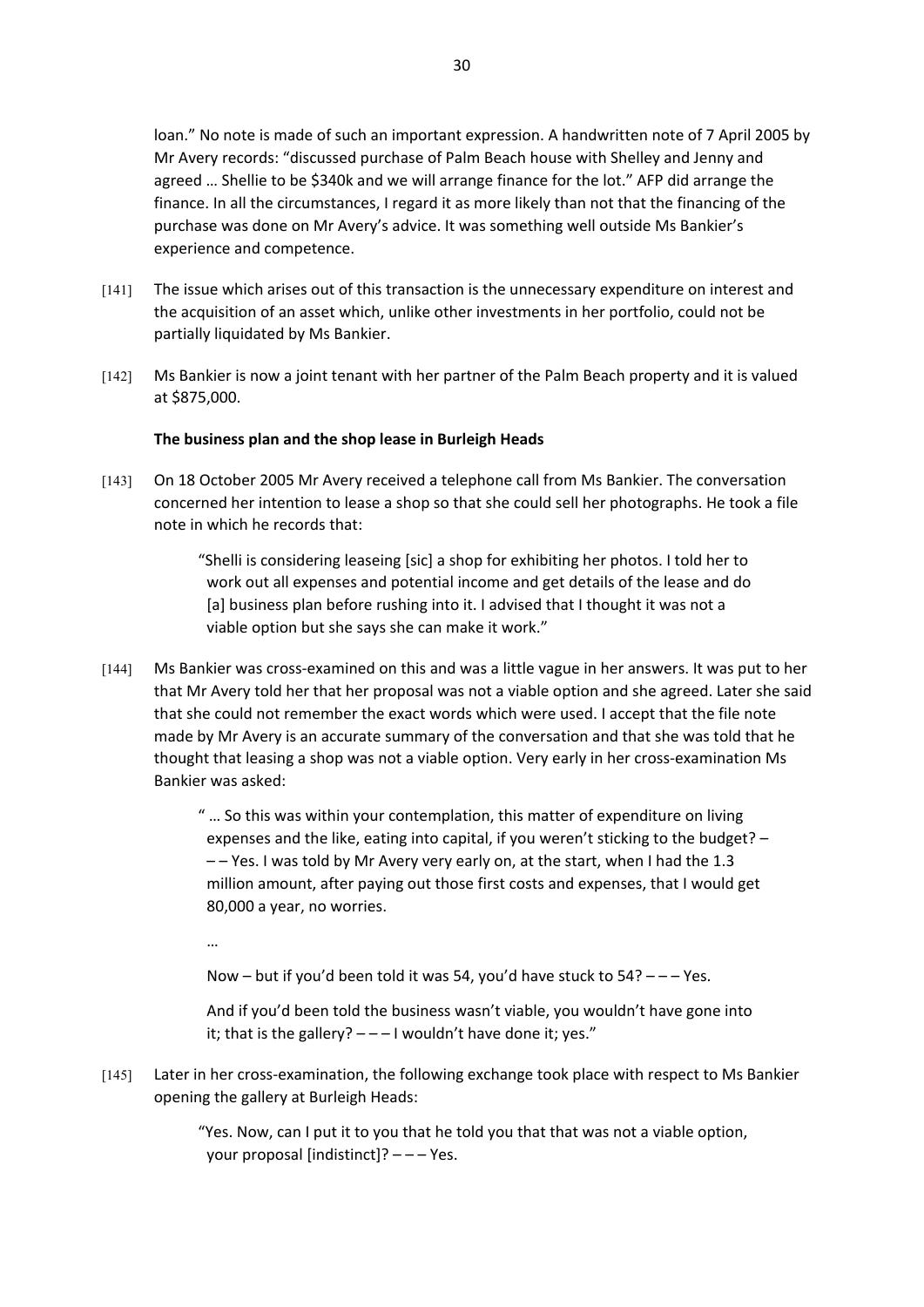He told you that, that it was not viable?  $---1$  don't remember the exact words.

…

I'm putting to you when you spoke on the telephone on the 18<sup>th</sup> of October 2005, he told you that your proposal to open the gallery was not viable?  $---1 -$ I can't quite remember the exact wording.

But you accept that he said something like that, used the word  $---? --- I'm$ not sure. Because it wasn't meant to be a big money earner. It was – it was for something for me to focus on, purpose, meaning, because I had the income from the portfolio, and I was backed up by a large amount of money that I had at the time. So, yeah, I can't quite remember the – the words."

- [146] In accordance with advice from Mr Avery, Ms Bankier prepared a business plan and Mr Avery assisted with the preparation of the financial aspects of that plan. An important aspect of the plan is the absence of any provision for wages. Mr Avery agreed in cross-examination that Ms Bankier didn't have the physical capacity to attend to the shop full-time. A consequence of that is that she would need to employ, as she did, staff to assist her. Thus, one of the most expensive parts of conducting business was not included in the plan. This was something which was clearly within Mr Avery's area of expertise and upon which he should have advised. Further, he did not warn her that she had a choice between commencing the business or preserving her assets so that she could have them for future expenses.
- [147] As a part of the creation of the business plan, Mr Avery compiled a handwritten document which set out a list of expenses for operating the gallery. It included rental of \$27,000 a year. On that basis, the gallery would incur an annual loss of \$10,500. Ms Bankier was asked these questions:

"Just going back again to that […] it appears to suggest a loss of \$10,500. Do you see that?  $---$  Yes.

And you understood that at the time?  $---$  Yes.

Obviously, it would be more of a loss if the rent is 60,000, more than twice the estimate – of more than twice the first calculation? – – – Yes.

You had to pay that each year?  $---$  Yes.

So you understood that at the time?  $---$  Yes.

You knew that you would be operating at a loss? – – – Yes."

- [148] Mr Avery does not suggest that his initial advice about viability was taken any further. He didn't tell Ms Bankier that if she went into that business there was a likelihood that it would have an adverse impact on her portfolio. Similarly, Mr Avery could not recall saying anything to the effect that going into that business was likely to mean that she wouldn't be able to afford future medical costs and expenses.
- [149] Between the time when Ms Bankier commenced the preparation of her business plan and the entry into a lease, the shop which she had originally wished to rent became unavailable and she was required to pay a much higher rent. The first shop had a rental of \$27,000 a year while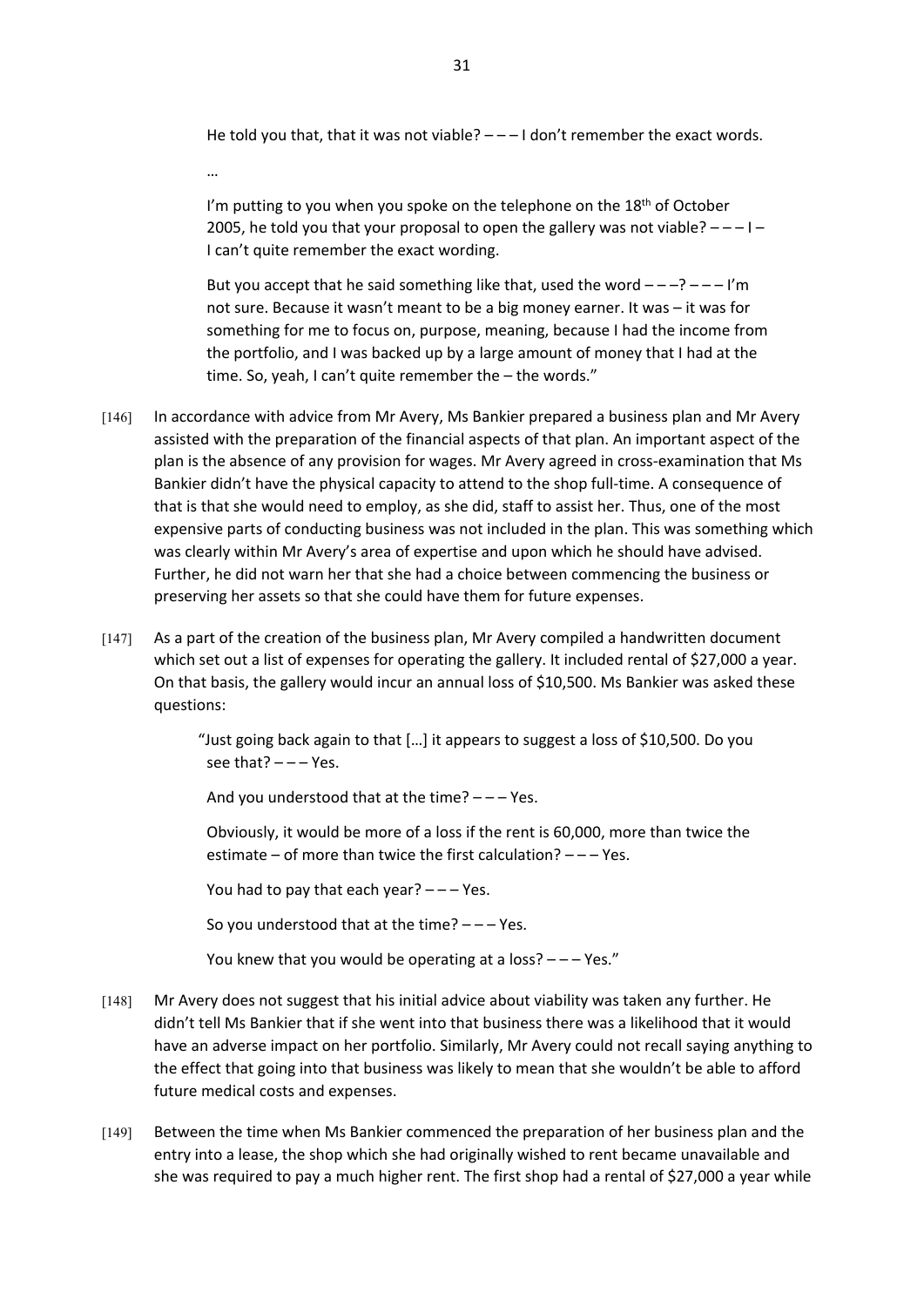the shop she eventually occupied had a rent in the order of \$60,000 a year. Mr Avery knew of this increase in rent but did not give any clear warning about the adverse effect this would have should the business be unsuccessful.

[150] Ms Bankier entered into the lease and, at that point, committed herself to pay the rent on the shop for the next three years. No advice was given about the adverse effect that this would have on her capacity to afford future medical expenses if the business was, as Mr Avery thought it would be, a failure.

## **Did Mr Avery breach his duty to Ms Bankier?**

- [151] Mr Avery owed a duty to warn Ms Bankier of the material risks of a potential investment. He did not do this with respect to either the Palm Beach property or the Burleigh Heads shop. There is greater disclosure with respect to the Great Southern investments and, given the small proportion they represent in Ms Bankier's total portfolio, I do not regard them as being of significance.
- [152] The other aspect of the conduct of Mr Avery which constitutes a failure on his part is the omission to warn about spending. Ms Bankier was a confident, perhaps headstrong, young person who was determined not to let her injuries confine her. But, she was owed a duty, at least, to warn her about the full consequences of her spending. It was not enough to say that she would have to eat into her capital to pay for her travel. That was only a primary consequence. The material risk to which, I find, she would have attached significance, was the harm it would do to her capacity to fund her medical expenses. Notwithstanding her enthusiasm for her photography and its associated activities, I am satisfied that she would have changed her ways and she would have reduced her spending if she had been adequately alerted to the effect it would have on her financial position. Ms Bankier was reminded every day of the physical effects of the accident. She was confined to a special diet. She tired easily. This was not a condition which could be forgotten. She had to adjust her activities to account for her disabilities and there was no prospect that she ever forgot or overlooked that.
- [153] Her view of the world was formed not only by her own ambitions and beliefs, but also by the initial statements by Mr Avery about her investments and how they could be made to grow. I accept that Ms Bankier did tend to see her world through rose coloured glasses but that would have been obvious to Mr Avery. He was not, of course, her guardian or fiduciary but he was aware of the purpose of the award made in her favour even if he had not properly familiarised himself with the reasoning behind it. The reaction by AFP to Ms Bankier's requests for funds often nothing more than a transfer as sought – was capable of being seen by her as further confirmation that she had sufficient money to engage in these pursuits.

#### **Disability pension and superannuation**

- [154] Two matters which assumed a prominence during the trial which would not have been expected by a reader of the pleadings were:
	- (a) whether, and when, Ms Bankier would be entitled to receive a disability pension, and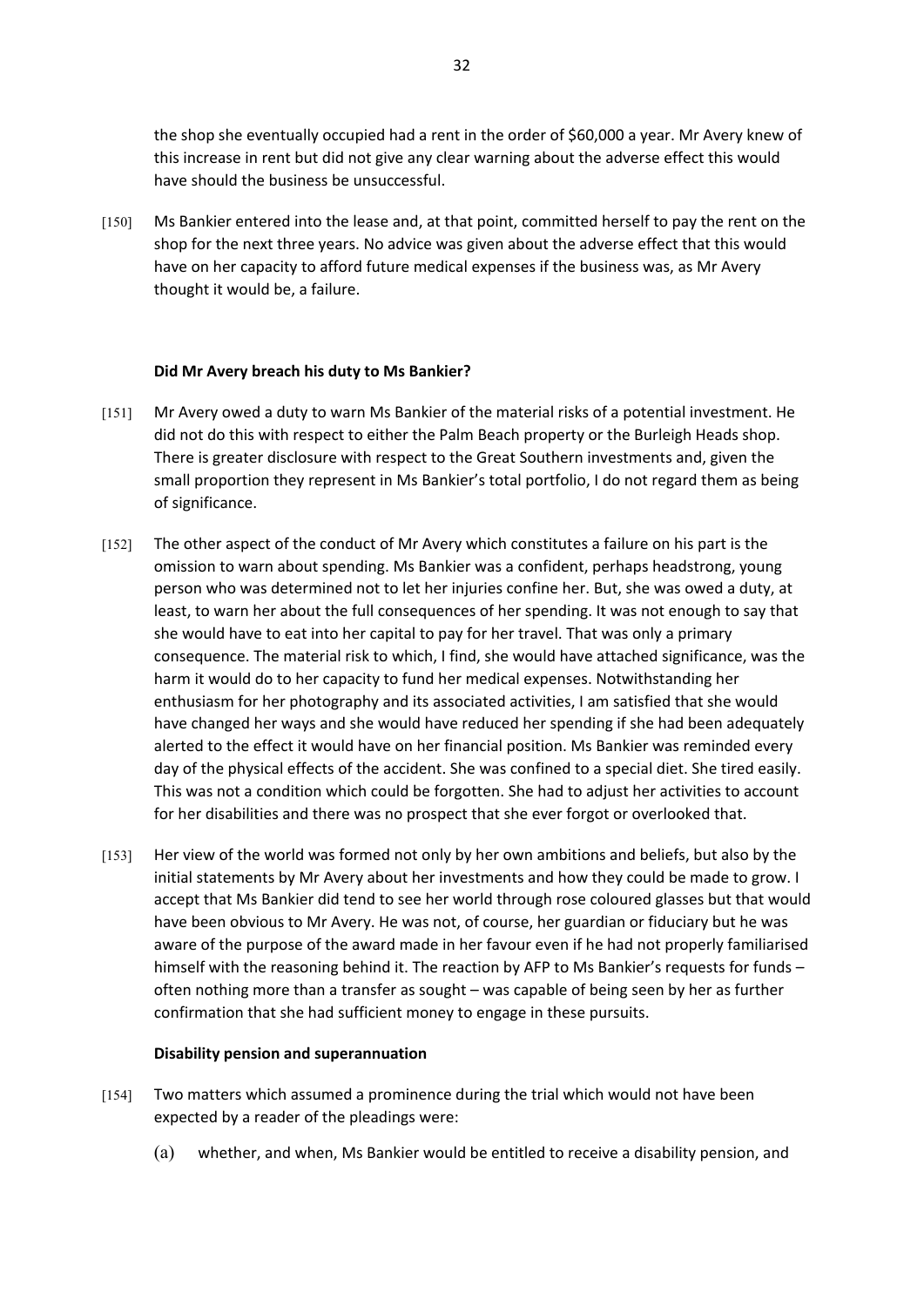(b) whether some or all of the judgment sum should have been invested in superannuation.

# **Relevance of a disability pension**

- [155] The FASOC does not contain a specific pleading related to a disability pension. It is adverted to, in a general way, in the following paragraphs:
	- (a)  $61(c)$ (vii) "obtain information from the client including ... the client's social security entitlements"
	- (b) 61(d) "use the information obtained about the client … to prepare a financial plan"
	- (c) 62(f)(viii) "the defendant … failed to obtain the plaintiff's personal circumstances regarding … her Social Security entitlement and how they could be used to assist with providing the required income"
- [156] It was contended on behalf of Ms Bankier that Mr Avery should have taken into account the possibility/likelihood of her being entitled to receive a disability pension. Mr Avery said that he understood that there was a deferment period for such a pension and that that she would have been subject to some asset or income testing. To his knowledge she would not have become eligible for some years and, because of that, he proceeded on the basis that it could be dealt with later.
- [157] The plaintiff's case on this point was not burdened with precision. I was not directed to any legislation which applied either then or now. And the plaintiff seemed content to rely upon some vague expressions of what each of the expert witnesses understood to be the case. Nothing was put to Mr Avery other than some broad statements about possible entitlement. Assuming, for the sake of argument that Ms Bankier might have become eligible for a disability pension after some 15 years, there was no evidence that would allow me to understand what the requirements were for such a pension and what Ms Bankier might have received had she been entitled.
- [158] It appears to have been accepted that Ms Bankier would have had to wait for the exploration of a deferment period of 15 years. I do not regard it as a breach of the duty owed by Mr Avery for him not to take into account an undefined sum which might not be received.

# **Should the award have been invested in superannuation?**

- [159] The only reference, oblique though it is, to superannuation in the pleadings is contained in the description of the "Alternative Investment Strategy" in para. 68(i)(vii)(B) of the FASOC:
	- " … failing to advise … the plaintiff that alternative strategies included investment:
	- (A) in risk-free assets with a low return, with income and capital used to fund living needs with a minimal capital remaining towards the end of the plaintiff's life, and making use of future entitlement to income from Centrelink; or
	- (B) of some funds into a cash account and the remainder in a "conservative" to "balanced" portfolio, and **using superannuation**, with the plaintiff able to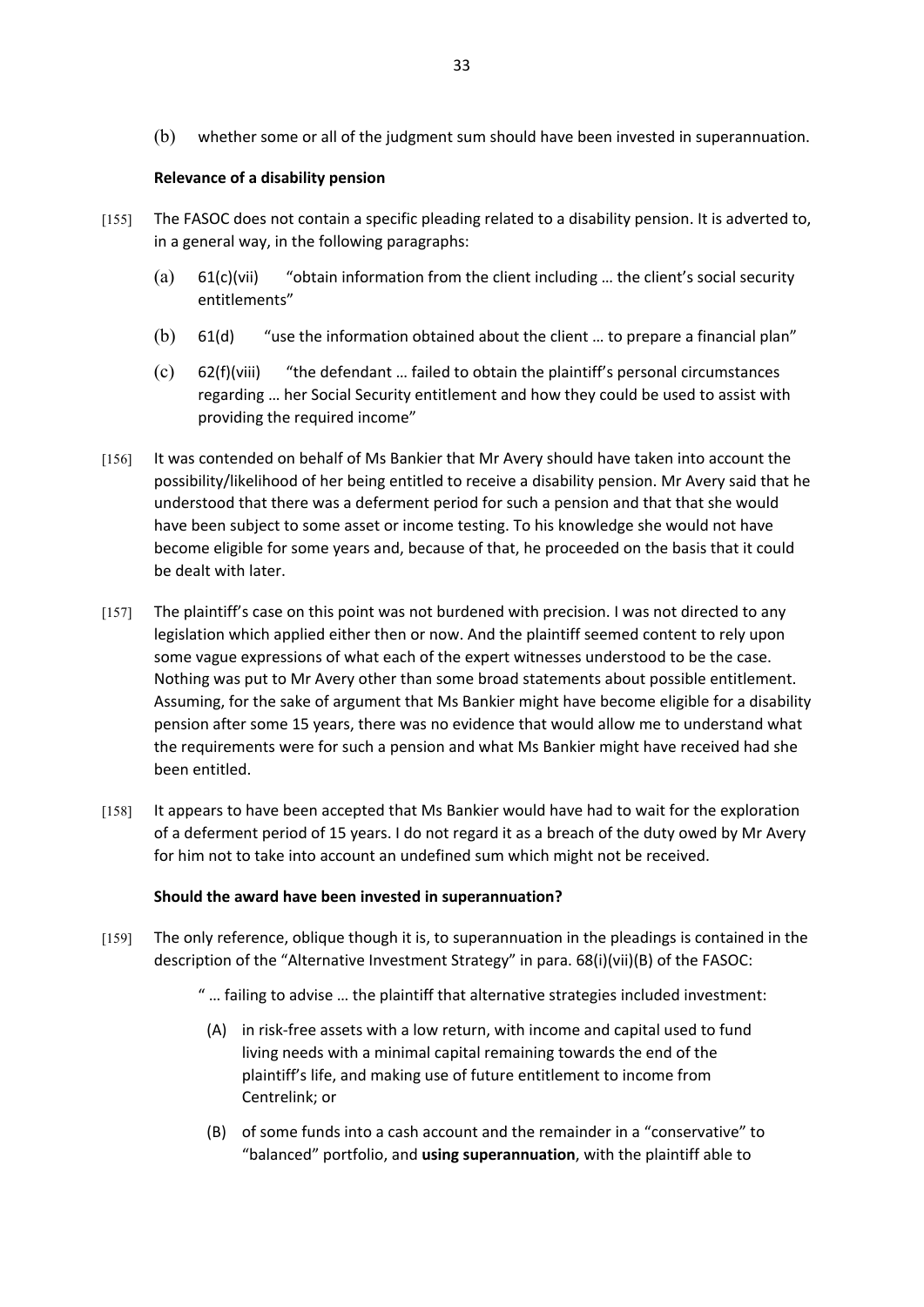use the income and capital to fund living needs and making use of future entitlement to income from Centrelink;" (emphasis added)

- [160] By the time the plaintiff made her written submissions that glancing blow had become a full blooded attack on the defendant with an assertion that Mr Avery owed a duty to Ms Bankier to "advise her that she could invest the whole or part of the judgment sum in superannuation and thereby receive a tax-free income." That was not a contention supported by the pleadings. It was not referred to in the experts' reports and really only became an issue during cross examination of Mr Avery and then the evidence given concurrently by Mr Green and Mr Richards.
- [161] The law governing superannuation is a dark wood into which few can venture with confidence. Even at the relevant time there was no certainty about the way in which a superannuation fund might be treated in the future. Because the matter arose, as it were, on the run, the financial experts were not in a position to offer any conclusive opinion on the subject. There was no evidence that Ms Bankier could have obtained a tax-free benefit from superannuation within a reasonable time of such an investment. I was not referred to any legislation which would support an argument that Ms Bankier could have placed the award into a superannuation fund and immediately reaped a benefit. Neither Mr Green nor Mr Richards had any confidence that she would have been able to obtain payments from a superannuation fund without going through a series of steps none of which were satisfactorily explained. The plaintiff has not established that there was any negligence or statutory breach with respect to this aspect of the claim, nor has it been established that a notional investment in a superannuation fund should be taken into account on the assessment of damages.

## **Effect of the** *Civil Liability Act* **2003**

- [162] The plaintiff argued that s 22 of the *Civil Liability Act* 2003 (CLA) did not provide any protection for Mr Avery. That section sets out a definition of the standard of care for professionals.
- [163] The anterior question is: was Mr Avery a professional for the purposes of the CLA? A "professional" is defined in s 20 to be a "person practising a profession." The term "profession" is not defined in the CLA. Accepted dictionary definitions of "profession" vary:
	- "a vocation requiring knowledge of some department of learning or science",
	- "a paid occupation, especially one that involves prolonged training and a formal qualification" and
	- "a vocation in which a professed knowledge of learning is used in its application to the affairs of others or in the practice of an art founded upon it."
- [164] A financial adviser comes within the last of those definitions. Thus, the CLA applies to Mr Avery.
- [165] Section 22 provides:
	- $''(1)$  A professional does not breach a duty arising from the provision of a professional service if it is established that the professional acted in a way that (at the time the service was provided) was widely accepted by peer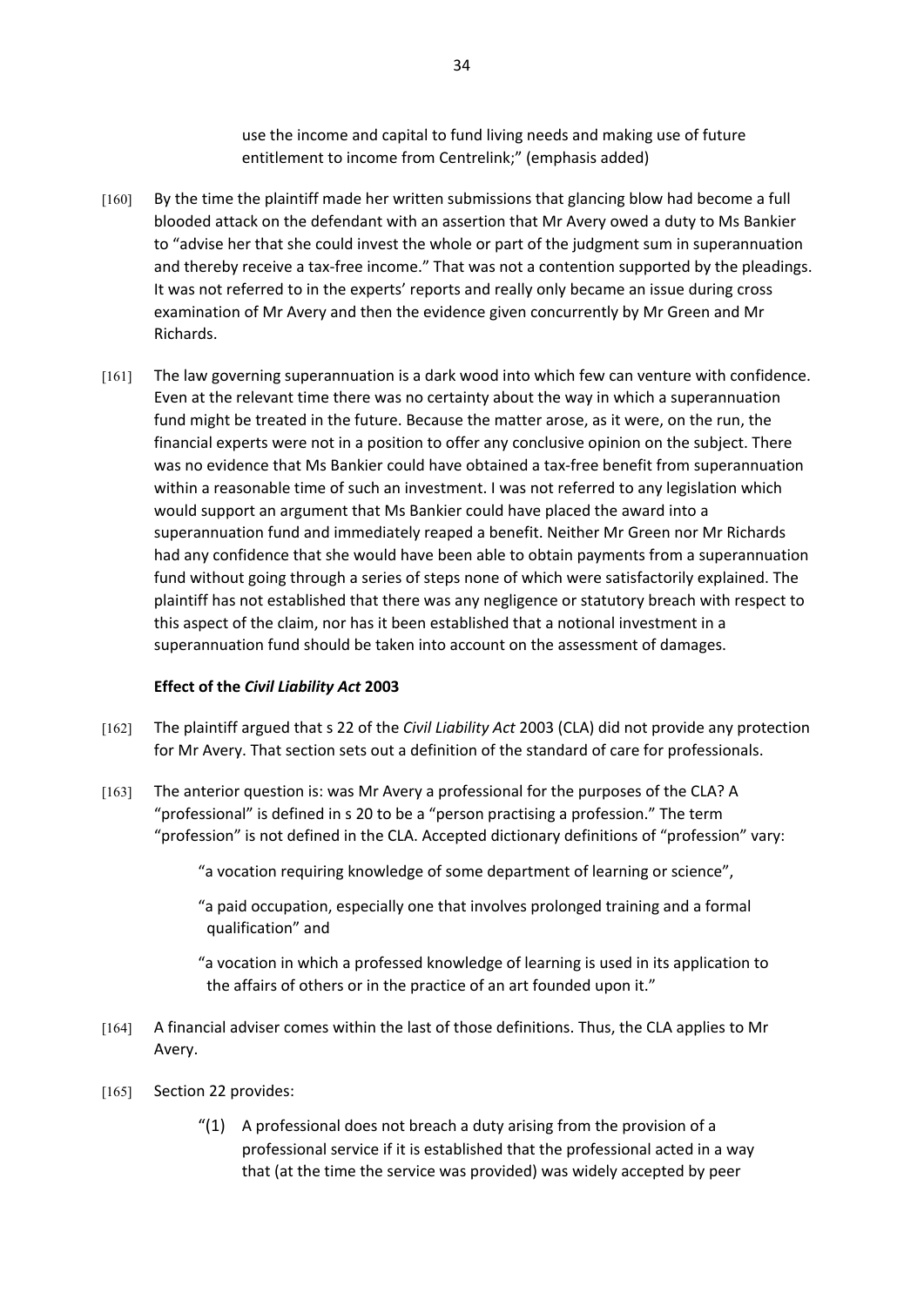professional opinion by a significant number of respected practitioners in the field as competent professional practice.

- (2) However, peer professional opinion can not be relied on for the purposes of this section if the court considers that the opinion is irrational or contrary to a written law.
- (3) The fact that there are differing peer professional opinions widely accepted by a significant number of respected practitioners in the field concerning a matter does not prevent any 1 or more (or all) of the opinions being relied on for the purposes of this section.
- (4) Peer professional opinion does not have to be universally accepted to be considered widely accepted.
- (5) This section does not apply to liability arising in connection with the giving of (or the failure to give) a warning, advice or other information, in relation to the risk of harm to a person, that is associated with the provision by a professional of a professional service."
- [166] No protection is afforded to liability arising from the giving, or not giving, of advice see s 22(5).
- [167] The CLA applies so far as Mr Avery's advice concerning investments and so on is concerned. The only evidence of peer professional opinion came from Mr Green and Mr Richards. Mr Green's opinion was that Mr Avery's advice was substantially deficient in all respects. Mr Richards' opinion was more generous but all the evidence adduced does not support a finding that Mr Avery "acted in a way that (at the time the service was provided) was widely accepted by peer professional opinion by a significant number of respected practitioners in the field as competent professional practice." Thus, no protection is afforded by this section.

## **The** *Corporations Act* **Claim**

- [168] It was not disputed that the *Corporations Act* 2001 (as it then provided) applied to the defendant.
- [169] The plaintiff asserted breaches of s 945A and s 945B of the *Corporations Act*. Those sections provided:

"944A Situation in which Division applies

This Division applies in relation to the provision of personal advice (the *advice*) in the following circumstances:

(a) the advice is provided:

by a financial services licensee (the *providing entity*); or

by a person (the *providing entity*) in their capacity as authorised representative of a financial services licensee (the *authorising licensee*), or of 2 or more financial services licensees (the *authorising licensees*); and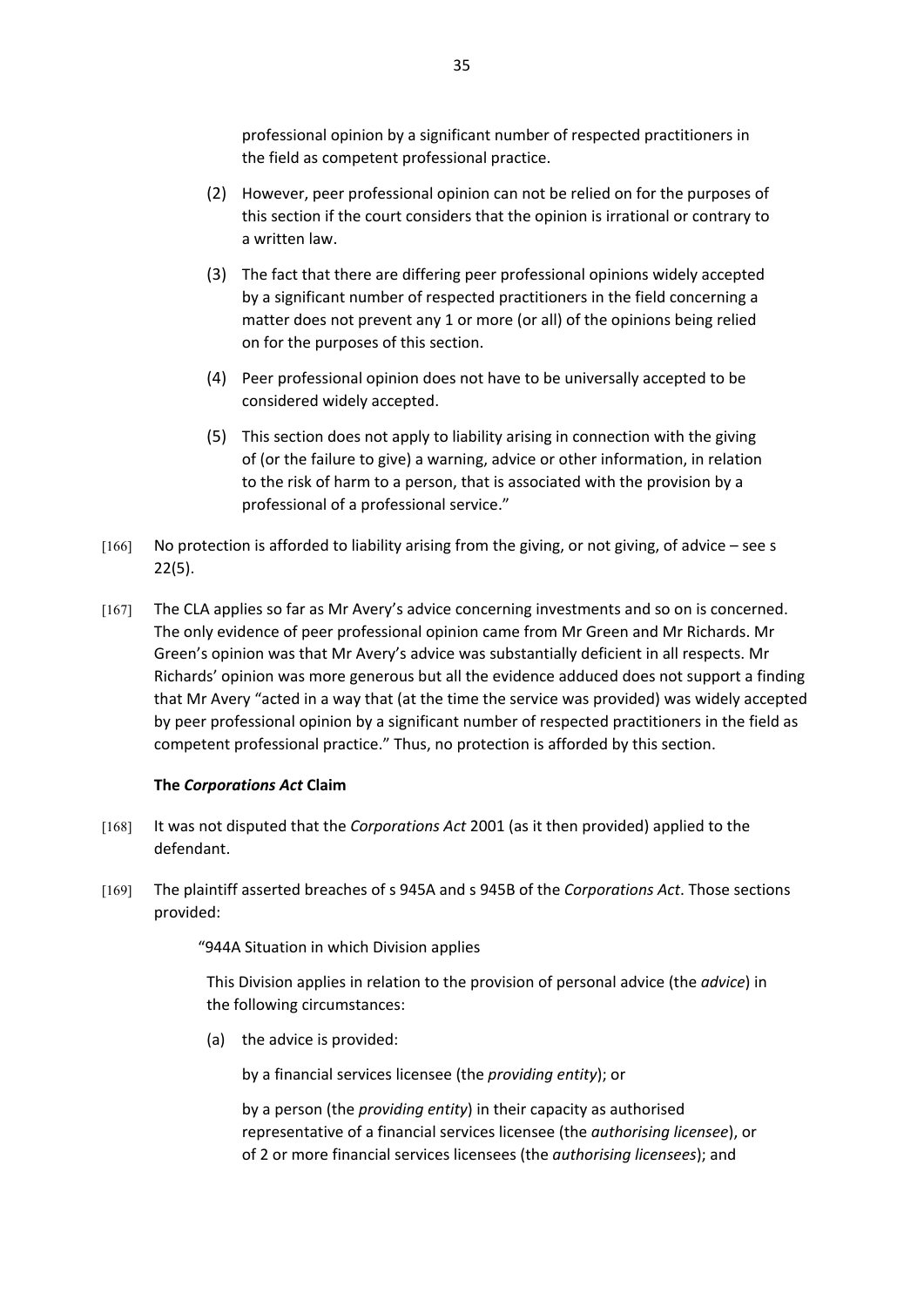(b) the advice is provided to a person (the *client*) as a retail client.

Subdivision B—Requirements relating to basis of advice

945A Requirement to have a reasonable basis for the advice

- (1) The providing entity must only provide the advice to the client if:
	- (a) the providing entity:
		- (i) determines the relevant personal circumstances in relation to giving the advice; and
		- (ii) makes reasonable inquiries in relation to those personal circumstances; and
	- (b) having regard to information obtained from the client in relation to those personal circumstances, the providing entity has given such consideration to, and conducted such investigation of, the subject matter of the advice as is reasonable in all of the circumstances; and
	- (c) the advice is appropriate to the client, having regard to that consideration and investigation.

Note: Failure to comply with this subsection is an offence (see subsection 1311(1)).

…

945B Obligation to warn client if advice based on incomplete or inaccurate information

- (1) If:
	- (a) the advice is based on information relating to the client's relevant personal circumstances that is incomplete or inaccurate; and
	- (b) the providing entity knows that the information is incomplete or inaccurate, or is reckless as to whether it is incomplete or inaccurate;

the providing entity must, in accordance with subsections (2) and (3), warn the client that:

- (c) the advice is, or may be, based on incomplete or inaccurate information relating to the client's relevant personal circumstances; and
- (d) because of that, the client should, before acting on the advice, consider the appropriateness of the advice, having regard to the client's relevant personal circumstances.

Note: Failure to comply with this subsection is an offence (see subsection 1311(1)).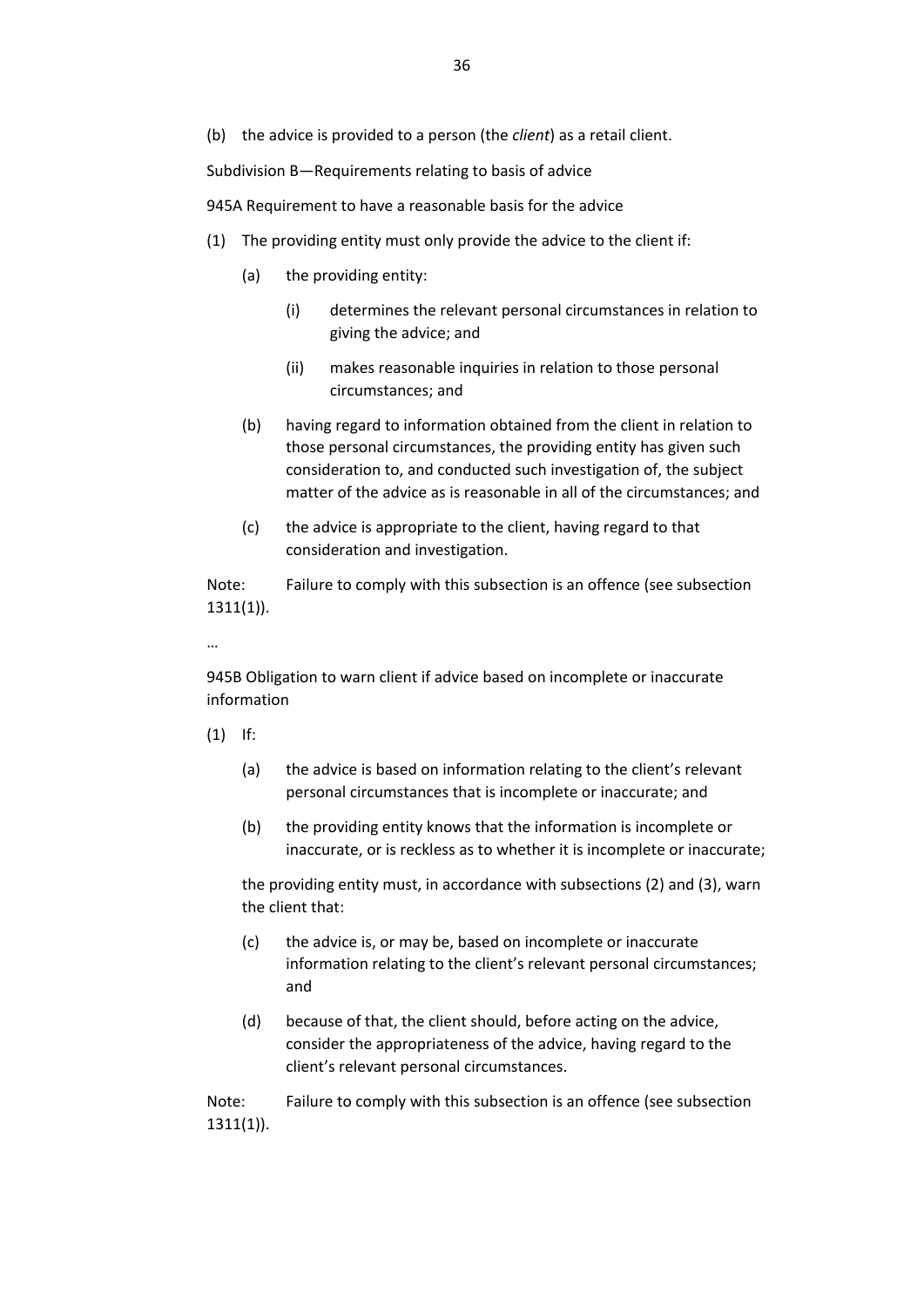- (2) The warning must be given to the client at the same time as the advice is provided and, subject to subsection (3), by the same means as the advice is provided.
- (3) If the Statement of Advice (see Subdivision C) is the means by which the advice is provided, or is given to the client at the same time as the advice is provided, the warning may be given by including it in the Statement of Advice.

Note: The Statement of Advice must at least contain a record of the warning—see paragraphs 947B(2)(f) and 947C(2)(g)."

#### [170] The consequence of a breach is set out in s 953B:

"953B Civil action for loss or damage

- (1) This section applies in the following situations:
	- (a) a person:
		- (i) is required by a provision of this Part to give another person (the *client*) a disclosure document or statement (the *required disclosure document or statement*); and
		- (ii) does not give (within the meaning of section 940C) the client anything purporting to be the required disclosure document or statement by the time they are required to do so; or
	- (b) a person:
		- (i) gives another person (the *client*) a disclosure document or statement that is defective in circumstances in which a disclosure document or statement is required by a provision of this Part to be given to the client; or
		- (ii) is a financial services licensee and gives, or makes available to, another person (the *client*) a disclosure document or statement, being a Financial Services Guide or a Supplementary Financial Services Guide, that is defective, reckless as to whether the client will or may rely on the information in it; or
	- (c) a person contravenes section 945A, 945B, 949A or 949B.

In paragraph (b), *give* means give by any means (including orally), and is not limited to the meaning it has because of section 940C.

- (2) In a situation to which this section applies, if a person suffers loss or damage:
	- (a) if paragraph (1)(a) applies—because the client was not given the disclosure document or statement that they should have been given; or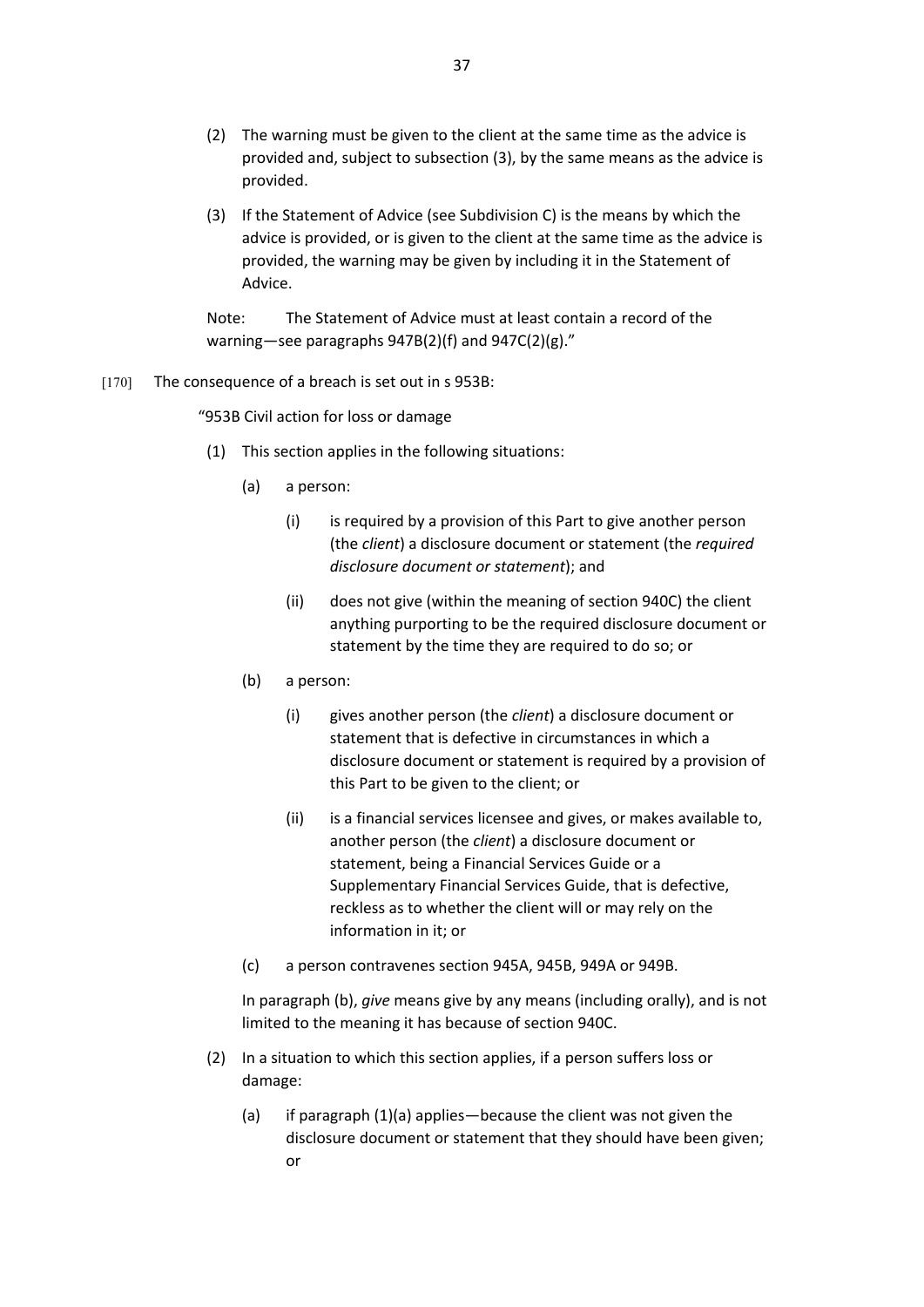- (b) if paragraph (1)(b) applies—because the disclosure document or statement the client was given was defective; or
- (c) if paragraph (1)(c) applies—because of the contravention referred to in that paragraph;

the person may, subject to subsection (6), recover the amount of the loss or damage by action against the, or a, liable person (see subsections (3) and (4)), whether or not that person (or anyone else) has been convicted of an offence in respect of the matter referred to in paragraph (a), (b) or (c).

- (3) For the purposes of subsection (2), the, or a, *liable person* is:
	- (a) if the person first-referred to in paragraph (1)(a), (b) or (c) is a financial services licensee—subject to subsection (4), that person; or
	- (b) if the person first-referred to in paragraph (1)(a), (b) or (c) is an authorised representative of only one financial services licensee that financial services licensee; or
	- (c) if the person first-referred to in paragraph  $(1)(a)$ ,  $(b)$  or  $(c)$  is an authorised representative of more than one financial services licensee:
		- (i) if, under the rules in section 917C, one of those licensees is responsible for the person's conduct—that licensee; or
		- (ii) if, under the rules in section 917C, 2 or more of those licensees are jointly and severally responsible for the person's conduct each of those licensees.
- (3A) For the purposes of paragraph (3)(c):
	- (a) section 917C is taken to apply, despite section 917F; and
	- (b) section 917D is taken not to apply.
- (4) If:
	- (a) paragraph (1)(b) applies; and
	- (b) an alteration was made to the disclosure document or statement before it was given to the client; and
	- (c) the alteration made the disclosure document or statement defective, or more defective than it would otherwise have been; and
	- (d) the alteration was not made by, or with the authority of, the person who would, but for this subsection, be the liable person because of paragraph (3)(a);

then, so far as a person has suffered loss or damage because the disclosure document or statement was defective because of the alteration, the liable person is the person who made the alteration, rather than the person referred to in paragraph (d).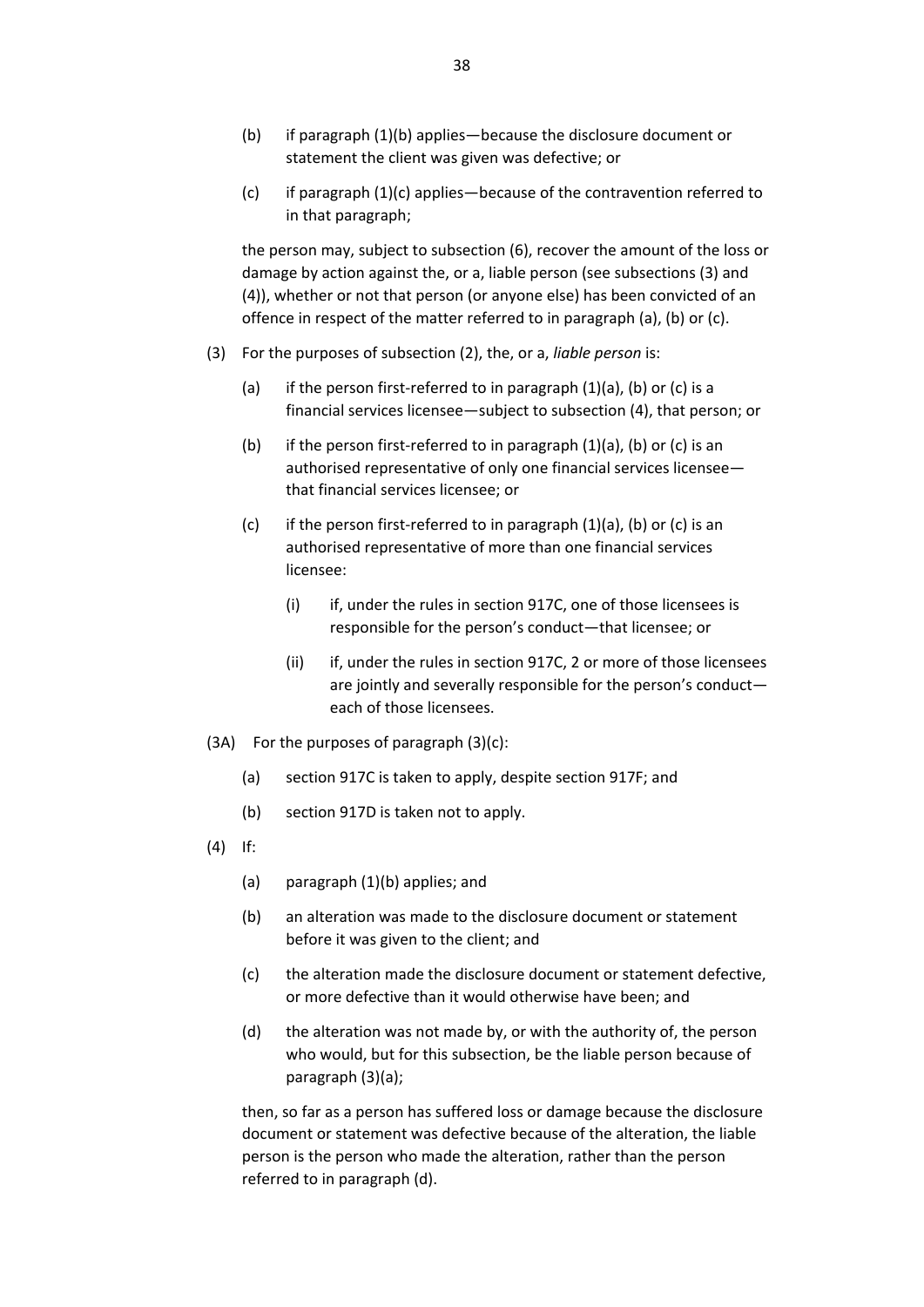- (5) An action under subsection (2) may be begun at any time within 6 years after the day on which the cause of action arose.
- (6) A person is not liable under subsection (2) in a situation described in paragraph (1)(b) if the person took reasonable steps to ensure that the disclosure document or statement would not be defective.
- (7) This section does not affect any liability that a person has under any other law."
- [171] So far as is relevant, s 945B requires a person in Mr Avery's position to warn a client if the advice being given is based upon incomplete or inaccurate information.
- [172] In circumstances where advice is being given with respect to the appropriate investments which should be made, then the matters which are material to that advice include the costs which will be incurred by the client over and above those which would be incurred by a client without the physical injuries suffered by Ms Bankier. Mr Avery accepted that he was unaware of: the cost of future surgery, the cost of future equipment which Ms Bankier would need, the cost of future domestic assistance, and the loss which would occur in the future due to her inability to obtain a level of financial certainty. All of those matters were essential to take into account in the formulation of an investment strategy. Mr Avery did not provide the warning required by s 945B. As a result, s  $953(1)(c)$  is engaged and Ms Bankier is entitled to recover any loss or damage suffered as a result of the contravention.

## **Did the plaintiff's own conduct contribute to any loss she suffered?**

- [173] The defendant pleaded that if the plaintiff did suffer loss as a result of the defendant's conduct, then that loss was caused or contributed to by the plaintiff spending more than she should have and drawing down on capital to fund her lifestyle and business enterprises. No substantial argument was advanced on behalf of Mr Avery in support of that pleading. In any event, the conduct said to amount to contributory negligence was conduct which was engaged in, as I have found, because Mr Avery did not provide appropriate warnings about the consequences of her conduct. Ms Bankier could not withdraw the money which she used for her travel and photography business without asking for the defendant to transfer sufficient funds into her operating account. As I have found that Ms Bankier would have, had she been given appropriate warnings, not withdrawn those funds, then it cannot be said that it was her conduct which contributed to the loss she suffered.
- [174] If, contrary to my finding, Ms Bankier's conduct did contribute to her loss, it was not contended that that would have any effect on the *Corporations Act* action.

#### **Has Ms Bankier suffered a loss? And, if so, was it caused by Mr Avery's breach?**

- [175] The plaintiff has pursued her claims under two heads (breach of contract having been abandoned). Each of them concerns breaches of duty which are differently described but are basically the same.
- [176] A major point advanced for the defendant on this topic is that the plaintiff has not identified any loss which has been caused by any one of the multiple breaches of duty alleged against the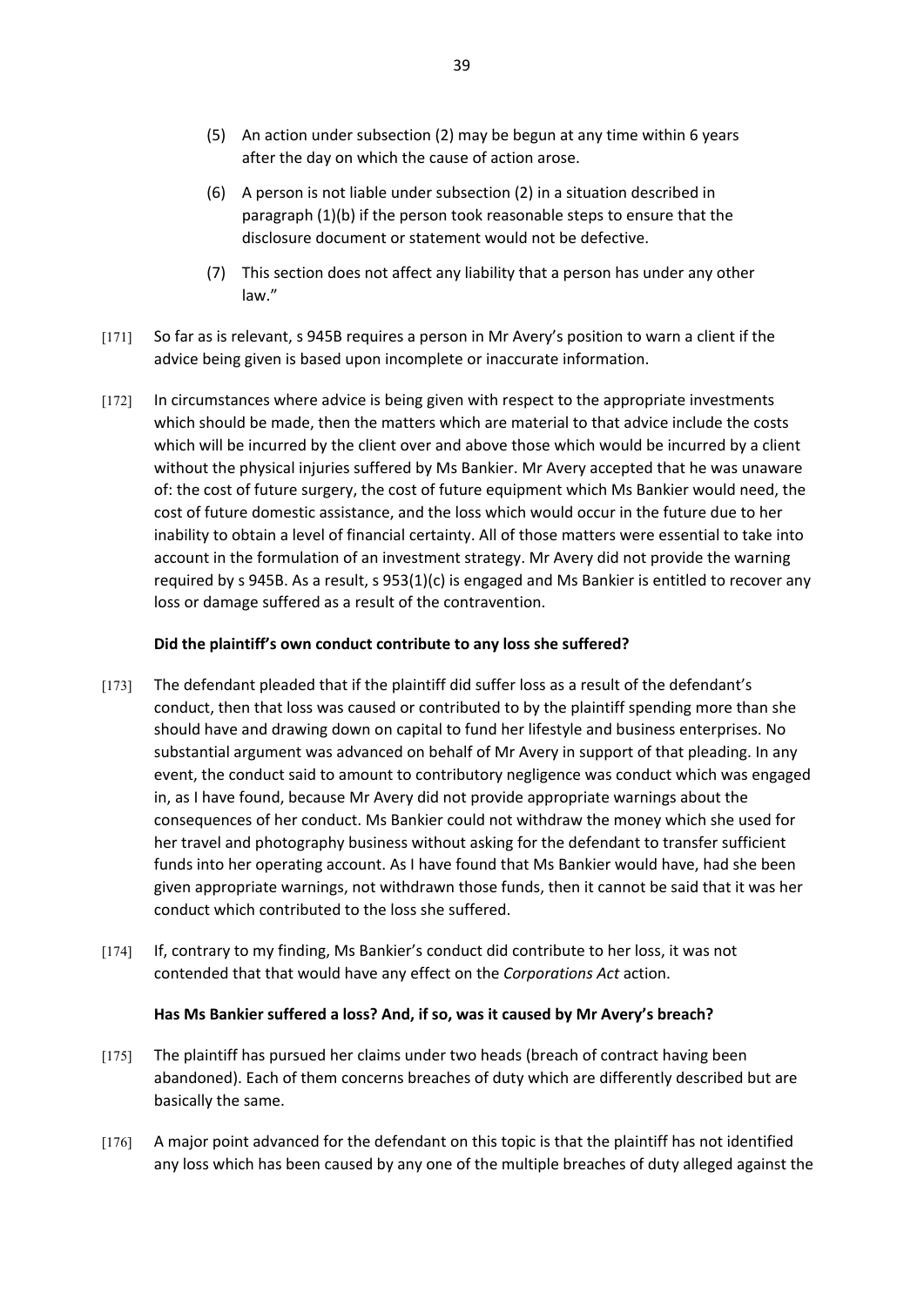defendant. It is correctly pointed out that the claim by the plaintiff (in para. 75 FASOC) is that: "Due to [the breaches of duty] the plaintiff did not implement the Alternative Investment Strategy." But the claim by the plaintiff also alleged (in para. 68(c) of FASOC) that the defendant failed to explain to the plaintiff the implications upon, or risks to, the Investment Strategy in the long term of:

- (a) spending beyond budget levels,
- (b) making gifts of cash to others,
- (c) borrowing money, and
- (d) starting, continuing, expanding, and the possible failure of, the business at Burleigh Heads.
- [177] Apart from the making of gifts of cash to her relatives, I have found that the defendant breached its duty to Ms Bankier. I am satisfied that as a result of that breach, Ms Bankier wasted money which she could otherwise have maintained in investments.
- [178] For Mr Avery it was argued that if, having regard to the calculations made by Mr Richards, the actual performance of the portfolio exceeded that of the hypothetical, there can be no loss in any event and no liability on the part of the defendant. But that overlooks the consequences of Mr Avery having failed to give appropriate warnings which, in turn, led to the dissipation of the fund available for investment. While the investments he recommended may have had greater returns than the industry average (as calculated by Mr Richards) that does not take into account the waste to the asset brought about by Mr Avery's breach of duty.
- [179] The parties agreed upon a schedule of damages, should I find for the plaintiff, which took into account a number of scenarios. The two issues which need to be determined are:
	- (a) Should tax be taken into account at this stage?
	- (b) Should fees be taken into account?
- [180] The question of tax arises because of the proposition, put late for the plaintiff, that she would have invested in superannuation and the income from that would have been tax-free. I have found that the evidence does not support a conclusion of that kind and so tax should be taken into account on income received from investments. The second point concerns the payment of fees to an adviser. It was argued for the plaintiff that a prudent adviser would achieve higher returns such that any commission payable would be negated. But, if one takes into account higher returns in any assessment than any cost in achieving those returns must also be taken into account. I conclude that both tax and fees should be part of any calculation of damages.
- [181] Mr Ashton argued that the value of the property held by Ms Bankier at the time of the trial had increased substantially and should also be taken into account as demonstrating that her loss was not as great or was not a loss at all. That, with respect, overlooks the ground upon which damages are ordered in tort, namely, that the plaintiff is to be put in the position which would have obtained had there not been a breach of duty. Had there not been a breach of duty, then Ms Bankier would have had more money to retain in her investments.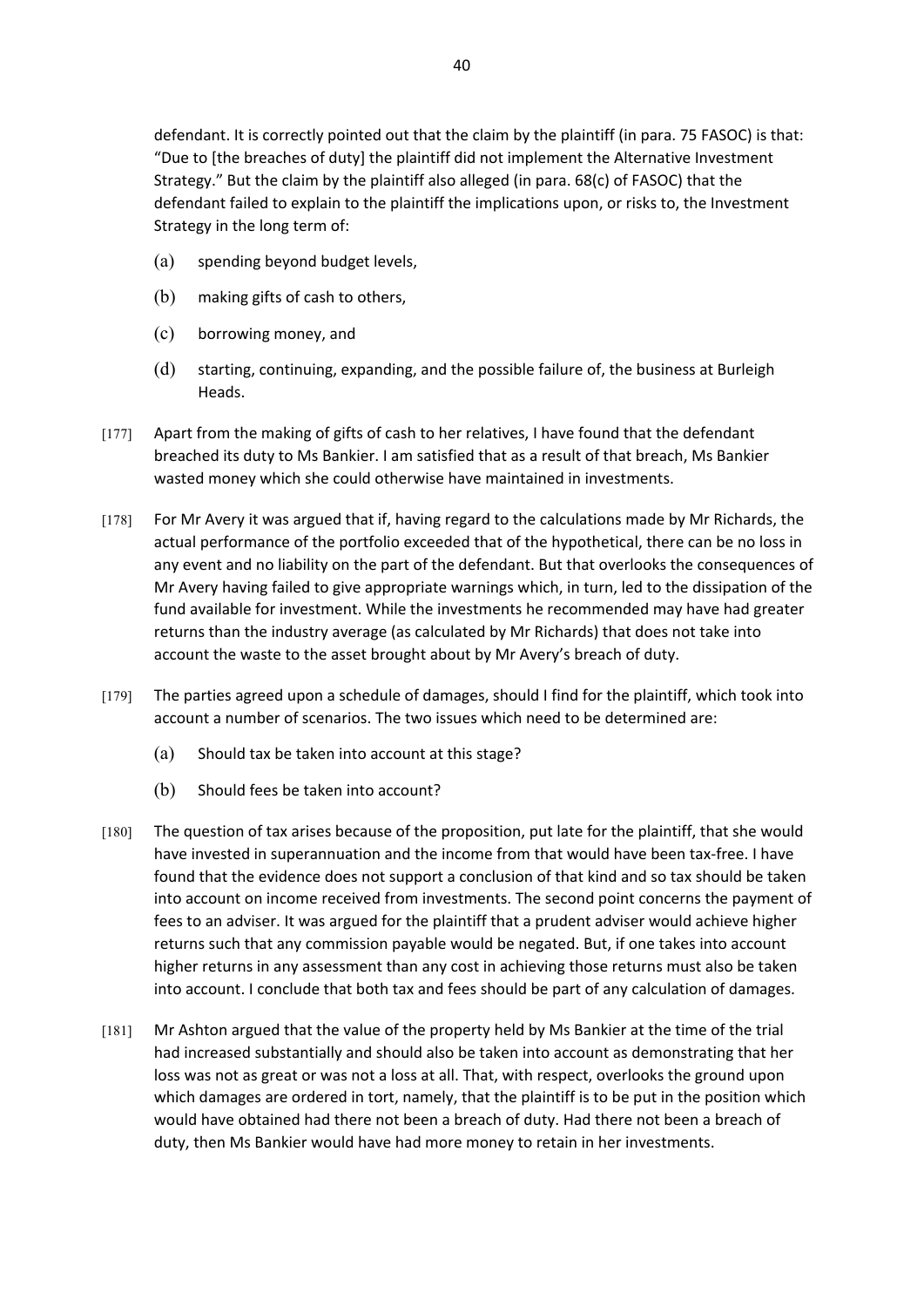[182] As I understand the calculation set out in Exhibit 12, on the findings I have made, the loss suffered by the plaintiff, at 30 June 2010, is \$637,508. I will invite the parties to make further submissions about the consistency of that figure with my findings and with respect to the possible "grossing up" of that amount on the basis that it is liable to tax as an assessable recoupment.<sup>8</sup>

## **The limitation point**

- [183] So far as is relevant, s 10 of the *Limitation of Actions Act* 1974 provides:
	- $''(1)$  The following actions shall not be brought after the expiration of 6 years from the date on which the cause of action arose—
		- (a) subject to section 10AA, an action founded on simple contract or quasi-contract or on tort where the damages claimed by the plaintiff do not consist of or include damages in respect of personal injury to any person"
- [184] When a defendant pleads that the plaintiff's action was commenced after the expiration of the limitation period then the onus of proving that rests with the defendant.<sup>9</sup> Thus, in this case, HAP2 has to prove that any actual and measurable loss which might have occurred, occurred outside the statutory period.<sup>10</sup>
- [185] The defendant did not approach the task of supporting its plea with much enthusiasm. In oral submissions I asked Mr Ashton QC if he was "pursuing the limitation point." His response was that it was mentioned in his supplementary written submission. In that document, only the following appears:

"The defendant persists in its plea as to time limitations. The proceedings were commenced on 23 October 14 [sic]. By 23 October 2008 any relevant contract breaches had occurred and losses were known."

- [186] The occurrence of any "contract breaches" is irrelevant because, as is noted earlier in these reasons, the plaintiff accepts that the cause of action in contract is time-barred and does not pursue it.
- [187] Without any further assistance it is not possible to determine whether the reference to "losses" relates only to contract breaches or, more broadly, to the other causes of action.
- [188] In the FASOC there is no allegation of any particular loss being incurred at any particular time. Rather, it is alleged that, because of the negligence pleaded earlier in the FASOC, "the plaintiff has suffered loss and damage as at 30 June 2010 in the sum of \$759,893 (being the plaintiff's notional asset position of \$1,247,854 less the plaintiff's actual position of \$503,170 as adjusted by agreement between the parties)." The reference to "agreement between the parties" is to

<sup>8</sup> *Tomasetti v Brailey* (2012) 274 FLR 248; *Jamieson v Westpac* (2014) 283 FLR 286; [2014] QSC 32

<sup>9</sup> *Pullen v Gutteridge, Haskins & Davey Pty Ltd* [1993] 1 VR 27

<sup>10</sup> *Cigna Insurance Asia Pacific Ltd v Packer* (2000) 23 WAR 159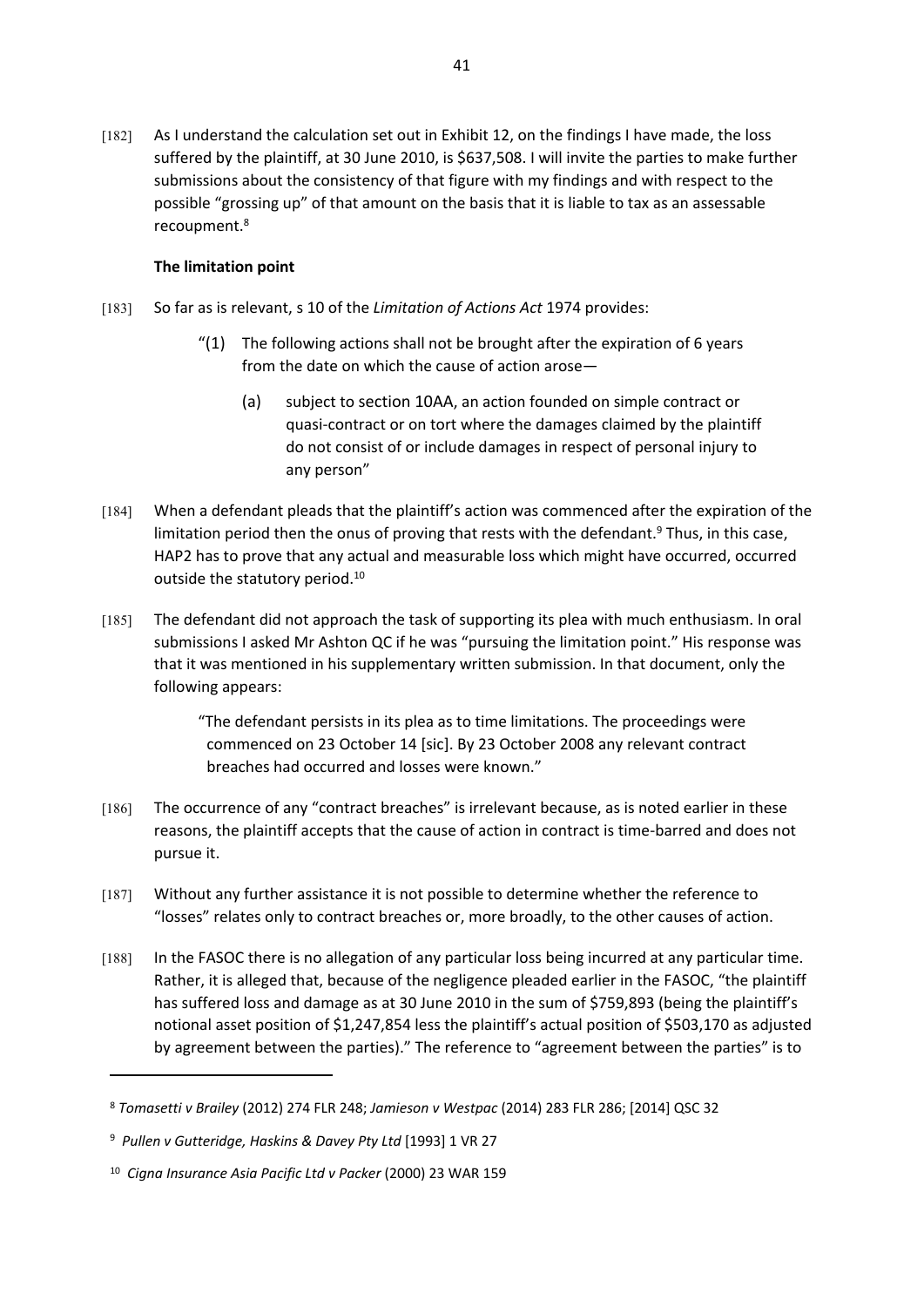an agreement, based upon a number of assumptions, about the extent of alleged loss at 30 June 2010.

[189] In the plaintiff's written submissions that pleading is supported by the following contention:

"As to the date the loss ought be calculated from, it is submitted that the appropriate date is 30 June 2010 being the last day (or near the last day) that Mr Avery was involved as the Plaintiff's financial adviser. At this time, Mr Avery sold his business and the Defendant ceased to be the Plaintiff's financial adviser. Accordingly, there were no actions that occurred after this time that are attributable to Mr Avery and the loss and damage that he had caused is appropriately quantified at this date."

- [190] While it might be argued that 30 June 2010 is an appropriate date for the calculation of total loss, whether that is the appropriate date for the purposes of determining when the limitation period started to run needs to be considered in light of the authorities. The relevant date is the date on which the cause of action arose. The cause of action for negligence is incomplete until damage has been suffered:
	- "[5] However, to show the existence of a completely constituted cause of action in negligence, a plaintiff must be able to show duty, breach, and damage caused by the breach; accordingly, in the ordinary case, it is at the time when that damage is sustained that the cause of action 'first accrues' for the purposes of a provision such as s 11 of the *Limitation Act*."<sup>11</sup>
- [191] The statutory causes of action pleaded by the plaintiff are premised upon proof of loss or damage and, so, the principles governing accrual of causes of action in negligence apply in that context.<sup>12</sup>
- [192] The following, relevant principles emerge from the authorities:
	- (a) A cause of action in negligence accrues when loss first occurs. However, the damage must be more than minimal.<sup>13</sup>
	- (b) When there is one cause of action which has accrued it covers all subsequent loss and damage which is attributable to the same cause, even if that loss and damage only manifests itself later on by stages.<sup>14</sup>
- [193] The plaintiff does not, either in her pleading or in her written submissions, identify any particular loss said to have been caused by any one of the many breaches of duty alleged against the defendant. Rather, it is pleaded:

<sup>11</sup> *Commonwealth v Cornwell* (2007) 229 CLR 519, [2007] HCA 16

<sup>12</sup> *Wardley Australia Ltd v Western Australia* (1992) 175 CLR 514 at 527

<sup>13</sup> *Ratcliffe v VS & B Border Homes Ltd* (1987) 9 NSWLR 390 at 398

<sup>14</sup> *Darley Main Colliery Co v Mitchell* (1886) 11 App Cas 127 at 132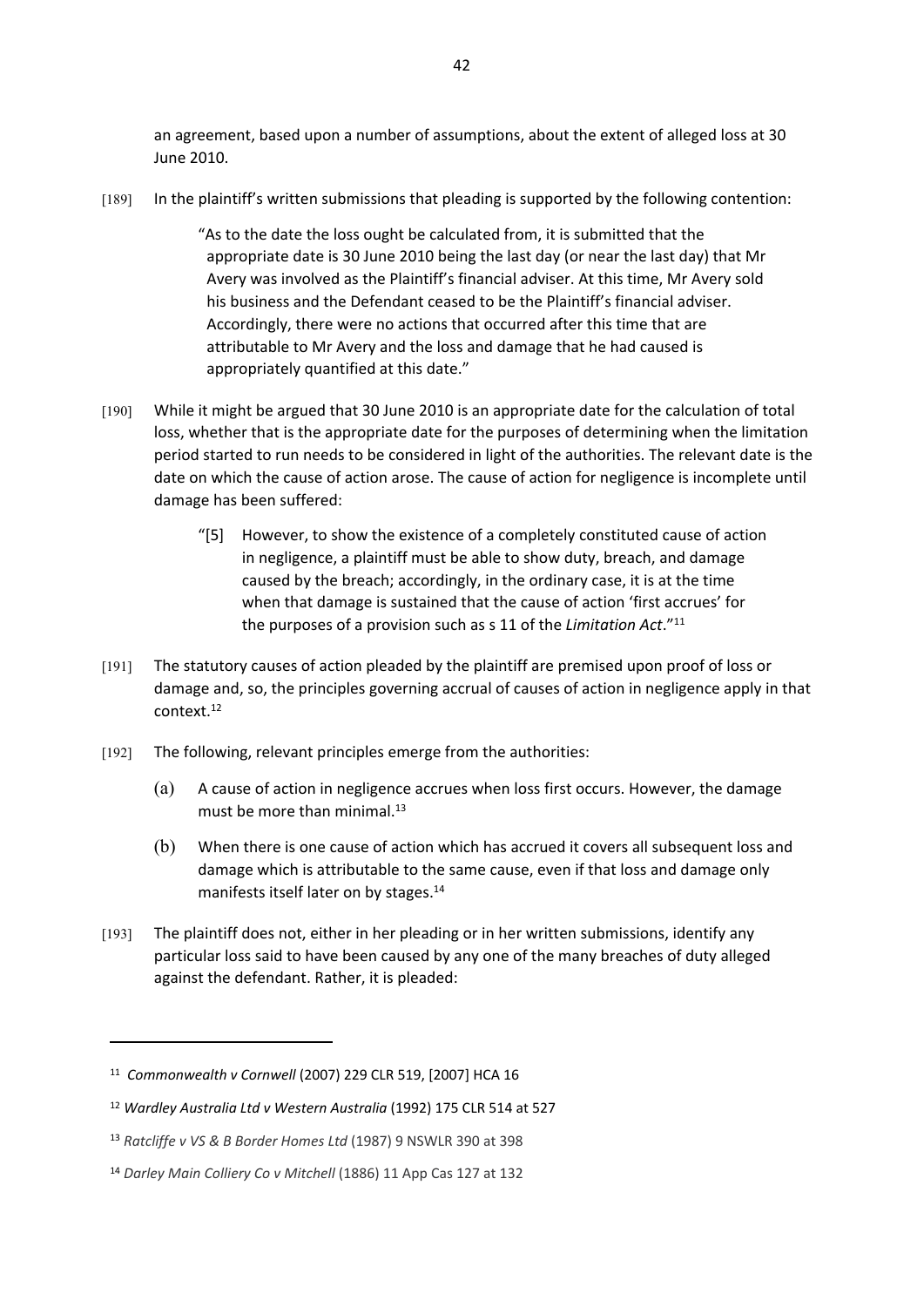"Due to the matters pleaded at paragraphs 62 to 69 above, the plaintiff did not implement the Alternative Investment Strategy."

- [194] It is then pleaded that, had the plaintiff been advised to implement the Alternative Investment Strategy, she would have done so and would not have suffered a reduction in her net asset position of \$759,893.
- [195] The gist of the plaintiff's action is that the defendant breached his duty to her by implementing the strategy he used and giving the advice he did give instead of implementing the Alternative Investment Strategy. But the Alternative Investment Strategy is made up of a number of events which, it is alleged, the defendant should have done or should not have done over an unidentified period of time. The events are described in paragraphs 62 to 69 of the FASOC. These many acts or omissions are all pleaded as being of the same rank in that no priority of importance is assigned.
- [196] Where it is alleged that the error on the part of a financial adviser is, in large part, the failure to implement a particular strategy, then it is necessary to fix the time when the damage first occurred. That in itself is not easy. Strategies which are implemented can fluctuate in their effectiveness and are, of course, subject to external influences which might not have been foreseeable to the most astute adviser.
- [197] An example of a single piece of financial advice resulting in damage occurring many years later can be found in *Commonwealth of Australia v Cornwell.*<sup>15</sup> Mr Cornwell was negligently advised, in 1965, that he was not eligible to join a particular superannuation fund. He retired in 1994 and, in 1999, claimed the additional benefits he would have received had he been admitted to that particular fund. The Commonwealth contended that his claim was statute-barred on the basis that the employee's loss had been actualised either in 1976, when the fund was replaced, or in 1987, when he joined another fund. The majority<sup>16</sup> held that he had sustained actual loss only on his retirement, so that his cause of action in tort for the negligent advice accrued on that date. They said:
	- "[16] In *Hawkins v Clayton*, Gaudron J emphasised the importance for actions for negligence causing economic loss in identifying the interest said to be infringed, whether it be the value of property, the physical integrity of property, or the recoupment of moneys advanced. Thereafter, in *Wardley Australia Ltd v Western Australia*, Mason CJ, Dawson, Gaudron and McHugh JJ observed:

'To compel a plaintiff to institute proceedings before the existence of his or her loss is ascertained or ascertainable would be unjust. Moreover, it would increase the possibility that the courts would be forced to estimate damages on the basis of likelihood or probability instead of assessing damages by reference to established events. In such a situation, there would be an ever-

<sup>15</sup> (2007) 229 CLR 519

<sup>16</sup> Gleeson CJ, Gummow, Kirby, Hayne, Heydon and Crennan JJ